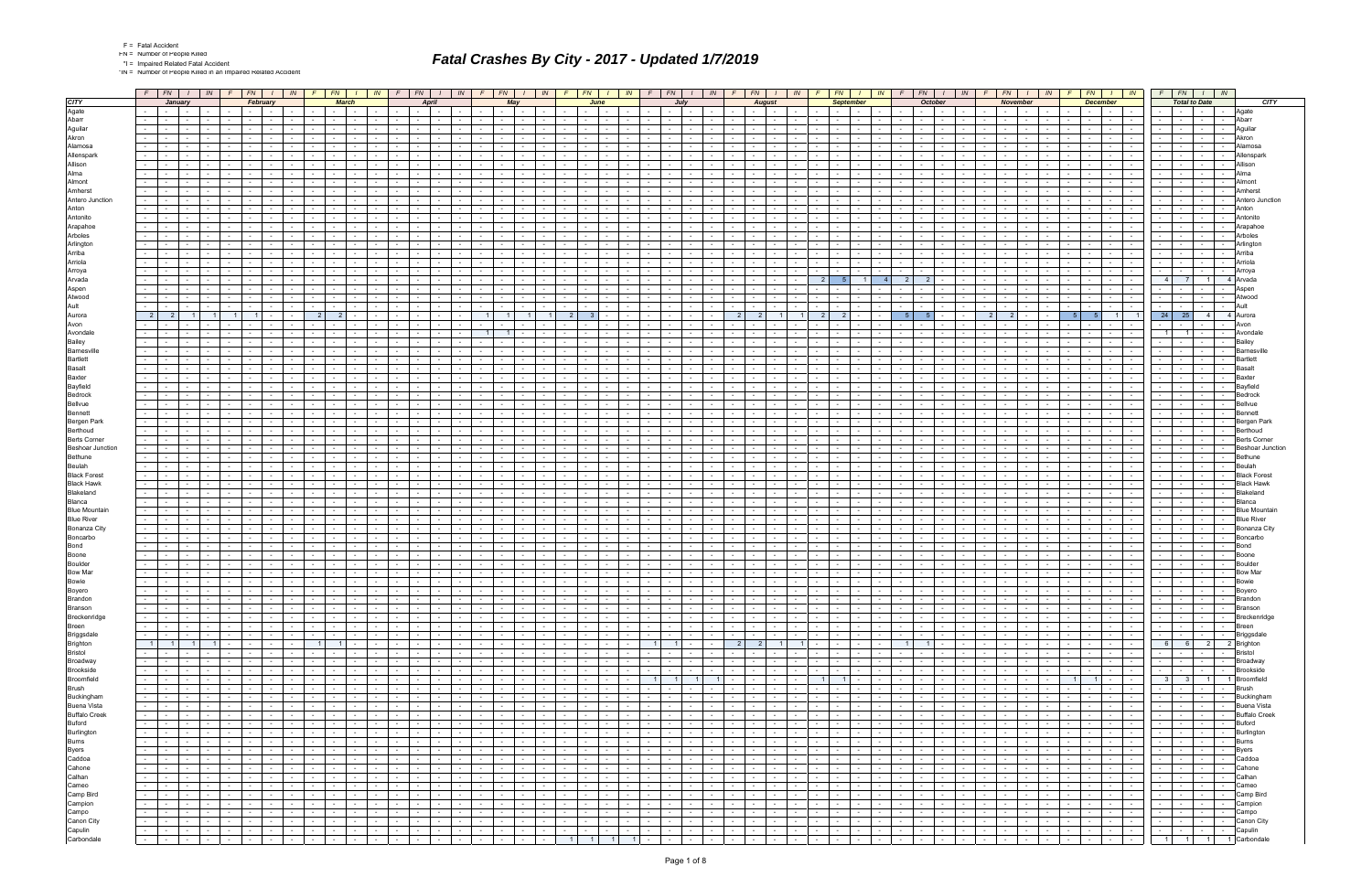|  | <b>Fatal Accide</b> |
|--|---------------------|
|  |                     |

F = Fatal Accident FN = Number of People Killed

\*I = Impaired Related Fatal Accident \*IN = Number of People Killed in an Impaired Related Accident

|                                               |                      | $F$ $FN$ $I$                                     |                               | IN                                 |                                 | $F$ $FN$ $I$ $N$                             |                                                  |                             | $F$ $FN$ $I$                        |                                                             | <b>IN</b>                                   | $F$ $FN$ $I$                             |                            | $\sqrt{N}$                         | $F$ $FN$                                               |                          | $I \parallel IN \parallel F$                            |                      |                                                                   | $FN$ $1$                                                                       | IN                                 | $F$   $FN$   $I$   $IN$                                                                                                                                                                                                              |                 |                                                  | F                | $FN$ $1$                                                  | IN                                            | F             | FN                                 |                  | $\frac{1}{1}$ IN                   | F                                                                             | $FN$ $I$ $IN$                        |        |                                    | $FN$ $1$                                           | IN               |                      | $F$ $FN$ $1$             | IN                                                                                                                                                                                                                             |                              | $F$ $FN$ $I$ $N$                    |                                   |          |                                  |
|-----------------------------------------------|----------------------|--------------------------------------------------|-------------------------------|------------------------------------|---------------------------------|----------------------------------------------|--------------------------------------------------|-----------------------------|-------------------------------------|-------------------------------------------------------------|---------------------------------------------|------------------------------------------|----------------------------|------------------------------------|--------------------------------------------------------|--------------------------|---------------------------------------------------------|----------------------|-------------------------------------------------------------------|--------------------------------------------------------------------------------|------------------------------------|--------------------------------------------------------------------------------------------------------------------------------------------------------------------------------------------------------------------------------------|-----------------|--------------------------------------------------|------------------|-----------------------------------------------------------|-----------------------------------------------|---------------|------------------------------------|------------------|------------------------------------|-------------------------------------------------------------------------------|--------------------------------------|--------|------------------------------------|----------------------------------------------------|------------------|----------------------|--------------------------|--------------------------------------------------------------------------------------------------------------------------------------------------------------------------------------------------------------------------------|------------------------------|-------------------------------------|-----------------------------------|----------|----------------------------------|
| <b>CITY</b>                                   |                      | January                                          |                               |                                    |                                 | February                                     |                                                  |                             | <b>March</b>                        |                                                             |                                             |                                          | <b>April</b>               |                                    |                                                        | <b>May</b>               |                                                         |                      |                                                                   | June                                                                           |                                    | July                                                                                                                                                                                                                                 |                 |                                                  |                  | <b>August</b>                                             |                                               |               |                                    | <b>September</b> |                                    |                                                                               | <b>October</b>                       |        |                                    | <b>November</b>                                    |                  |                      | <b>December</b>          |                                                                                                                                                                                                                                |                              | <b>Total to Date</b>                |                                   |          | <b>CITY</b>                      |
| Carlton                                       |                      | <b>Contract</b>                                  | $\sim$                        |                                    |                                 |                                              |                                                  |                             |                                     |                                                             |                                             | $\sim$                                   |                            |                                    |                                                        |                          |                                                         |                      |                                                                   |                                                                                |                                    |                                                                                                                                                                                                                                      | $\sim$          |                                                  |                  |                                                           |                                               |               |                                    |                  |                                    | $\sim 100$                                                                    | <b>Contract</b>                      |        | $\sim$                             |                                                    |                  |                      | $\sim$                   |                                                                                                                                                                                                                                |                              |                                     | $\sim$                            |          | Carlton                          |
| Carr                                          | $\sim$               | $\sim$                                           | $\sim$                        |                                    |                                 |                                              |                                                  |                             |                                     |                                                             |                                             |                                          |                            |                                    |                                                        |                          |                                                         |                      |                                                                   |                                                                                |                                    |                                                                                                                                                                                                                                      |                 |                                                  |                  |                                                           |                                               |               |                                    |                  |                                    |                                                                               |                                      |        |                                    |                                                    |                  |                      | $\sim$                   | $\sim$                                                                                                                                                                                                                         |                              |                                     | $\sim$ $-$                        | $\sim$   | Carr                             |
| Cascade<br>Castle Rock                        | $\sim$               | $\sim$                                           | $\sim$                        |                                    |                                 |                                              |                                                  |                             | $\sim$                              |                                                             |                                             | $\sim$                                   |                            |                                    |                                                        | $\overline{\phantom{a}}$ |                                                         |                      |                                                                   | $\sim$                                                                         |                                    | $\sim$<br>$\sim$                                                                                                                                                                                                                     | $\sim$          |                                                  |                  |                                                           |                                               |               |                                    |                  |                                    | $\sim$                                                                        | $\sim$                               |        | $\sim$                             |                                                    |                  | $\overline{1}$       | $\sim$                   | $\sim$<br>$\sim$                                                                                                                                                                                                               |                              | $\sim$                              | $\sim$ $-$                        |          | Cascade<br>Castle Rock           |
| Cedaredge                                     | $\sim$ 10 $\pm$      |                                                  |                               |                                    |                                 |                                              |                                                  |                             |                                     |                                                             |                                             |                                          |                            |                                    |                                                        |                          |                                                         |                      |                                                                   |                                                                                |                                    |                                                                                                                                                                                                                                      |                 |                                                  |                  |                                                           |                                               |               |                                    |                  |                                    |                                                                               |                                      |        |                                    |                                                    |                  |                      |                          |                                                                                                                                                                                                                                |                              |                                     |                                   |          | ≿edaredɑe                        |
| Cedarwood                                     | $\sim$               |                                                  |                               |                                    |                                 |                                              |                                                  |                             |                                     |                                                             |                                             |                                          |                            |                                    |                                                        |                          |                                                         |                      |                                                                   |                                                                                |                                    |                                                                                                                                                                                                                                      |                 |                                                  |                  |                                                           |                                               |               |                                    |                  |                                    |                                                                               |                                      |        |                                    |                                                    |                  |                      |                          |                                                                                                                                                                                                                                |                              |                                     | $\sim$ 100 $\sim$                 |          | :edarwooo                        |
| Centennial                                    |                      |                                                  |                               |                                    |                                 |                                              |                                                  |                             |                                     |                                                             |                                             |                                          |                            |                                    |                                                        |                          |                                                         |                      |                                                                   |                                                                                |                                    |                                                                                                                                                                                                                                      |                 |                                                  |                  |                                                           |                                               |               |                                    |                  |                                    |                                                                               |                                      |        |                                    |                                                    |                  |                      |                          |                                                                                                                                                                                                                                |                              |                                     |                                   |          |                                  |
| Center                                        |                      |                                                  |                               |                                    |                                 |                                              |                                                  |                             |                                     |                                                             |                                             |                                          |                            |                                    |                                                        |                          |                                                         |                      |                                                                   |                                                                                |                                    |                                                                                                                                                                                                                                      |                 |                                                  |                  |                                                           |                                               |               |                                    |                  |                                    |                                                                               |                                      |        |                                    |                                                    |                  |                      |                          |                                                                                                                                                                                                                                |                              |                                     |                                   |          |                                  |
| Central City                                  |                      |                                                  | $\overline{\phantom{a}}$      |                                    |                                 |                                              |                                                  |                             |                                     |                                                             |                                             |                                          |                            |                                    |                                                        |                          |                                                         |                      |                                                                   |                                                                                |                                    |                                                                                                                                                                                                                                      |                 |                                                  |                  |                                                           |                                               |               |                                    |                  |                                    |                                                                               |                                      |        | $\sim$                             |                                                    |                  |                      |                          |                                                                                                                                                                                                                                |                              |                                     | $\sim$ $-$                        |          | Central City                     |
| Chama                                         |                      |                                                  |                               |                                    |                                 |                                              |                                                  |                             |                                     |                                                             |                                             |                                          |                            |                                    |                                                        |                          |                                                         |                      |                                                                   |                                                                                |                                    |                                                                                                                                                                                                                                      |                 |                                                  |                  |                                                           |                                               |               |                                    |                  |                                    |                                                                               |                                      |        |                                    |                                                    |                  |                      |                          |                                                                                                                                                                                                                                |                              |                                     |                                   |          | `hama                            |
| <b>Cheney Center</b>                          | $\sim 100$           | $\sim$                                           | $\sim$                        |                                    |                                 |                                              |                                                  |                             |                                     |                                                             |                                             |                                          |                            |                                    |                                                        |                          |                                                         |                      |                                                                   |                                                                                |                                    |                                                                                                                                                                                                                                      |                 |                                                  |                  |                                                           |                                               |               |                                    |                  |                                    |                                                                               |                                      |        |                                    |                                                    |                  |                      |                          |                                                                                                                                                                                                                                |                              | $\sim$                              | $\sim$                            |          | Cheney Center                    |
| Cheraw                                        |                      |                                                  | $\sim$                        |                                    |                                 |                                              |                                                  |                             |                                     |                                                             |                                             |                                          |                            |                                    |                                                        |                          |                                                         |                      |                                                                   |                                                                                |                                    |                                                                                                                                                                                                                                      |                 |                                                  |                  |                                                           |                                               |               |                                    |                  |                                    |                                                                               |                                      |        |                                    |                                                    |                  |                      |                          |                                                                                                                                                                                                                                |                              |                                     | $\sim$                            |          | Cheraw<br>Cherry Hills Village   |
| <b>Cherry Hills Village</b><br>Cheyenne Wells | $\sim 100$           | $\sim$ $-$                                       | $\sim$                        |                                    |                                 |                                              |                                                  |                             |                                     |                                                             |                                             |                                          |                            |                                    |                                                        |                          |                                                         |                      |                                                                   |                                                                                |                                    |                                                                                                                                                                                                                                      |                 |                                                  |                  |                                                           |                                               |               |                                    |                  |                                    |                                                                               |                                      |        |                                    |                                                    |                  |                      |                          |                                                                                                                                                                                                                                |                              |                                     | $\sim$                            |          | Cheyenne Wells                   |
| Chimney Rock                                  |                      |                                                  |                               |                                    |                                 |                                              |                                                  |                             |                                     |                                                             |                                             |                                          |                            |                                    |                                                        |                          |                                                         |                      |                                                                   |                                                                                |                                    |                                                                                                                                                                                                                                      |                 |                                                  |                  |                                                           |                                               |               |                                    |                  |                                    |                                                                               |                                      |        |                                    |                                                    |                  |                      |                          |                                                                                                                                                                                                                                |                              |                                     |                                   |          | Chimney Rock                     |
| Chipita Park                                  |                      |                                                  |                               |                                    |                                 |                                              |                                                  |                             |                                     |                                                             |                                             |                                          |                            |                                    |                                                        |                          |                                                         |                      |                                                                   |                                                                                |                                    |                                                                                                                                                                                                                                      |                 |                                                  |                  |                                                           |                                               |               |                                    |                  |                                    |                                                                               |                                      |        |                                    |                                                    |                  |                      |                          |                                                                                                                                                                                                                                |                              |                                     |                                   |          | Chipita Park                     |
| Chivington                                    | $\sim 100$           |                                                  |                               |                                    |                                 |                                              |                                                  |                             |                                     |                                                             |                                             |                                          |                            |                                    |                                                        |                          |                                                         |                      |                                                                   |                                                                                |                                    |                                                                                                                                                                                                                                      |                 |                                                  |                  |                                                           |                                               |               |                                    |                  |                                    |                                                                               |                                      |        |                                    |                                                    |                  |                      |                          |                                                                                                                                                                                                                                |                              |                                     | $\sim$ $-$                        |          | Chivington                       |
| Chromo                                        |                      |                                                  |                               |                                    |                                 |                                              |                                                  |                             |                                     |                                                             |                                             |                                          |                            |                                    |                                                        |                          |                                                         |                      |                                                                   |                                                                                |                                    |                                                                                                                                                                                                                                      |                 |                                                  |                  |                                                           |                                               |               |                                    |                  |                                    |                                                                               |                                      |        |                                    |                                                    |                  |                      |                          |                                                                                                                                                                                                                                |                              |                                     |                                   |          | Chromo                           |
| Cimarron                                      | $\sim$               |                                                  |                               |                                    |                                 |                                              |                                                  |                             |                                     |                                                             |                                             |                                          |                            |                                    |                                                        |                          |                                                         |                      |                                                                   |                                                                                |                                    |                                                                                                                                                                                                                                      |                 |                                                  |                  |                                                           |                                               |               |                                    |                  |                                    |                                                                               |                                      |        |                                    |                                                    |                  |                      |                          |                                                                                                                                                                                                                                |                              |                                     | $\sim$                            |          | Cimarror                         |
| Clark                                         |                      |                                                  |                               |                                    |                                 |                                              |                                                  |                             |                                     |                                                             |                                             |                                          |                            |                                    |                                                        |                          |                                                         |                      |                                                                   |                                                                                |                                    |                                                                                                                                                                                                                                      |                 |                                                  |                  |                                                           |                                               |               |                                    |                  |                                    |                                                                               |                                      |        |                                    |                                                    |                  |                      |                          |                                                                                                                                                                                                                                |                              |                                     |                                   |          | Clark                            |
| Clarkville<br>Clifton                         | $\sim$<br>$\sim$     |                                                  |                               |                                    |                                 |                                              |                                                  |                             |                                     |                                                             |                                             |                                          |                            |                                    |                                                        |                          |                                                         |                      |                                                                   |                                                                                |                                    |                                                                                                                                                                                                                                      |                 |                                                  |                  |                                                           |                                               |               |                                    |                  |                                    |                                                                               |                                      |        |                                    |                                                    |                  |                      |                          |                                                                                                                                                                                                                                |                              |                                     | $\sim$                            |          | Clarkville<br>Clifton            |
| Climax                                        | $\sim$               |                                                  |                               |                                    |                                 |                                              |                                                  |                             |                                     |                                                             |                                             |                                          |                            |                                    |                                                        |                          |                                                         |                      |                                                                   |                                                                                |                                    |                                                                                                                                                                                                                                      |                 |                                                  |                  |                                                           |                                               |               |                                    |                  |                                    |                                                                               |                                      |        |                                    |                                                    |                  |                      |                          |                                                                                                                                                                                                                                |                              |                                     |                                   |          | limax                            |
| Coal Creek                                    | $\sim$ 10 $\pm$      |                                                  |                               |                                    |                                 |                                              |                                                  |                             |                                     |                                                             |                                             |                                          |                            |                                    |                                                        |                          |                                                         |                      |                                                                   |                                                                                |                                    |                                                                                                                                                                                                                                      |                 |                                                  |                  |                                                           |                                               |               |                                    |                  |                                    |                                                                               |                                      |        |                                    |                                                    |                  |                      |                          |                                                                                                                                                                                                                                |                              |                                     |                                   |          | Coal Creel                       |
| Coaldale                                      | $\sim$ 10 $\pm$      |                                                  |                               |                                    |                                 |                                              |                                                  |                             |                                     |                                                             |                                             |                                          |                            |                                    |                                                        |                          |                                                         |                      |                                                                   |                                                                                |                                    |                                                                                                                                                                                                                                      |                 |                                                  |                  |                                                           |                                               |               |                                    |                  |                                    |                                                                               |                                      |        |                                    |                                                    |                  |                      |                          |                                                                                                                                                                                                                                |                              |                                     | $\sim$ $-$                        |          | lebleo:                          |
| Coalmont                                      |                      |                                                  |                               |                                    |                                 |                                              |                                                  |                             |                                     |                                                             |                                             |                                          |                            |                                    |                                                        |                          |                                                         |                      |                                                                   |                                                                                |                                    |                                                                                                                                                                                                                                      |                 |                                                  |                  |                                                           |                                               |               |                                    |                  |                                    |                                                                               |                                      |        |                                    |                                                    |                  |                      |                          |                                                                                                                                                                                                                                |                              |                                     |                                   |          | :oalmon                          |
| Cokedale                                      |                      |                                                  |                               |                                    |                                 |                                              |                                                  |                             |                                     |                                                             |                                             |                                          |                            |                                    |                                                        |                          |                                                         |                      |                                                                   |                                                                                |                                    |                                                                                                                                                                                                                                      |                 |                                                  |                  |                                                           |                                               |               |                                    |                  |                                    |                                                                               |                                      |        |                                    |                                                    |                  |                      |                          |                                                                                                                                                                                                                                |                              |                                     |                                   |          | Cokedale                         |
| Collbran                                      | $\sim 100$           | $\sim$ $-$                                       | $\sim$                        |                                    |                                 |                                              |                                                  |                             | $\sim$                              |                                                             |                                             | $\sim$                                   |                            |                                    |                                                        |                          |                                                         |                      |                                                                   | $\sim$                                                                         |                                    | $\sim$<br>$\sim$                                                                                                                                                                                                                     | $\sim$          |                                                  |                  |                                                           |                                               |               |                                    |                  |                                    | $\sim$                                                                        | $\sim$                               | $\sim$ | $\sim$                             | $\sim$                                             |                  |                      | $\sim$                   | $\sim$<br>$\sim$                                                                                                                                                                                                               |                              | $\sim$                              | $\sim$ $-$                        |          | Collbrar                         |
| Colorado City                                 |                      |                                                  |                               |                                    |                                 |                                              |                                                  |                             | $\overline{4}$                      |                                                             |                                             |                                          |                            |                                    |                                                        |                          | $\overline{1}$                                          |                      |                                                                   | $\overline{1}$                                                                 |                                    |                                                                                                                                                                                                                                      |                 |                                                  |                  |                                                           |                                               |               |                                    |                  |                                    |                                                                               | $\overline{1}$                       |        |                                    |                                                    |                  |                      |                          |                                                                                                                                                                                                                                |                              |                                     |                                   |          | Colorado City                    |
| Colorado Springs<br>Columbine                 | 1<br>$\sim 100$      | $\sim$ 100 $\mu$                                 | $\sim$                        |                                    | 2 <sup>1</sup>                  | $\overline{2}$                               |                                                  |                             | $\sim$                              |                                                             |                                             | $\sim$ 4<br>$\sim$                       |                            | $\sim$                             | 2 <sup>1</sup>                                         | $\overline{2}$           |                                                         |                      |                                                                   |                                                                                |                                    | $\sim$<br>$\sim$ $-$                                                                                                                                                                                                                 | $\sim$          |                                                  |                  |                                                           |                                               |               |                                    |                  |                                    |                                                                               |                                      | $\sim$ | $\sim$                             | 4 <sup>1</sup>                                     |                  | 2 <sup>1</sup>       | 2 <sup>1</sup><br>$\sim$ | $\sim$                                                                                                                                                                                                                         | $37 \parallel$               | 39<br>$\sim$ $-$                    | 13<br>$\sim 10^{-1}$              | $\sim$   | 15 Colorado Springs<br>Columbine |
| Columbine Valley                              |                      |                                                  |                               |                                    |                                 |                                              |                                                  |                             |                                     |                                                             |                                             |                                          |                            |                                    |                                                        |                          |                                                         |                      |                                                                   |                                                                                |                                    |                                                                                                                                                                                                                                      |                 |                                                  |                  |                                                           |                                               |               |                                    |                  |                                    |                                                                               |                                      |        |                                    |                                                    |                  |                      |                          |                                                                                                                                                                                                                                |                              |                                     | $\sim$                            |          | Columbine Valley                 |
| Commerce City                                 | $\sim$               | $\sim$                                           |                               |                                    |                                 |                                              |                                                  |                             |                                     |                                                             |                                             | $\overline{1}$                           |                            |                                    |                                                        |                          |                                                         |                      |                                                                   |                                                                                |                                    | $\blacksquare$                                                                                                                                                                                                                       |                 |                                                  |                  |                                                           |                                               |               |                                    |                  |                                    |                                                                               | $\overline{1}$                       |        |                                    |                                                    |                  |                      |                          |                                                                                                                                                                                                                                | - 6                          | 6 <sup>1</sup>                      | $\overline{2}$                    |          | 2 Commerce City                  |
| Como                                          | $\sim$               |                                                  | $\sim$                        |                                    |                                 |                                              |                                                  |                             | $\sim$ 10 $\pm$                     |                                                             |                                             | $\sim$                                   |                            |                                    |                                                        | $\sim$                   | $\sim$                                                  |                      |                                                                   | $\sim$                                                                         |                                    | $\sim$                                                                                                                                                                                                                               | $\sim$          |                                                  |                  |                                                           |                                               |               |                                    |                  |                                    |                                                                               |                                      | $\sim$ | $\sim$                             |                                                    |                  |                      | $\sim$                   | $\sim$                                                                                                                                                                                                                         |                              |                                     | $\sim 10^{-11}$                   | $\sim$   | Como                             |
| Conejos                                       |                      |                                                  |                               |                                    |                                 |                                              |                                                  |                             |                                     |                                                             |                                             |                                          |                            |                                    |                                                        |                          |                                                         |                      |                                                                   |                                                                                |                                    |                                                                                                                                                                                                                                      |                 |                                                  |                  |                                                           |                                               |               |                                    |                  |                                    |                                                                               |                                      |        |                                    |                                                    |                  |                      |                          |                                                                                                                                                                                                                                |                              |                                     |                                   |          | Conejos                          |
| Conifer                                       | $\sim 100$           | $\sim$                                           | $\sim$                        |                                    |                                 |                                              |                                                  |                             |                                     |                                                             |                                             |                                          |                            |                                    |                                                        |                          |                                                         |                      |                                                                   |                                                                                |                                    | $\sim$                                                                                                                                                                                                                               |                 |                                                  |                  |                                                           |                                               |               |                                    |                  |                                    |                                                                               |                                      |        | $\sim$                             |                                                    |                  |                      |                          |                                                                                                                                                                                                                                |                              |                                     | $\sim$                            |          | Conifer                          |
| Cope                                          |                      |                                                  |                               |                                    |                                 |                                              |                                                  |                             |                                     |                                                             |                                             |                                          |                            |                                    |                                                        |                          |                                                         |                      |                                                                   |                                                                                |                                    |                                                                                                                                                                                                                                      |                 |                                                  |                  |                                                           |                                               |               |                                    |                  |                                    |                                                                               |                                      |        |                                    |                                                    |                  |                      |                          |                                                                                                                                                                                                                                |                              |                                     | $\sim$                            |          | Cope                             |
| Copper Mountain<br>Cornish                    |                      | $\sim$                                           | $\sim$                        |                                    |                                 |                                              |                                                  |                             |                                     |                                                             |                                             |                                          |                            |                                    |                                                        |                          |                                                         |                      |                                                                   |                                                                                |                                    |                                                                                                                                                                                                                                      |                 |                                                  |                  |                                                           |                                               |               |                                    |                  |                                    |                                                                               |                                      |        | $\sim$                             |                                                    |                  |                      |                          |                                                                                                                                                                                                                                |                              |                                     |                                   | $\sim$   | Copper Mountain                  |
| Cortez                                        | $\sim 100$<br>$\sim$ |                                                  |                               |                                    |                                 |                                              |                                                  |                             |                                     |                                                             |                                             |                                          |                            |                                    |                                                        |                          |                                                         |                      |                                                                   |                                                                                |                                    | $\sim$                                                                                                                                                                                                                               |                 |                                                  |                  |                                                           |                                               |               |                                    |                  |                                    |                                                                               |                                      |        |                                    |                                                    |                  |                      |                          |                                                                                                                                                                                                                                |                              | 1 <sup>1</sup>                      | $\sim 10^{-11}$<br>$\overline{1}$ |          | Cornish<br>1 Cortez              |
| Cotopaxi                                      | $\sim$ 10 $\pm$      |                                                  |                               |                                    |                                 |                                              |                                                  |                             |                                     |                                                             |                                             |                                          |                            |                                    |                                                        |                          |                                                         |                      |                                                                   |                                                                                |                                    |                                                                                                                                                                                                                                      |                 |                                                  |                  |                                                           |                                               |               |                                    |                  |                                    |                                                                               |                                      |        |                                    |                                                    |                  |                      |                          |                                                                                                                                                                                                                                |                              |                                     |                                   |          | Cotopax                          |
| Cowdrey                                       | $\sim$               |                                                  |                               |                                    |                                 |                                              |                                                  |                             |                                     |                                                             |                                             |                                          |                            |                                    |                                                        |                          |                                                         |                      |                                                                   |                                                                                |                                    |                                                                                                                                                                                                                                      |                 |                                                  |                  |                                                           |                                               |               |                                    |                  |                                    |                                                                               |                                      |        |                                    |                                                    |                  |                      |                          |                                                                                                                                                                                                                                |                              |                                     | $\sim$ $-$                        |          | :Cowdre                          |
| Craig                                         | $\sim$ 10 $\pm$      |                                                  |                               |                                    |                                 |                                              |                                                  |                             |                                     |                                                             |                                             |                                          |                            |                                    |                                                        |                          |                                                         |                      |                                                                   |                                                                                |                                    |                                                                                                                                                                                                                                      |                 |                                                  |                  |                                                           |                                               |               |                                    |                  |                                    |                                                                               |                                      |        |                                    |                                                    |                  |                      |                          |                                                                                                                                                                                                                                |                              |                                     | $\sim$                            |          | Craig                            |
| Crawford                                      |                      |                                                  |                               |                                    |                                 |                                              |                                                  |                             |                                     |                                                             |                                             |                                          |                            |                                    |                                                        |                          |                                                         |                      |                                                                   |                                                                                |                                    |                                                                                                                                                                                                                                      |                 |                                                  |                  |                                                           |                                               |               |                                    |                  |                                    |                                                                               |                                      |        |                                    |                                                    |                  |                      |                          |                                                                                                                                                                                                                                |                              |                                     | $\sim$                            |          | Crawfor                          |
| Creede                                        | $\sim$               |                                                  |                               |                                    |                                 |                                              |                                                  |                             |                                     |                                                             |                                             |                                          |                            |                                    |                                                        |                          |                                                         |                      |                                                                   |                                                                                |                                    |                                                                                                                                                                                                                                      |                 |                                                  |                  |                                                           |                                               |               |                                    |                  |                                    |                                                                               |                                      |        |                                    |                                                    |                  |                      |                          |                                                                                                                                                                                                                                |                              |                                     | $\sim$                            |          |                                  |
| <b>Crested Butte</b>                          |                      |                                                  |                               |                                    |                                 |                                              |                                                  |                             |                                     |                                                             |                                             |                                          |                            |                                    |                                                        |                          |                                                         |                      |                                                                   |                                                                                |                                    |                                                                                                                                                                                                                                      |                 |                                                  |                  |                                                           |                                               |               |                                    |                  |                                    |                                                                               |                                      |        |                                    |                                                    |                  |                      |                          |                                                                                                                                                                                                                                |                              |                                     |                                   |          | ∶rested Butte                    |
| Crestone<br><b>Cripple Creek</b>              |                      |                                                  |                               |                                    |                                 |                                              |                                                  |                             |                                     |                                                             |                                             |                                          |                            |                                    |                                                        |                          |                                                         |                      |                                                                   |                                                                                |                                    |                                                                                                                                                                                                                                      |                 |                                                  |                  |                                                           |                                               |               |                                    |                  |                                    |                                                                               |                                      |        |                                    |                                                    |                  |                      |                          |                                                                                                                                                                                                                                |                              | 1 <sup>1</sup>                      | $\sim$<br>11                      |          | Crestone<br>1 Cripple Creek      |
| Crook                                         |                      |                                                  |                               |                                    |                                 |                                              |                                                  |                             |                                     |                                                             |                                             |                                          |                            |                                    |                                                        |                          |                                                         |                      |                                                                   |                                                                                |                                    |                                                                                                                                                                                                                                      |                 |                                                  |                  |                                                           |                                               |               |                                    |                  |                                    |                                                                               |                                      |        |                                    |                                                    |                  |                      |                          |                                                                                                                                                                                                                                |                              |                                     |                                   |          | Crook                            |
| Crowley                                       | $\sim$               |                                                  |                               |                                    |                                 |                                              |                                                  |                             |                                     |                                                             |                                             |                                          |                            |                                    |                                                        |                          |                                                         |                      |                                                                   |                                                                                |                                    | $\sim$<br>$\sim$                                                                                                                                                                                                                     | $\sim$          |                                                  |                  |                                                           |                                               |               |                                    |                  |                                    |                                                                               |                                      |        | $\sim$                             |                                                    |                  |                      |                          |                                                                                                                                                                                                                                |                              | $\sim$                              | $\sim$ $-$                        | $\sim$   | Crowley                          |
| Cuchara                                       |                      |                                                  |                               |                                    |                                 |                                              |                                                  |                             |                                     |                                                             |                                             |                                          |                            |                                    |                                                        |                          |                                                         |                      |                                                                   |                                                                                |                                    |                                                                                                                                                                                                                                      |                 |                                                  |                  |                                                           |                                               |               |                                    |                  |                                    |                                                                               |                                      |        |                                    |                                                    |                  |                      |                          |                                                                                                                                                                                                                                |                              |                                     |                                   |          | Cuchara                          |
| Dacono                                        |                      |                                                  |                               |                                    |                                 |                                              |                                                  |                             |                                     |                                                             |                                             |                                          |                            |                                    |                                                        |                          |                                                         |                      |                                                                   |                                                                                |                                    |                                                                                                                                                                                                                                      |                 |                                                  |                  |                                                           |                                               |               |                                    |                  |                                    |                                                                               |                                      |        |                                    |                                                    |                  |                      |                          |                                                                                                                                                                                                                                |                              |                                     |                                   |          | Dacono                           |
| Dailey                                        | $\sim$ $-$           | $\sim$ $-$                                       | $\sim$                        |                                    |                                 | $\sim$                                       | $\sim$                                           |                             | $\sim 100$                          | $\sim$                                                      |                                             | $\sim$                                   |                            | $\sim$                             |                                                        | $\overline{\phantom{a}}$ |                                                         |                      |                                                                   | $\sim$ $-$                                                                     |                                    | $\sim$ $-$<br><b>Contract Contract</b>                                                                                                                                                                                               | $\sim$          |                                                  | $\sim$           | $\overline{\phantom{a}}$                                  |                                               |               |                                    | $\sim$           |                                    | $\sim$                                                                        | $\sim$ $\sim$                        | $\sim$ | $\sim$                             | $\sim$                                             |                  |                      | $\sim$                   | $\sim$ $-$<br>$\sim$                                                                                                                                                                                                           | $\sim$ 100 $\pm$             |                                     | $\sim 100$                        |          | Dailey                           |
| De Beque                                      |                      | $\sim$ $-$<br>the contract of                    | $\sim$<br>$\sim$              |                                    |                                 |                                              | $\blacksquare$                                   |                             | $\sim$                              | and the contract of the con-                                |                                             | $\sim$                                   | $\sim$                     |                                    |                                                        |                          |                                                         |                      |                                                                   | $\sim$ $-$                                                                     |                                    | $\sim$<br>$\sim$                                                                                                                                                                                                                     | $\sim$          |                                                  |                  |                                                           |                                               |               |                                    |                  |                                    | $\sim$                                                                        | $\sim$                               | $\sim$ | $\sim$                             | $\sim$<br>$\mathbf{I}$ $\mathbf{I}$                | $\sim$           |                      |                          |                                                                                                                                                                                                                                |                              | $\sim$                              | $\sim$ $-$                        |          | De Beque                         |
| Deckers<br>Deer Ridge                         |                      | $\sim$ 1 $\sim$ 1                                | $\sim$                        | $\sim 10^{-11}$                    |                                 | $\sim$                                       | the contract of                                  |                             |                                     | $-1 - 1 - 1 - 1 - 1$                                        |                                             | the contract of<br>$-1 - 1 - 1 - 1 - 1$  |                            | .                                  | <b>Contract Contract</b>                               |                          | $1 - 1 - 1 - 1$<br><b>Carl Tarry</b>                    |                      | $\mathbf{I}$ $\mathbf{I}$                                         |                                                                                |                                    |                                                                                                                                                                                                                                      |                 |                                                  |                  |                                                           |                                               |               | $-1 - 1$<br>the contract of        |                  | the collection                     | the contract of<br>$-1 - 1 - 1 - 1 - 1$                                       | and the state                        |        | the contract of                    | $-1 - 1 - 1$                                       | $\sim$           |                      | .                        | $\sim$ $\sim$ $\sim$<br>J,                                                                                                                                                                                                     | $\left  \frac{1}{2} \right $ |                                     | $   -$ Deckers                    |          | - - Deer Ridge                   |
| Deer Trail                                    |                      | the contract of                                  |                               |                                    | $\sim$                          | <b>Contract Contract</b><br>$\sim$ $-$       |                                                  | $\sim$ 100 $\mu$            | $\sim$ $-$                          | <b>Contract</b>                                             |                                             | the collection                           | <b>Contract Contract</b>   | $\sim$                             | the collection                                         |                          | <b>Service</b>                                          | $\sim$ $-$           | $\blacksquare$ 1                                                  | $1 \quad 1 \quad 1$                                                            |                                    | and the state                                                                                                                                                                                                                        |                 | <b>Contract Contract</b>                         | $\sim$           | <b>Contract Contract</b><br>$\sim$                        | $\sim$ $-$                                    |               | <b>Service</b> Service             |                  | the contract of                    | <b>Contract Contract</b><br><b>Contract Contract</b>                          | and the state                        |        | <b>Contract</b>                    | the contract of                                    | $\sim$           |                      | .                        | $\sim$ $-$                                                                                                                                                                                                                     |                              |                                     |                                   |          | 1 1 1 1 Deer Trail               |
| Del Norte                                     |                      | the contract of                                  | $\sim 10^{-11}$               | <b>Contract</b>                    | $\sim$                          | $\sim$ $-$                                   | the contract of                                  |                             |                                     |                                                             |                                             | $-1 - 1 - 1 - 1 - 1$                     |                            | $\sim 10^{-11}$                    | $\sim$ $\sim$ $\sim$ $\sim$                            |                          | and the state                                           |                      | $\sim 100$ km s $^{-1}$                                           |                                                                                |                                    | the contract of the contract of the con-                                                                                                                                                                                             |                 |                                                  | $\sim$ 100 $\mu$ |                                                           | <b>Contract</b>                               |               | the contract of                    |                  | the contract of                    | the contract of                                                               | and the state                        |        | $\sim 10^{-10}$                    |                                                    | $\sim$           |                      | .                        | $\sim 100$                                                                                                                                                                                                                     |                              | -   -   -   -   Del Norte           |                                   |          |                                  |
| Delhi                                         |                      | the contract of the contract of the con-         |                               | $\sim 10^{-10}$                    | $-1 - 1$                        |                                              | and the state                                    |                             |                                     | खिला <del>वि</del> सामित ।                                  |                                             | .                                        |                            |                                    |                                                        |                          |                                                         |                      |                                                                   | $    -$                                                                        |                                    |                                                                                                                                                                                                                                      |                 |                                                  |                  |                                                           | $\sim 10^{-11}$                               |               | $-1 - 1$                           |                  | उत्तर।                             | 797 H H H H H H                                                               |                                      |        |                                    | .                                                  |                  |                      |                          | 14   4   4   4                                                                                                                                                                                                                 |                              | - - - - Delhi                       |                                   |          |                                  |
| Delta                                         |                      | $-1 - 1 - 1 - 1$                                 |                               | <b>Contract</b>                    |                                 | 1 1 1 1 1                                    |                                                  | $\sim$ $\sim$ $\sim$ $\sim$ | the contract of                     |                                                             | $\sim 10^{-11}$                             | the contract of                          | <b>Contract Contract</b>   | $\sim 100$                         | $\sim$ $\sim$ $\sim$ $\sim$                            |                          | $\sim$ $\sim$<br>$\sim 10^{-1}$                         |                      | $\sim 10^{-10}$<br><b>Contract Contract</b>                       | $\sim$ $\sim$ $\sim$                                                           | <b>Contract</b>                    | $\sim 10^{-11}$<br>1991 - 1991 - 1                                                                                                                                                                                                   |                 |                                                  |                  | the contract of the contract of the con-                  | $\sim$ $-$                                    |               | the contract of the contract of    |                  | the contract of                    | $\sim 10^{-10}$<br><b>Contract</b>                                            | and the state                        |        |                                    | $-1 - 1 - 1$                                       | $\sim$           |                      | .                        | $\sim 10^{-1}$                                                                                                                                                                                                                 |                              | 1   1   1   1   Delta               |                                   |          |                                  |
| Denver<br>Deora                               |                      |                                                  | $\sim 10^{-11}$               | 6 6 5 4<br><b>Contract</b>         | $\sim$                          | $2 \mid 2 \mid$<br>$\sim 100$<br>$\sim$      | $\mathbf{I}$ and $\mathbf{I}$<br><b>Contract</b> | $\sim$ $\sim$               | $3 \mid 3 \mid 1$                   | the contract of                                             | $\blacksquare$ 1<br>$\sim 10^{-11}$         | $4 \mid 4 \mid 1$                        |                            | $\sim$                             | $1 \mid 2 \mid 2 \mid$<br>المحارات والمنافذ            |                          |                                                         |                      | $1 \quad 1 \quad 6 \quad 6$<br>$\sim 10^{-11}$<br>$\sim$ $\sim$   | $\sim$ $-$                                                                     | $1 \mid 1 \mid$<br>$\sim 10^{-11}$ | 8 9 6 7 6 6 2 2<br>the contract of the contract of the con-                                                                                                                                                                          |                 | $\sim 100$                                       | $\sim$           | $\sim$ $ -$<br>$\sim$                                     | $\sim$ $-$                                    | $\sim$ $\sim$ | $2 \mid 2 \mid$<br><b>Contract</b> |                  | the contract of                    | $1 \mid 1 \mid 3 \mid$<br>$\sim 10^{-11}$<br><b>Contract</b>                  | $3 \mid 1 \mid 1$<br>the contract of |        | $\sim 100$                         | $2 \mid 2 \mid 2 \mid$<br>the contract of the con- | $\sim$           | $-1$                 | $\sim 10^{-11}$          | 2 4 4 1 1<br>$\sim 100$<br>$\sim$ $\sim$                                                                                                                                                                                       | $\sim$ $\sim$                | 48 49 22 22 Denver<br>and the state |                                   | - Deora  |                                  |
| Devine                                        |                      | $-1 - 1 - 1 - 1$                                 |                               | $\sim$ $-$                         | $\sim$                          | $\sim$<br><b>Contract Contract</b>           | <b>Contract Contract</b>                         | $\sim$ $\sim$ $\sim$ $\sim$ | $\sim$ $-$                          | $\sim 10^{-10}$                                             | $\sim 10^{-11}$                             | <b>Contract Contract</b>                 | <b>Contract</b>            | $\sim$ $-$                         | $\sim$ $\sim$ $\sim$ $\sim$                            |                          | <b>Service</b><br><b>Service</b>                        | $\sim$<br>$\sim$ $-$ | <b>Contract</b><br>$\sim$ 100 $\mu$                               | $\sim$ $-$                                                                     | $\sim$                             | $\sim 100$<br><b>Contract</b>                                                                                                                                                                                                        | $\sim 10^{-10}$ | <b>Contract Contract</b>                         | $\sim$           | .<br>$\sim$                                               | $\sim 10^{-11}$                               | $\sim$        | <b>Contract</b>                    |                  | the contract of                    | $\sim$<br>$\sim 10^{-11}$                                                     | <b>Contract Contract</b>             |        | $\sim$ 100 $\mu$                   | the contract of                                    | $\sim$           |                      | .                        | $\sim$ $-$                                                                                                                                                                                                                     | $\sim$ $\sim$                | and the state of the state          |                                   | - Devine |                                  |
| Dillon                                        |                      |                                                  | $\sim 100$                    | $\sim$ $-$                         | $\sim$                          | <b>Contract</b><br>$\sim$                    | $\mathbf{r}$ and $\mathbf{r}$                    |                             |                                     | $\sim$ $-$                                                  | <b>Contract</b>                             | the contract of                          | <b>Common</b>              | $\sim 10^{-11}$                    | the contract of the con-                               |                          | $-1$<br>$\sim 10^{-1}$                                  |                      | <b>Contract</b>                                                   | <b>Contract Contract Contract</b>                                              | $\sim 10^{-11}$                    | the contract of the contract of the con-                                                                                                                                                                                             |                 | <b>Contract</b>                                  | $\sim$ $-$       | the contract of the con-                                  | $\sim 10^{-11}$                               |               | the contract of                    |                  | the contract of                    | $\sim 100$<br><b>Contract</b>                                                 | and the state of the state           |        | <b>Contract</b>                    | the contract of the con-                           |                  |                      | $-1 - 1 - 1 - 1$         | $\sim$ $-$                                                                                                                                                                                                                     | $\sim$ $\sim$ $\sim$         | the contract of the con-            |                                   | - Dillon |                                  |
| Dinosaur                                      |                      | the contract of                                  | $\sim 100$                    | <b>Contract</b>                    | $\sim 100$                      | $\sim$ $\sim$                                | the contract of                                  | $\sim$ $\sim$               |                                     | the contract of                                             | $\sim 100$                                  |                                          |                            | $\sim 10^{-11}$                    | <b>Contract Contract</b>                               |                          | $\sim$ $\sim$<br>$\sim 10^{-1}$                         |                      | $\sim$ $-$<br>$\sim 10^{-11}$                                     | $\sim 10^{-11}$                                                                | $\sim 10^{-11}$                    | المحال جال جا                                                                                                                                                                                                                        |                 | <b>Contract</b>                                  | $\sim$           | <b>Committee</b>                                          | $\sim$ 100 $\mu$                              |               | the contract of                    |                  | the contract of                    | $\sim 10^{-10}$<br>$\sim 100$                                                 | the contract of                      |        | <b>Contract</b><br>$\sim 10^{-11}$ | l – I                                              | $\sim$           | $-1 - 1$             |                          | 1. – 1. –                                                                                                                                                                                                                      |                              | the contract of the contract of the |                                   |          | - Dinosaur                       |
| Divide                                        |                      | $-1 - 1$                                         | $\sim 10^{-11}$               | <b>Contract Contract</b>           | the contract of the contract of |                                              | the contract of                                  |                             |                                     |                                                             | $\sim 10^{-11}$                             | the contract of the con-                 |                            | $\sim 10^{-11}$                    | the contract of the con-                               |                          | and the state                                           |                      | $\sim$ $-$<br><b>Contract Contract</b>                            | $ -$                                                                           | <b>Contract</b>                    |                                                                                                                                                                                                                                      |                 | <b>Contract</b>                                  | $\sim$ $-$       | .                                                         |                                               |               | the contract of the con-           |                  | the contract of                    | <b>Contract Contract</b><br><b>Contract</b>                                   | and the state of the state of        |        | $\sim$ 100 $\mu$                   | .                                                  | $\sim$           |                      | .                        | $\sim$                                                                                                                                                                                                                         | $\sim$ $\sim$ $\sim$         |                                     | $   -$ Divide                     |          |                                  |
| Dolores                                       |                      | the company of the company                       |                               | $\sim 10^{-11}$                    | $-1 - 1$                        |                                              | the contract of                                  |                             |                                     | कार किया                                                    |                                             |                                          |                            |                                    | <b>Contract Contract</b>                               |                          | the contract                                            |                      | $\sim$ $\sim$                                                     | the contract of                                                                | $\sim 10^{-10}$                    | the control of the control of the control of the control of the control of the control of the control of the control of the control of the control of the control of the control of the control of the control of the control        |                 |                                                  | $\sim$           | <b>Dealer</b>                                             | $\mathbf{r}$                                  |               | $-1 - 1$                           |                  | the collection                     | $\sim 10^{-10}$<br>$\sim 10^{-11}$                                            | and the state                        |        |                                    | $-1 - 1 - 1 - 1$                                   | $\sim$           |                      | $-1 - 1 - 1 - 1$         | $\sim 10^{-1}$                                                                                                                                                                                                                 |                              | - - - - - Dolores                   |                                   |          |                                  |
| Dotsero                                       |                      | $-1 - 1 - 1 - 1 = 0$                             |                               | <b>Contract</b>                    | $\sim$                          | $\sim$<br>$\sim$ $\sim$ $\sim$ $\sim$ $\sim$ | $\mathbf{r}$ and $\mathbf{r}$                    |                             |                                     |                                                             |                                             | the contract of the contract of the con- |                            | $\sim 100$                         | <b>Contract Contract</b>                               |                          | <b>Contract Contract</b>                                |                      | $\sim$ $-$<br>$\sim 10^{-10}$                                     | $\sim$ $-$                                                                     | $\sim 100$                         | $-1 - 1 - 1 - 1$                                                                                                                                                                                                                     |                 | $\sim 100$ m $^{-1}$                             | $\sim$           | and the state of the state                                | <b>Contract</b>                               |               | the contract of the con-           |                  | <b>Second Second</b>               | $\sim 10^{-10}$<br>$\sim 10^{-10}$                                            | and the state                        |        | $\sim 10^{-11}$                    | the contract of                                    | $\sim$           |                      |                          | $     -$                                                                                                                                                                                                                       |                              | - - - - Dotsero                     |                                   |          |                                  |
| Dove Creek<br>Dowd                            |                      | the contract of<br>the company of the company    | $\sim 10^{-11}$               | <b>Contract</b><br><b>Contract</b> | $\sim$ $\sim$                   | <b>Contract Contract</b>                     | the contract of                                  | $\sim$ $\sim$ $\sim$ $\sim$ |                                     | the contract of<br>the contract of the contract of the con- | <b>Contract</b>                             | the contract of                          | <b>Contract Contract</b>   | $\sim 10^{-11}$                    | <b>Contract Contract</b><br>the contract of            |                          | <b>Service</b>                                          | $\sim$               | <b>Contract</b><br>$\sim 10^{-11}$<br>$\sim$ $\sim$ $\sim$ $\sim$ | <b>Contract</b><br>the contract of the con-                                    | $\sim 10^{-10}$                    | <b>Contract</b><br>and the state of the state                                                                                                                                                                                        |                 | $\sim 100$                                       | $\sim$           | $\sim$ $-$<br>$\sim$                                      | <b>Contract</b><br>$\mathbb{L}$ $\rightarrow$ |               | the contract of<br>the contract of |                  | the contract of<br>the contract of | $\sim 10^{-10}$<br><b>Contract</b>                                            | the contract of                      |        | <b>Contract</b>                    | $-1 - 1 - 1 - 1 - 1$                               | $\sim$           |                      | .                        | $\sim$<br>$-$ 1 $-$ 1 $-$ 1 $-$                                                                                                                                                                                                |                              | -   -   -   - Dowd                  |                                   |          | -   -   -   Dove Creek           |
| Doyleville                                    |                      | <b>Service State</b>                             | $\sim$                        | $\sim 10^{-11}$                    | $\sim$                          | $-1 - 1 - 1 - 1 - 1$<br>$\sim$<br>$\sim 100$ | $\sim 10^{-11}$                                  | $\sim 10^{-11}$             | $\sim$ $-$                          | $\sim 10^{-10}$                                             | $\sim 10^{-11}$<br>$-1$                     | $\sim 100$                               | <b>Contract</b>            | $\sim$ $-$                         | المحارات والمنافذ                                      |                          | the contract<br>$\sim 100$                              | $\sim$               | $\sim$ $-$<br>$\sim 10^{-11}$                                     | $\sim 10^{-11}$                                                                | $\sim 10^{-1}$                     | $\sim 10^{-1}$<br>$\sim 100$ m $^{-1}$                                                                                                                                                                                               | $\sim 100$      | <b>Contract Contract</b>                         | $\sim$           | $-1 - 1 - 1 - 1$<br>$\sim$ $\sim$ $\sim$ $\sim$<br>$\sim$ | $\sim 100$                                    | $\sim$ $\sim$ | <b>Contract</b>                    |                  | <b>Second Second</b>               | $\sim 10^{-11}$<br>$\sim$ $-$                                                 | and the state                        |        | $\sim 10^{-11}$<br>$\sim 10^{-11}$ | ا د ا                                              | $\sim$           | $-1 - 1$             |                          | $\sim$<br>$\sim$ $\sim$                                                                                                                                                                                                        | $\sim$ $\sim$                |                                     |                                   |          | - Doyleville                     |
| Drake                                         |                      | <b>Contract Contract</b>                         | $\sim 10^{-1}$                |                                    |                                 | $\sim$ $-$<br><b>Contract Contract</b>       | $\sim$ $\sim$                                    | $\sim 10^{-11}$             | and the contract of the contract of |                                                             | $\sim 100$                                  | and the state of the state of            | <b>Contract</b>            | $\sim$                             | and the state                                          |                          | <b>Service</b>                                          | $\sim$ $-$           | $\sim 10^{-1}$<br>$\sim 100$                                      | <b>Contract</b>                                                                | <b>Contract</b>                    | <b>Contract</b><br>and the state of the state                                                                                                                                                                                        |                 | $\sim 100$                                       | $\sim$           | $\sim$ $\sim$ $\sim$ $\sim$<br>$\sim$                     | $\sim$ 100 $\mu$                              | $\sim$ $-$    | <b>Contract</b>                    |                  | the contract of                    | <b>Contract Contract</b><br><b>Contract</b>                                   | <b>Contract Contract</b>             |        | $\sim$ 10 $\pm$                    |                                                    | $\sim$           | $\sim$ $\sim$ $\sim$ | <b>Contract</b>          | $\sim$<br>$\sim 10^{-10}$                                                                                                                                                                                                      |                              | and the contract of the contract of |                                   | - Drake  |                                  |
| Dumont                                        |                      | the company of the company                       |                               | <b>Contract</b>                    |                                 | $-1 - 1 - 1 - 1 - 1$                         |                                                  |                             |                                     |                                                             |                                             |                                          |                            |                                    | <b>Contract Contract</b>                               |                          | the contract                                            |                      | $\sim 10^{-11}$                                                   | the contract of the con-                                                       |                                    |                                                                                                                                                                                                                                      |                 |                                                  |                  | $-1 - 1 - 1 - 1$                                          | $\sim 10^{-11}$                               |               | the contract of                    |                  | the contract of                    | $       -$                                                                    |                                      |        |                                    | $-1 - 1 - 1 - 1 - 1$                               |                  |                      |                          | the contract of the contract of the contract of the contract of the contract of the contract of the contract of the contract of the contract of the contract of the contract of the contract of the contract of the contract o |                              | $    -$ Dumont                      |                                   |          |                                  |
| Dunton                                        |                      | <b>Service State</b>                             | $\sim$                        | $\sim$                             | $\sim$                          | $\sim 10^{-10}$<br>$\sim$                    | $\mathbf{1}$                                     | $\sim 100$                  | $\sim$ $-$                          | $\sim 10^{-10}$                                             | $\sim 10^{-11}$<br><b>Contract Contract</b> | $\sim 10^{-11}$                          | <b>Contract</b>            | $\sim 10^{-11}$                    | <b>Contract Contract</b>                               |                          | $\sim$ $\sim$                                           | $\sim$               | $\sim 10^{-11}$<br>$\sim 10^{-11}$                                | $\sim 10^{-11}$                                                                | $\sim 10^{-1}$                     | $\sim 10^{-1}$<br>$\sim$ $-$                                                                                                                                                                                                         | $\sim 10^{-11}$ | <b>Contract Contract</b>                         | $\sim$           | $\sim$ $\sim$ $\sim$ $\sim$ $\sim$<br>$\sim$              | $\sim$ $-$                                    | $\sim$ $-$    | $\sim 10^{-11}$                    |                  | the contract of                    | $\sim 10^{-10}$<br>$\sim 10^{-11}$                                            | and the state                        |        | $\sim 10^{-11}$<br>$\sim$ $-$      | $\sim$ $-$                                         | $\sim$           | $-1 - 1$             |                          | J,<br>$\sim$ $\sim$                                                                                                                                                                                                            | $\sim 100$                   | and the contract of the contract of |                                   | - Dunton |                                  |
| Dupont                                        |                      | the contract of                                  | $\sim 100$                    | <b>Contract</b>                    | $\sim$ 10 $\pm$                 | $\sim$ $-$                                   | the contract of                                  |                             |                                     | $-1 - 1 - 1 - 1 - 1$                                        |                                             | the contract of the contract of          |                            | $\sim 10^{-11}$                    | the collection                                         |                          | $\sim$ $\sim$ $\sim$<br>$\sim 10^{-1}$                  |                      | $\sim 10^{-10}$<br>$\sim$ $\sim$ $\sim$ $\sim$                    | $\sim$ $-$                                                                     | $\sim 10^{-11}$                    |                                                                                                                                                                                                                                      |                 | <b>Contract Contract</b>                         | $\sim$ $-$       | the contract of                                           | $\sim$ $-$                                    |               | the contract of the con-           |                  | the contract of                    | $\sim 10^{-11}$<br><b>Contract</b>                                            | and the state of the state           |        | $\sim$ 10 $\pm$                    |                                                    | $\sim$           |                      |                          |                                                                                                                                                                                                                                |                              |                                     | $  -$ Dupont                      |          |                                  |
| Durango                                       |                      |                                                  |                               |                                    | $\sim$                          | $\sim$ $\sim$ $\sim$ $\sim$                  | the contract of                                  |                             |                                     | $1 \mid 2 \mid 1 \mid 2 \mid - \mid - \mid - \mid$          |                                             |                                          |                            | $\sim 100$                         | <b>Contract Contract</b>                               |                          | $\sim$ $\sim$<br>$\sim 10^{-1}$                         |                      | $\sim 10^{-10}$                                                   | the contract of the contract of the con-                                       |                                    |                                                                                                                                                                                                                                      |                 | <b>Contract Contract</b>                         | $\sim 10^{-11}$  | and the state of the state                                | $\sim$ $-$                                    |               | the contract of the con-           |                  | <b>Contract Contract</b>           | the contract of                                                               | and the state                        |        |                                    |                                                    |                  |                      |                          | the contract of the contract of the contract of the contract of the contract of the contract of the contract of                                                                                                                |                              | 1 2 1 2 Durango                     |                                   |          |                                  |
| Eads                                          |                      |                                                  | $\sim 10^{-11}$               | <b>Contract</b>                    | $\sim$                          | $\mathbf{1}$ and $\mathbf{1}$                | the contract of                                  |                             | $-1 - 1 - 1 - 1$                    |                                                             | $\sim 10^{-11}$                             | and the contract of the contract of      | and the state of the state |                                    | <b>Contract Contract</b>                               |                          | and the state                                           |                      | <b>Contract</b>                                                   | the collection                                                                 | $\sim 10^{-11}$                    |                                                                                                                                                                                                                                      |                 | <b>Contract</b>                                  | $\sim 100$       |                                                           | $\sim 10^{-11}$                               |               | the contract of the con-           |                  | the contract of                    | and the state                                                                 | and the control                      |        | $\sim$ $\sim$ $\sim$               | $-1$ $-1$                                          | $\sim$ $-$       |                      | .                        | $\sim 10^{-1}$                                                                                                                                                                                                                 |                              |                                     |                                   | - Eads   |                                  |
| Eagle<br>East Conon                           | $\sim 100$           | <b>Allen Barnett</b><br><b>Contract Contract</b> | $\sim 10^{-11}$<br>$\sim 100$ | <b>Contract</b><br><b>Contract</b> | $\sim$<br>$\sim$                | $ -$<br><b>Contract</b><br>$\sim$            | the contract of the<br>$\mathbf{I}$              | $\sim$ $\sim$ $\sim$ $\sim$ | the contract of                     | 55 Julie 1960                                               | $\sim 10^{-11}$                             | <b>Second Control</b>                    | <b>Contract</b>            | $\sim 10^{-11}$<br>$\sim 10^{-11}$ | and the state of the state<br><b>Contract Contract</b> |                          | $\sim$ $-$                                              | $\sim$<br>$\sim$     | <b>Contract</b><br><b>Contract</b><br><b>Contract</b>             | マー・エ<br>$\sim$ $\sim$ $\sim$                                                   | <b>Contract</b><br>$\sim 100$      | the contract of the con-<br>$\sim 10^{-11}$<br>the contract of                                                                                                                                                                       |                 | <b>Contract Contract</b><br>$\sim 100$ m $^{-1}$ | $\sim$<br>$\sim$ | and the state of the state<br>$\sim$ $-$<br>$\sim$        | <b>Contract</b><br><b>Contract</b>            | $\sim$        | the contract of<br>$\sim 10^{-11}$ |                  | the collection<br>the contract of  | $\sim 10^{-10}$<br>$\sim$ $\sim$ $\sim$<br>$\sim 10^{-10}$<br><b>Contract</b> | and the state<br>and the state       |        | <b>Contract</b><br>$\sim 100$      | the contract of the con-<br>.                      | $\sim$<br>$\sim$ |                      | $-1 - 1 - 1$             | <u>a d</u> a ba ba<br>$\sim 100$                                                                                                                                                                                               | $ -$                         | $\sim$ $\sim$ $\sim$ $\sim$ $\sim$  |                                   | - Eagle  | - East Conon                     |
| East Portal                                   |                      | <b>Service</b> State                             | $\sim 10^{-11}$               | $\sim 10^{-11}$                    | $\sim$                          | $\sim$ $-$<br>$\sim$ $-$                     | $\mathbf{1}$ and $\mathbf{1}$                    | $\sim$ $\sim$               | the contract of                     |                                                             | $\sim 10^{-11}$                             | the contract of                          | $\sim 10^{-10}$            | $\sim 10^{-11}$                    | <b>Contract Contract</b>                               |                          | $\sim$ $\sim$ $\sim$<br>$\sim$ $\sim$<br>$\sim 10^{-1}$ |                      | <b>Contract</b>                                                   | the contract of                                                                | $\sim 10^{-11}$                    | the contract of the contract of the con-                                                                                                                                                                                             |                 | $\sim 100$                                       | $\sim$ $-$       |                                                           | $\sim 10^{-11}$                               |               | the contract of                    |                  | the contract of                    | $\sim 10^{-10}$<br>$\sim 10^{-11}$                                            | and the control                      |        | $\sim 10^{-11}$                    | <b>Contract Contract Contract</b>                  | $\sim$           |                      |                          | $\sim$<br>$\sim 10^{-11}$                                                                                                                                                                                                      |                              | the contract of                     |                                   |          | - East Portal                    |
| Eastlake                                      |                      | $\sim$ 1 $\sim$ 1                                | $\sim$                        | $\sim$ $-$                         | $\sim$                          | $\sim$ $-$<br><b>Contract</b>                | $\mathbf{1}$                                     | $\sim$ $-$                  |                                     | the collection                                              | $\sim 100$                                  |                                          |                            | $\sim$                             | the contract of                                        |                          | $-1$                                                    | $\sim$ $-$           | $\sim$ $-$<br><b>Service</b>                                      |                                                                                | $\sim 10^{-11}$                    | the product of the control of the con-                                                                                                                                                                                               |                 | <b>Contract</b>                                  | $\sim$           | $\sim$ $ -$<br>$\sim$                                     | $\sim$                                        | $\sim$ $-$    | <b>Contract</b>                    |                  | the contract of                    | $\sim 10^{-11}$<br>$\sim 10^{-11}$                                            | and the control of the con-          |        | $\sim 100$                         | the contract of                                    | $\sim$           |                      | $-1 - 1$                 | $\sim$<br>$\sim 10^{-10}$                                                                                                                                                                                                      |                              | <b>Service</b> Service              |                                   |          | - Eastlake                       |
| Eaton                                         |                      | the contract of                                  | $\sim 10^{-1}$                | <b>Contract</b>                    | $1$ 1                           |                                              | $1 \quad 1 \quad -1$                             |                             |                                     | $\sim$ $ -$                                                 | $\sim 100$                                  | the contract of                          | <b>Contract</b>            | $\sim 10^{-11}$                    | <b>Contract Contract</b>                               |                          | <b>Contract</b>                                         | $\sim$               | $\sim 10^{-11}$<br>$\sim$ $\sim$                                  | $\sim$ $-$                                                                     | $\sim 10^{-11}$                    | $\sim$ $-$<br>$\sim$ $\sim$ $\sim$ $\sim$                                                                                                                                                                                            |                 | $\sim 100$ m $^{-1}$                             | $\sim$           | $\sim$ $\sim$ $\sim$ $\sim$<br>$\sim$                     | $\sim 100$                                    | $\sim$        | $\sim 10^{-11}$                    |                  | the contract of                    | $\sim 10^{-11}$<br><b>Contract</b>                                            | the contract of                      |        | <b>Contract</b>                    | the contract of                                    | $\sim$           | the contract         |                          | $\sim 10^{-11}$<br>$\sim$ $-$                                                                                                                                                                                                  |                              | 1   1   1   1   Eaton               |                                   |          |                                  |
| Echo Lake                                     |                      |                                                  | $\sim 10^{-11}$               | <b>Contract</b>                    | $\sim$ $\sim$                   | $\mathbf{I}$ $\mathbf{I}$                    | the contract of                                  |                             |                                     | <u>ta basha da shekara ta 1989 a shekara tsa a tsar</u>     |                                             | <b>The Communication</b>                 |                            |                                    | $\sim$ $\sim$ $\sim$ $\sim$                            |                          | and the con-                                            |                      | $\sim$ $\sim$                                                     | $\overline{\phantom{a}}$ . $\overline{\phantom{a}}$ . $\overline{\phantom{a}}$ |                                    | <u>the community of the community of the community of the community of the community of the community of the community of the community of the community of the community of the community of the community of the community of </u> |                 |                                                  |                  | <del>- 17  </del>                                         | <b>Contract</b>                               |               | the contract of                    |                  | <b>Contract Contract</b>           | and the state                                                                 | .                                    |        |                                    | $-1 - 1 - 1 - 1$                                   | $\sim$           |                      |                          | $\sim 10^{-11}$                                                                                                                                                                                                                | $\overline{\phantom{a}}$     | the contract of                     |                                   |          | - Echo Lake                      |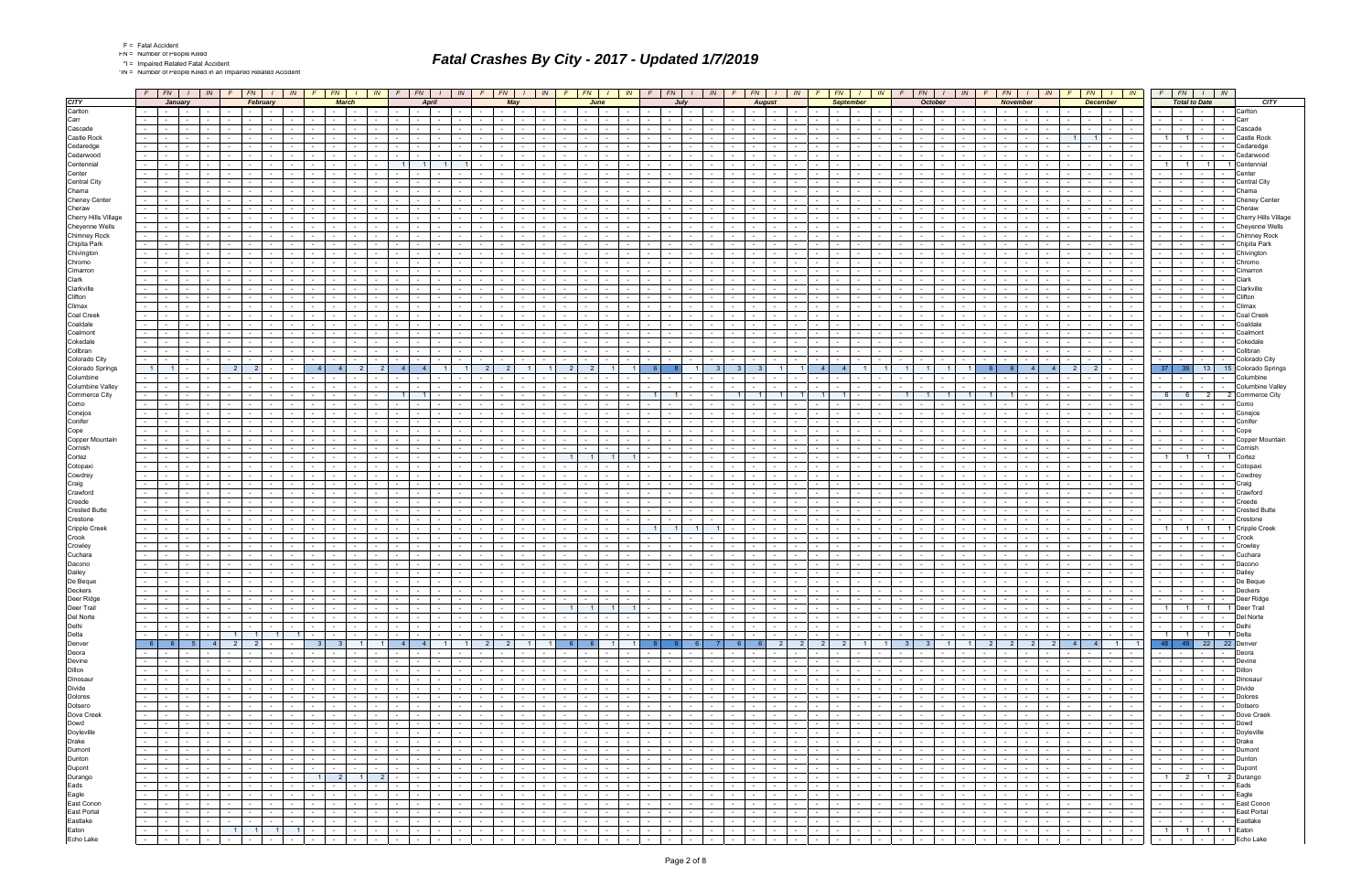|  | <b>Fatal Accide</b> |
|--|---------------------|
|  |                     |

F = Fatal Accident FN = Number of People Killed

\*I = Impaired Related Fatal Accident \*IN = Number of People Killed in an Impaired Related Accident

|                                          | $F$ $FN$ $I$ $IN$                                                             | FN   I<br>$\mathcal{F}$<br>IN                                                           | FN -<br>IN                                                                                        | $F \mid FN$<br>$\sqrt{N}$                                                                 | $F \mid FN \mid$<br>$1 \mid W$                                                                   | $F$ $FN$<br>$\mathbb{N}$                                                                                                                           | $F$   $FN$   $I$<br>IN 1<br>F.                                                                                                                                                                                                                                  | FN  <br>IN                                                               | FN  <br>IN                                                                                                                          | FN  <br>IN IN                                                                                                                                      | FN -<br>IN                                                                                                 | $FN$ $I$ $IN$                                                                                                      | $F$ $FN$                         |                                                                                                                 | $\sqrt{N}$                                     |
|------------------------------------------|-------------------------------------------------------------------------------|-----------------------------------------------------------------------------------------|---------------------------------------------------------------------------------------------------|-------------------------------------------------------------------------------------------|--------------------------------------------------------------------------------------------------|----------------------------------------------------------------------------------------------------------------------------------------------------|-----------------------------------------------------------------------------------------------------------------------------------------------------------------------------------------------------------------------------------------------------------------|--------------------------------------------------------------------------|-------------------------------------------------------------------------------------------------------------------------------------|----------------------------------------------------------------------------------------------------------------------------------------------------|------------------------------------------------------------------------------------------------------------|--------------------------------------------------------------------------------------------------------------------|----------------------------------|-----------------------------------------------------------------------------------------------------------------|------------------------------------------------|
| <b>CITY</b>                              | January                                                                       | February                                                                                | <b>March</b>                                                                                      | <b>April</b>                                                                              | May                                                                                              | June                                                                                                                                               | Juh                                                                                                                                                                                                                                                             | <b>August</b>                                                            | <b>September</b>                                                                                                                    | <b>October</b>                                                                                                                                     | <b>November</b>                                                                                            | <b>December</b>                                                                                                    |                                  | <b>Total to Date</b>                                                                                            | <b>CITY</b>                                    |
| Eckley                                   | and the state of the state of<br>$\sim 100$                                   | $\sim$ $-$                                                                              | $\sim$ $-$                                                                                        | $\sim 100$                                                                                | $\sim$<br>$\sim$ $-$                                                                             |                                                                                                                                                    | <b>Contract Contract</b><br>$\sim 100$                                                                                                                                                                                                                          | the contract of the con-                                                 |                                                                                                                                     |                                                                                                                                                    | $\sim$ $-$<br>$\sim$ $-$                                                                                   | $\sim$<br>$\mathbf{I}$ . The set of $\mathbf{I}$                                                                   |                                  |                                                                                                                 | Eckley<br>$\sim$                               |
| Edgewater                                |                                                                               |                                                                                         |                                                                                                   |                                                                                           |                                                                                                  |                                                                                                                                                    |                                                                                                                                                                                                                                                                 |                                                                          |                                                                                                                                     |                                                                                                                                                    |                                                                                                            |                                                                                                                    |                                  |                                                                                                                 | Edgewater                                      |
| Edwards                                  |                                                                               |                                                                                         |                                                                                                   |                                                                                           |                                                                                                  |                                                                                                                                                    |                                                                                                                                                                                                                                                                 |                                                                          |                                                                                                                                     |                                                                                                                                                    |                                                                                                            |                                                                                                                    |                                  |                                                                                                                 | Edwards                                        |
| Egnar                                    | $\sim$                                                                        | $\sim$                                                                                  |                                                                                                   | $\sim$                                                                                    | $\sim$<br>$\sim$                                                                                 |                                                                                                                                                    |                                                                                                                                                                                                                                                                 | $\overline{\phantom{a}}$                                                 |                                                                                                                                     |                                                                                                                                                    |                                                                                                            | $\sim$<br>$\sim$                                                                                                   |                                  |                                                                                                                 | Egnar                                          |
| El Moro                                  |                                                                               |                                                                                         |                                                                                                   |                                                                                           |                                                                                                  |                                                                                                                                                    |                                                                                                                                                                                                                                                                 |                                                                          |                                                                                                                                     |                                                                                                                                                    |                                                                                                            |                                                                                                                    |                                  |                                                                                                                 | El Morc                                        |
| El Rancho<br>Elbert                      | $\sim$                                                                        |                                                                                         |                                                                                                   |                                                                                           | $\sim$                                                                                           |                                                                                                                                                    |                                                                                                                                                                                                                                                                 |                                                                          |                                                                                                                                     |                                                                                                                                                    |                                                                                                            | $\sim$                                                                                                             |                                  |                                                                                                                 | El Ranche<br>Elbert                            |
| Eldora                                   |                                                                               |                                                                                         |                                                                                                   |                                                                                           |                                                                                                  |                                                                                                                                                    |                                                                                                                                                                                                                                                                 |                                                                          |                                                                                                                                     |                                                                                                                                                    |                                                                                                            |                                                                                                                    |                                  | $\sim$                                                                                                          | Eldora                                         |
| <b>Eldorado Springs</b>                  |                                                                               |                                                                                         |                                                                                                   |                                                                                           |                                                                                                  |                                                                                                                                                    |                                                                                                                                                                                                                                                                 |                                                                          |                                                                                                                                     |                                                                                                                                                    |                                                                                                            |                                                                                                                    |                                  |                                                                                                                 | Eldorado Springs                               |
| Elizabeth                                | $\sim 100$<br>$\sim$<br>$\sim$                                                | $\sim$                                                                                  |                                                                                                   | $\sim$                                                                                    | $\sim$<br>$\sim$ $\sim$                                                                          |                                                                                                                                                    | $\sim$<br>$\sim$                                                                                                                                                                                                                                                | $\sim$                                                                   |                                                                                                                                     |                                                                                                                                                    |                                                                                                            | $\sim$<br>$\sim$ $\sim$                                                                                            | $\sim$                           | $\sim$ 100 $\pm$<br>$\sim$                                                                                      | Elizabeth                                      |
| <b>Elk Springs</b>                       |                                                                               |                                                                                         |                                                                                                   |                                                                                           |                                                                                                  |                                                                                                                                                    |                                                                                                                                                                                                                                                                 |                                                                          |                                                                                                                                     |                                                                                                                                                    |                                                                                                            |                                                                                                                    |                                  |                                                                                                                 | <b>Elk Springs</b>                             |
| Ellicott                                 | $\sim$                                                                        |                                                                                         |                                                                                                   |                                                                                           |                                                                                                  |                                                                                                                                                    |                                                                                                                                                                                                                                                                 |                                                                          |                                                                                                                                     |                                                                                                                                                    |                                                                                                            |                                                                                                                    |                                  |                                                                                                                 | Ellicott                                       |
| Empire                                   | $\sim$                                                                        |                                                                                         |                                                                                                   | $\sim$ $-$                                                                                | $\sim$<br>$\sim$ $\sim$                                                                          |                                                                                                                                                    | $\sim$<br>$\sim$<br>$\sim$                                                                                                                                                                                                                                      | $\sim$                                                                   | $\sim$                                                                                                                              |                                                                                                                                                    | $\sim$                                                                                                     | $\sim$<br><b>Contract Contract</b><br>$\sim$                                                                       | $\overline{\phantom{a}}$         |                                                                                                                 | Empire<br>$\sim$                               |
| Englewood                                |                                                                               | -2                                                                                      |                                                                                                   |                                                                                           |                                                                                                  |                                                                                                                                                    |                                                                                                                                                                                                                                                                 |                                                                          |                                                                                                                                     |                                                                                                                                                    |                                                                                                            |                                                                                                                    | $\overline{4}$                   | -2                                                                                                              |                                                |
| Erie                                     | $\sim$                                                                        |                                                                                         |                                                                                                   |                                                                                           | $\overline{1}$                                                                                   |                                                                                                                                                    |                                                                                                                                                                                                                                                                 |                                                                          |                                                                                                                                     |                                                                                                                                                    |                                                                                                            |                                                                                                                    | 11                               | $\overline{1}$                                                                                                  | 1 Erie                                         |
| <b>Estes Park</b>                        | $\sim$                                                                        |                                                                                         |                                                                                                   | $\sim$                                                                                    |                                                                                                  |                                                                                                                                                    |                                                                                                                                                                                                                                                                 |                                                                          |                                                                                                                                     |                                                                                                                                                    |                                                                                                            |                                                                                                                    |                                  |                                                                                                                 | <b>Estes Park</b>                              |
| Evans                                    |                                                                               |                                                                                         |                                                                                                   |                                                                                           |                                                                                                  |                                                                                                                                                    |                                                                                                                                                                                                                                                                 |                                                                          |                                                                                                                                     |                                                                                                                                                    |                                                                                                            |                                                                                                                    | 11                               |                                                                                                                 | <b>Fvans</b>                                   |
| Evergreen                                |                                                                               |                                                                                         |                                                                                                   |                                                                                           |                                                                                                  |                                                                                                                                                    |                                                                                                                                                                                                                                                                 |                                                                          |                                                                                                                                     |                                                                                                                                                    |                                                                                                            |                                                                                                                    |                                  |                                                                                                                 |                                                |
| Fairplay                                 |                                                                               |                                                                                         |                                                                                                   |                                                                                           |                                                                                                  |                                                                                                                                                    |                                                                                                                                                                                                                                                                 |                                                                          |                                                                                                                                     |                                                                                                                                                    |                                                                                                            |                                                                                                                    |                                  |                                                                                                                 | Fairplay                                       |
| Falcon<br>Farisita                       | $\sim$                                                                        |                                                                                         |                                                                                                   |                                                                                           |                                                                                                  |                                                                                                                                                    |                                                                                                                                                                                                                                                                 |                                                                          |                                                                                                                                     |                                                                                                                                                    |                                                                                                            |                                                                                                                    |                                  |                                                                                                                 | Falcon<br>Farisita                             |
| <b>Federal Heights</b>                   |                                                                               |                                                                                         |                                                                                                   |                                                                                           |                                                                                                  |                                                                                                                                                    |                                                                                                                                                                                                                                                                 |                                                                          |                                                                                                                                     |                                                                                                                                                    |                                                                                                            |                                                                                                                    |                                  |                                                                                                                 | Federal Heights                                |
| Firestone                                |                                                                               |                                                                                         |                                                                                                   |                                                                                           |                                                                                                  |                                                                                                                                                    |                                                                                                                                                                                                                                                                 |                                                                          |                                                                                                                                     |                                                                                                                                                    |                                                                                                            |                                                                                                                    |                                  |                                                                                                                 | Firestone                                      |
| Firstview                                |                                                                               |                                                                                         |                                                                                                   |                                                                                           |                                                                                                  |                                                                                                                                                    |                                                                                                                                                                                                                                                                 |                                                                          |                                                                                                                                     |                                                                                                                                                    |                                                                                                            |                                                                                                                    |                                  |                                                                                                                 | Firstview                                      |
| Flagler                                  |                                                                               |                                                                                         |                                                                                                   |                                                                                           |                                                                                                  |                                                                                                                                                    |                                                                                                                                                                                                                                                                 |                                                                          |                                                                                                                                     |                                                                                                                                                    |                                                                                                            |                                                                                                                    |                                  |                                                                                                                 | Flagler                                        |
| Fleming                                  |                                                                               |                                                                                         |                                                                                                   |                                                                                           |                                                                                                  |                                                                                                                                                    |                                                                                                                                                                                                                                                                 |                                                                          |                                                                                                                                     |                                                                                                                                                    |                                                                                                            |                                                                                                                    |                                  |                                                                                                                 | Fleming                                        |
| Florence                                 | $\sim$                                                                        |                                                                                         |                                                                                                   |                                                                                           |                                                                                                  |                                                                                                                                                    |                                                                                                                                                                                                                                                                 |                                                                          |                                                                                                                                     |                                                                                                                                                    |                                                                                                            |                                                                                                                    |                                  |                                                                                                                 | Florence                                       |
| Florissant                               |                                                                               |                                                                                         |                                                                                                   |                                                                                           |                                                                                                  |                                                                                                                                                    |                                                                                                                                                                                                                                                                 |                                                                          |                                                                                                                                     |                                                                                                                                                    |                                                                                                            |                                                                                                                    |                                  |                                                                                                                 | Florissan                                      |
| Fort Collins                             | $\overline{1}$<br>$\sim$                                                      | $\overline{2}$<br>$\overline{2}$                                                        |                                                                                                   | 2<br>-2                                                                                   | $\overline{1}$                                                                                   |                                                                                                                                                    | 2<br>$\mathcal{P}$                                                                                                                                                                                                                                              |                                                                          |                                                                                                                                     |                                                                                                                                                    | -3-<br>4                                                                                                   | $\sim$                                                                                                             | 12<br>13                         | 5                                                                                                               | 5 Fort Collins                                 |
| Fort Garland                             |                                                                               |                                                                                         |                                                                                                   |                                                                                           |                                                                                                  |                                                                                                                                                    |                                                                                                                                                                                                                                                                 |                                                                          |                                                                                                                                     |                                                                                                                                                    |                                                                                                            |                                                                                                                    |                                  |                                                                                                                 | Fort Garland                                   |
| Fort Lewis                               |                                                                               |                                                                                         |                                                                                                   |                                                                                           |                                                                                                  |                                                                                                                                                    |                                                                                                                                                                                                                                                                 |                                                                          |                                                                                                                                     |                                                                                                                                                    |                                                                                                            |                                                                                                                    |                                  |                                                                                                                 | Fort Lewis                                     |
| Fort Lupton                              | $\sim$                                                                        |                                                                                         | $\overline{1}$                                                                                    |                                                                                           |                                                                                                  |                                                                                                                                                    |                                                                                                                                                                                                                                                                 |                                                                          |                                                                                                                                     |                                                                                                                                                    |                                                                                                            | $\sim$                                                                                                             | $\overline{2}$<br>$\overline{2}$ | $\sim$                                                                                                          | Fort Lupton                                    |
| Fort Lyon<br>Fort Morgan                 |                                                                               |                                                                                         |                                                                                                   |                                                                                           |                                                                                                  |                                                                                                                                                    |                                                                                                                                                                                                                                                                 |                                                                          |                                                                                                                                     |                                                                                                                                                    |                                                                                                            |                                                                                                                    |                                  |                                                                                                                 | Fort Lyon<br>Fort Morgar                       |
| Fosston                                  | $\sim$                                                                        |                                                                                         |                                                                                                   |                                                                                           |                                                                                                  |                                                                                                                                                    |                                                                                                                                                                                                                                                                 |                                                                          |                                                                                                                                     |                                                                                                                                                    |                                                                                                            |                                                                                                                    |                                  |                                                                                                                 | Fosstor                                        |
| Fountain                                 |                                                                               |                                                                                         |                                                                                                   |                                                                                           |                                                                                                  |                                                                                                                                                    |                                                                                                                                                                                                                                                                 |                                                                          |                                                                                                                                     |                                                                                                                                                    |                                                                                                            |                                                                                                                    | $\overline{2}$                   |                                                                                                                 | Fountain                                       |
| Fowler                                   |                                                                               |                                                                                         |                                                                                                   |                                                                                           |                                                                                                  |                                                                                                                                                    |                                                                                                                                                                                                                                                                 |                                                                          |                                                                                                                                     |                                                                                                                                                    |                                                                                                            |                                                                                                                    |                                  |                                                                                                                 | Fowle                                          |
| Foxfield                                 |                                                                               |                                                                                         |                                                                                                   |                                                                                           |                                                                                                  |                                                                                                                                                    |                                                                                                                                                                                                                                                                 |                                                                          |                                                                                                                                     |                                                                                                                                                    |                                                                                                            |                                                                                                                    |                                  |                                                                                                                 | Foxfield                                       |
| Foxton                                   |                                                                               |                                                                                         |                                                                                                   |                                                                                           |                                                                                                  |                                                                                                                                                    |                                                                                                                                                                                                                                                                 |                                                                          |                                                                                                                                     |                                                                                                                                                    |                                                                                                            |                                                                                                                    |                                  |                                                                                                                 | Foxton                                         |
| Franktown                                |                                                                               |                                                                                         |                                                                                                   |                                                                                           |                                                                                                  |                                                                                                                                                    |                                                                                                                                                                                                                                                                 |                                                                          |                                                                                                                                     |                                                                                                                                                    |                                                                                                            |                                                                                                                    |                                  |                                                                                                                 | Franktowi                                      |
| Fraser<br>Frederick                      |                                                                               |                                                                                         |                                                                                                   |                                                                                           |                                                                                                  |                                                                                                                                                    |                                                                                                                                                                                                                                                                 |                                                                          |                                                                                                                                     |                                                                                                                                                    |                                                                                                            |                                                                                                                    |                                  |                                                                                                                 | Frasei<br>Fredericl                            |
| Frisco                                   |                                                                               |                                                                                         |                                                                                                   |                                                                                           |                                                                                                  |                                                                                                                                                    |                                                                                                                                                                                                                                                                 |                                                                          |                                                                                                                                     |                                                                                                                                                    |                                                                                                            |                                                                                                                    |                                  |                                                                                                                 | Frisco                                         |
| Fruita                                   |                                                                               |                                                                                         |                                                                                                   |                                                                                           |                                                                                                  |                                                                                                                                                    |                                                                                                                                                                                                                                                                 |                                                                          |                                                                                                                                     |                                                                                                                                                    |                                                                                                            |                                                                                                                    |                                  |                                                                                                                 | Fruita                                         |
| Galatea                                  |                                                                               |                                                                                         |                                                                                                   |                                                                                           |                                                                                                  |                                                                                                                                                    |                                                                                                                                                                                                                                                                 |                                                                          |                                                                                                                                     |                                                                                                                                                    |                                                                                                            |                                                                                                                    |                                  |                                                                                                                 | Galatea                                        |
| Galeton                                  |                                                                               |                                                                                         |                                                                                                   |                                                                                           |                                                                                                  |                                                                                                                                                    |                                                                                                                                                                                                                                                                 |                                                                          |                                                                                                                                     |                                                                                                                                                    |                                                                                                            |                                                                                                                    |                                  |                                                                                                                 | Galetor                                        |
| Garcia                                   |                                                                               |                                                                                         |                                                                                                   |                                                                                           |                                                                                                  |                                                                                                                                                    |                                                                                                                                                                                                                                                                 |                                                                          |                                                                                                                                     |                                                                                                                                                    |                                                                                                            |                                                                                                                    |                                  |                                                                                                                 | Garcia                                         |
| Garden City                              |                                                                               |                                                                                         |                                                                                                   |                                                                                           |                                                                                                  |                                                                                                                                                    |                                                                                                                                                                                                                                                                 |                                                                          |                                                                                                                                     |                                                                                                                                                    |                                                                                                            |                                                                                                                    |                                  |                                                                                                                 | Garden City                                    |
| Gardner                                  |                                                                               |                                                                                         |                                                                                                   |                                                                                           |                                                                                                  |                                                                                                                                                    |                                                                                                                                                                                                                                                                 |                                                                          |                                                                                                                                     |                                                                                                                                                    |                                                                                                            |                                                                                                                    |                                  |                                                                                                                 | Gardner                                        |
| Garfield<br>Garo Park                    |                                                                               |                                                                                         |                                                                                                   |                                                                                           |                                                                                                  |                                                                                                                                                    |                                                                                                                                                                                                                                                                 |                                                                          |                                                                                                                                     |                                                                                                                                                    |                                                                                                            |                                                                                                                    |                                  |                                                                                                                 | Garfield                                       |
| Gateway                                  |                                                                               |                                                                                         |                                                                                                   |                                                                                           |                                                                                                  |                                                                                                                                                    |                                                                                                                                                                                                                                                                 |                                                                          |                                                                                                                                     |                                                                                                                                                    |                                                                                                            | $\sim$                                                                                                             |                                  |                                                                                                                 | Garo Park<br>Gatewav                           |
| Gem Village                              |                                                                               |                                                                                         |                                                                                                   |                                                                                           |                                                                                                  |                                                                                                                                                    |                                                                                                                                                                                                                                                                 |                                                                          |                                                                                                                                     |                                                                                                                                                    |                                                                                                            |                                                                                                                    |                                  |                                                                                                                 | Gem Village                                    |
| Genoa                                    | $\sim 100$<br>$\sim 10^{-11}$<br>$\sim$<br>$\sim$                             | $\sim$<br>$\sim$                                                                        | $\sim$ $-$                                                                                        | $\sim 100$<br>$\sim$<br>$\sim$                                                            | $\sim$<br>$\sim$                                                                                 | $\sim$                                                                                                                                             | $\sim$<br>$\sim$ 10 $\pm$<br>$\sim$                                                                                                                                                                                                                             | $\sim$ $-$<br>$\sim$                                                     |                                                                                                                                     |                                                                                                                                                    | $\sim$<br>$\sim$ $-$                                                                                       | $\sim$<br>$\sim$ $-$                                                                                               |                                  |                                                                                                                 | Genoa<br>$\sim$                                |
| Georgtown                                | $\sim$<br>. .<br>$\mathbf{I}$                                                 |                                                                                         | $\sim$                                                                                            | $\sim$ $-$<br>$\mathbf{I}$                                                                | $\sim$<br>$\overline{\phantom{a}}$                                                               | .                                                                                                                                                  | $\sim$ $-$<br>$\sim$                                                                                                                                                                                                                                            |                                                                          | $\sim$<br>.                                                                                                                         |                                                                                                                                                    | $\sim$                                                                                                     | $\sim$<br>.                                                                                                        | .                                | .                                                                                                               | Georgtown                                      |
| Gilcrest                                 | P.<br>$\sim 10^{-10}$<br>$\sim 10^{-11}$<br>$\sim 10^{-11}$                   | $\sim$<br>$\sim 10^{-11}$<br>$\sim$                                                     | $\sim$<br>$\sim 10^{-11}$<br>$\sim$ $-$<br>$\sim$ $-$                                             | $\sim 10^{-11}$<br>$\sim 10^{-1}$<br>$\sim 10^{-11}$<br>$\sim 10^{-1}$                    | $\sim$ $\sim$<br>$\sim 10^{-1}$<br>المحال المحا                                                  | $\sim 10^{-10}$<br>$\sim$<br>$\sim 10^{-11}$<br>$\sim$<br>$\sim 10^{-11}$                                                                          | $\sim 10^{-1}$<br>$\sim$<br>$\sim 10^{-1}$<br>$\sim 10^{-11}$                                                                                                                                                                                                   | <b>Contract Contract</b><br>$\sim 10^{-11}$                              | ł,<br><b>Line</b><br>$\sim$<br>$\sim 10^{-11}$                                                                                      | $\sim$<br>$\sim 10^{-11}$<br>$\sim 10^{-11}$<br>$\sim 10^{-1}$                                                                                     | $\sim 10^{-1}$<br>$\sim 10^{-11}$<br><b>Service</b> Service                                                | $\sim$<br>$\sim 10^{-11}$<br>$\sim$<br>$\sim$ $\sim$ $\sim$ $\sim$                                                 | <b>Service</b> Service           | $-1$                                                                                                            | Gilcrest<br>$\sim 10^{-1}$                     |
| Gill                                     | $\sim$ 1<br>the contract of<br><b>Contract</b>                                | $\sim$ $-$<br>and the state of the state<br>$\sim$                                      | the contract of<br>$\sim 10^{-11}$<br>$\sim 10^{-11}$                                             | the contract of<br>the contract of the con-                                               | the contract of<br>the contract                                                                  | <b>Contract</b><br>the contract of<br>$\sim$                                                                                                       | $\sim$ $-$<br>the contract of the con-<br>$\sim 100$<br>$\sim 100$                                                                                                                                                                                              | the contract of the con-<br>$\sim$ $-$                                   | the contract of the con-<br>$\sim$<br>$\sim 100$                                                                                    | $\sim$<br>$-1$<br>$\sim 100$<br>$\sim$ $-$                                                                                                         | $\sim$ $\sim$ $\sim$<br><b>Contract</b><br>and the state of the state                                      | $\sim$ $-$                                                                                                         | the contract of                  | .                                                                                                               | Gill                                           |
| Gilman                                   | $\sim 10^{-11}$<br>the contract of<br>$\sim 100$                              | $\sim$ 100 $\sim$ 100 $\sim$<br>$\sim$ $-$<br>$\sim$                                    | the contract of<br>$\sim 10^{-1}$<br>$\sim$                                                       | the contract of<br><b>Contract Contract</b><br>$\sim 100$                                 | and the state<br><b>Service</b>                                                                  | $\sim 100$<br>$\sim$<br>$\sim$ $  -$<br>$\sim$                                                                                                     | the contract of<br>$\sim$ $\sim$<br><b>Contract</b><br>$\sim$ $-$                                                                                                                                                                                               | the contract of<br>$\sim 100$                                            | $\sim$<br>$\sim$<br><b>Contract</b><br>$\sim 100$                                                                                   | $\sim$ $-$<br>$\sim$ $\sim$ $\sim$<br><b>Contract</b><br>$\sim$ $-$                                                                                | <b>Contract</b><br>$\sim 10^{-11}$<br>the contract of                                                      | <b>Contract</b>                                                                                                    | $\sim$ $\sim$ $\sim$ $\sim$      |                                                                                                                 | Gilman<br>$\sim$                               |
| Glade Park<br>Gladstone                  | .                                                                             | the contract of the contract of the con-<br>$\sim$                                      | <b>Contract Contract</b><br>the contract of<br>$\sim$ $\sim$                                      | the collection<br>and the state<br>도메리                                                    | and the state<br>المحال المحا                                                                    | $1 - 1 - 1$<br>$\sim$ $\sim$ $\sim$ $\sim$ $\sim$<br>$\sim$ $-$<br>$\sim$                                                                          | .<br>$-1 - 1$                                                                                                                                                                                                                                                   | المستوار المستوات والمستوات<br>$\sim 10^{-11}$<br>المحال جال             | $-1 - 1$<br>$\sim 10^{-1}$<br>$\mathbf{1}$ and $\mathbf{1}$                                                                         | $\sim$ $-$<br>$\sim$ $\sim$ $\sim$ $\sim$<br>$\sim 10^{-10}$<br>$\sim 10^{-11}$                                                                    | <b>Contract Contract</b><br>the contract of<br>$\sim$ $\sim$                                               | <b>Contract</b>                                                                                                    |                                  | and the state of the state of the state of the state of the state of the state of the state of the state of the | Glade Park                                     |
| Glen Haven                               | $\sim 10^{-1}$<br>the contract of the con-<br><b>Contract Contract</b>        | $\sim$ $-$<br>1999 - Personal Property Corp.<br>$\sim$ $-$<br>$\sim$ $\sim$ $\sim$      | the contract of<br><b>Contract</b><br>the contract of<br>$\sim 10^{-11}$                          | the contract of<br>the contract of                                                        | <b>Contract Contract</b><br>and a local control<br>the contract                                  | the contract of<br>$\sim$ $-$                                                                                                                      | $\sim 10^{-11}$<br>$\sim 10^{-11}$<br>the contract of<br>$\sim$ $-$                                                                                                                                                                                             | <b>Contract</b><br>the contract of                                       | the contract of<br>$\sim$<br>$\sim$ $-$                                                                                             | $\sim 10^{-11}$<br>$\sim$ $-$<br>$\sim 10^{-11}$<br>$-1$<br>$\sim$                                                                                 | $\sim 10^{-11}$<br>the contract of<br>and the state<br>$\sim$                                              | the contract of the con-<br><b>Contract Contract</b><br>the contract of the                                        |                                  | <b>Contract Contract</b>                                                                                        | - - - - - Gladstone<br>Glen Haven              |
| Glendale                                 | $\sim 100$<br>and the state of the state of<br>$\sim 10^{-11}$                | $\sim$ $-$<br>$\sim$<br>l – I<br>$\sim$                                                 | $\sim 10^{-11}$<br>the contract of<br>$\sim 100$<br>$\sim$                                        | $\sim 100$<br>$\sim 100$<br>the contract of<br>$\sim$ $\sim$<br>$\sim 10^{-11}$           | the contract<br>the contract<br>the contract                                                     | $\sim 100$<br>$\sim$<br><b>Contract Contract</b><br>$\sim$ $-$<br><b>Contract</b><br>$\sim$<br>$\sim$ $\sim$<br><b>Contract Contract</b><br>$\sim$ | the collection<br><b>Contract</b><br>$\sim$ $-$<br><b>Contract</b><br>$\sim$ 100 $\mu$                                                                                                                                                                          | $\sim$ $-$<br>and the state<br>$\sim 100$                                | $\sim$ $-$<br><b>Contract</b><br>$\sim$<br>$\sim 100$<br>the contract of<br>$\sim$ $-$<br>$\sim 100$                                | $-1$<br>$\sim$ $ \sim$<br>$\sim$ $ \sim$<br>$\sim$<br>$\sim 10^{-1}$<br>$\sim$ $-$<br><b>Contract Contract</b>                                     | $\sim 10^{-11}$<br><b>Contract</b><br>$\sim 10^{-11}$<br>and the state                                     | $\sim$<br>$-1 - 1$<br>$\sim 100$<br>$\sim$                                                                         | $\sim$ $\sim$ $\sim$ $\sim$      |                                                                                                                 | Glendale                                       |
| Glendevey                                | $     -$                                                                      | $\sim$<br>$\sim$ $\sim$ $\sim$ $\sim$<br>$\sim$ $-$                                     | $\sim 10^{-10}$<br>the contract of the con-<br>$\sim 100$                                         | <u>ta a pa</u><br>the contract of the con-                                                | <b>Carl Carl</b><br>and the state                                                                | $\sim$<br>the contract of<br><b>Contract Contract</b>                                                                                              | $-1 - 1$<br>$\sim 10^{-11}$<br>$\sim$ $-$<br><b>Contract</b>                                                                                                                                                                                                    | <b>Contract Contract</b><br><b>Contract</b>                              | <b>Service Contracts</b><br>$\sim$<br>$\sim$ $-$                                                                                    | $\sim$<br>$\sim 10^{-11}$<br>$\sim 10^{-11}$<br>$-1$                                                                                               | $\sim$ $  \sim$<br><b>Contract</b><br>the contract of                                                      | the contract of the contract of the con-<br><b>Contract</b>                                                        |                                  |                                                                                                                 | $    -$ Glendevey                              |
| <b>Glenwood Springs</b>                  | $\sim 100$<br>the contract of the contract of<br><b>Contract Contract</b>     | $\sim$ $\sim$ $\sim$<br>$\sim 100$                                                      | the contract of<br>$\sim 10^{-11}$<br>$\sim 10^{-11}$                                             | <b>Carl Carl</b><br>$\sim 100$<br>$\sim 100$                                              | $1 \mid 1 \mid - \mid -$                                                                         | $\sim 100$<br>$\sim$<br><b>Contract Contract</b><br>$\sim$ $-$                                                                                     | the contract of<br>the collection<br>$\sim 10^{-11}$                                                                                                                                                                                                            | and the state of the state<br>$\sim 10^{-11}$                            | $\sim$ $-$<br><b>Contract</b><br>$\sim$<br>$\sim 100$                                                                               | $\sim$ $-$<br>$-1$<br>$\sim$ $-$<br>$\sim$ $ \sim$                                                                                                 | $\sim$<br>$\sim 10^{-11}$<br>and the state of the state                                                    | <b>Contract</b>                                                                                                    |                                  |                                                                                                                 | 1 1 - Glenwood Springs                         |
| Golden                                   | $\sim 10^{-11}$<br>and the state of the state of<br><b>Contract</b>           | $\sim$<br>$\blacksquare$<br>$\sim$                                                      | the contract of<br>$\sim 100$<br>$\sim$                                                           | the contract of<br>the contract of                                                        | the contract of<br>the contract                                                                  | $\sim 10^{-10}$<br><b>Contract</b><br>$\sim$<br>$\sim$                                                                                             | the contract of<br>$\sim$ $\sim$<br><b>Contract</b>                                                                                                                                                                                                             | $1 \quad 1$<br><b>Contract</b>                                           | $\sim$<br>$\sim$ $-$<br>$\mathbf{1}$ and $\mathbf{1}$<br><b>Contract Contract</b>                                                   | $\sim$<br><b>Service</b><br>$\sim 10^{-11}$<br><b>Contract Contract</b>                                                                            | $\sim 10^{-11}$<br>$\sim 10^{-11}$<br>the contract of the con-                                             | <b>Contract</b><br>$-1 - 1 - 1$<br>$\sim$ $-$                                                                      |                                  | 1 1 - Golden                                                                                                    |                                                |
| Goodrich                                 | $\sim 10^{-1}$<br>.                                                           | $-1 - 1 - 1 - 1$<br>$\sim$ $-$                                                          | $\sim 10^{-10}$<br>the contract of<br><b>Contract</b>                                             | the collection<br>the contract of                                                         | <b>Contract Contract</b><br><b>Contract Contract</b>                                             | $\sim$<br>the contract of<br>$ -$                                                                                                                  | and the contract of the contract of the contract of the contract of the contract of the contract of the contract of the contract of the contract of the contract of the contract of the contract of the contract of the contra<br>$\sim 10^{-11}$<br>$\sim 100$ | <b>Second Second Second</b><br>$\sim 10^{-11}$                           | $-1 - 1$<br>$\sim$ $-$<br>$\sim 10^{-10}$                                                                                           | $\sim$ $-$<br>$\sim 10^{-11}$<br>$\sim$ $\sim$ $\sim$<br><b>Contract</b>                                                                           | $\sim$ $\sim$<br>$\sim 10^{-11}$<br><b>Contract Contract</b>                                               | <b>Contract</b><br>and the contract                                                                                |                                  |                                                                                                                 | -   -   -   - Goodrich                         |
| Gould                                    | and the state of the state of<br>$\sim$ 100 $\mu$                             | $\sim$ $-$<br>$\sim$ $-$<br>$\sim$                                                      | $\mathbf{1}$<br>$\sim$<br>$\sim$<br>$\sim 10^{-11}$                                               | the contract of<br><b>Contract Contract</b><br>$\sim$ $-$                                 | and the state<br>and the state                                                                   | $\sim$ 100 $\pm$<br>$\sim 10^{-11}$<br>$\sim$<br>$\sim$                                                                                            | $\sim$ $\sim$ $\sim$<br>$\sim 10^{-11}$<br>$\sim 10$<br>$\sim$ $-$<br>$\sim 10^{-1}$                                                                                                                                                                            | and the state of the state of<br>$\sim$ $-$                              | $\sim$<br><b>Contract Contract</b><br>$\sim$<br>$\sim 10^{-11}$                                                                     | $\sim 10^{-1}$<br>$\sim$<br><b>Contract Contract</b><br>$\sim 100$                                                                                 | $\sim$<br>$\sim 10^{-11}$<br><b>Contract Contract</b>                                                      | the contract of the contract of the con-<br>$\sim 10^{-11}$                                                        | the contract of                  | and the state                                                                                                   | Gould                                          |
| Granada                                  | $\sim$ $\sim$<br>the company's com-<br><b>Contract</b>                        | $\sim 100$<br><b>Contract Contract</b><br>$\sim$ $-$                                    | the contract of<br>$\sim$ $\sim$ $\sim$ $\sim$<br>$\sim 100$                                      | the contract of<br>and the state of the state                                             | and the state<br>and the state                                                                   | $\sim 10^{-11}$<br>$\sim$<br>$\sim$ $-$<br>$\sim$                                                                                                  | the contract of the con-<br>the contract of<br><b>Contract</b>                                                                                                                                                                                                  | the contract of<br>$\sim 10^{-11}$                                       | $\sim$ $-$<br>$\sim$ $\sim$ $\sim$<br>$\sim$<br><b>Contract</b>                                                                     | <b>Contract</b><br>$\sim$ $-$<br>$\sim$<br>$\sim$ $\sim$ $\sim$                                                                                    | $\sim$ $\sim$<br>$\sim 10^{-11}$<br>the contract of                                                        | .<br><b>Contract</b>                                                                                               |                                  |                                                                                                                 | $    -$ Granada                                |
| Granby                                   | $\sim$ $\sim$<br>and the contract of the contract of                          | $\sim$ 100 $\mu$<br>and the state<br>$\sim$ $-$                                         | the contract of<br>and the con-                                                                   | the contract of<br>the contract of                                                        | the contract of<br>and the state                                                                 | the contract of the con-<br>$\sim 10^{-1}$<br>$ -$                                                                                                 | the contract of<br>and the contract of the con-                                                                                                                                                                                                                 | <b>Contract</b>                                                          | the contract of the con-<br>$\sim$ $-$<br>$\sim 10^{-11}$                                                                           | $\sim$<br><b>Contract</b>                                                                                                                          | the contract of<br><b>Contract Contract</b>                                                                | $\sim 10^{-10}$<br>and the contract                                                                                |                                  |                                                                                                                 | $    -$ Granby                                 |
| <b>Grand Junction</b>                    | $\sim 10^{-11}$<br>the contract of<br><b>Contract</b><br>$-1 - 1 - 1 - 1 - 1$ | $-1 - 1 - 1 - 1$                                                                        | the contract of the con-<br>$\sim 10^{-10}$<br><b>Contract</b>                                    | <b>Contract Contract</b><br>$\sim$ $\sim$<br>$\sim 10^{-11}$                              | <b>Service</b> Service<br><b>Contract Contract</b>                                               | $\sim 10^{-10}$<br>$\sim$<br>$ -$<br>$\sim$                                                                                                        | the contract of<br><b>Contract</b><br><b>Contract</b>                                                                                                                                                                                                           | <b>Contract Contract</b><br><b>Contract</b>                              | $1 \quad 1$<br><b>Contract</b>                                                                                                      |                                                                                                                                                    | $4 \mid 5 \mid 2 \mid 2 \mid 1 \mid 1 \mid 1 \mid 1$                                                       | .                                                                                                                  |                                  |                                                                                                                 | 6 7 3 3 Grand Junction                         |
| <b>Grand Lake</b><br><b>Grand Valley</b> | .                                                                             | $-1 - 1 - 1 - 1$<br>$\sim$ 100 $\mu$<br>$\sim$ 100 $\mu$<br>and the state<br>$\sim$ $-$ | the contract of the con-<br>the contract of the con-<br>the contract of<br>the contract of        | <b>Second Control</b><br>the contract of<br>the contract of<br>the contract of            | and the state<br>and the state<br>the contract of<br>the contract                                | $\sim 10^{-1}$<br>$-1$<br>$-1 - 1$<br>$\sim$ $-$<br>$\mathbf{I}$ $\mathbf{I}$<br>$\sim$ $-$<br>$ -$                                                | the contract of<br>the contract of<br>the contract of<br>the contract of                                                                                                                                                                                        | <b>Contract</b><br>the contract of the contract of<br><b>Contract</b>    | $\sim$ 1 $\sim$ 1<br>$\sim 10^{-1}$<br>$\mathbf{I}$ and $\mathbf{I}$<br>$\sim$<br>$\mathbf{I}$ $\mathbf{I}$<br>$\sim$<br>$\sim 100$ | $\sim$ $\sim$ $\sim$<br>$\sim$ $\sim$<br>$\sim 10^{-11}$<br>$\sim$ $\sim$ $\sim$<br>$\sim$ $-$<br>$\sim$ $\sim$ $\sim$<br>$\sim$ $-$<br>$\sim$ $-$ | $\sim 10^{-10}$<br>the contract of<br>the contract of<br>the contract of                                   | <b>Contract Contract</b><br>.<br><b>Contract</b><br>.                                                              |                                  |                                                                                                                 | - - - - - Grand Lake<br>- - - - - Grand Valley |
| Granite                                  | and the state of the state of the<br><b>Contract</b>                          | $-1 - 1 - 1 - 1$                                                                        | the contract of the con-<br>$\sim 10^{-10}$<br><b>Contract</b>                                    | <b>Contract Contract</b><br>$\sim 10^{-10}$<br>$\sim 10^{-11}$                            | <b>Service</b> Service<br><b>Contract Contract</b>                                               | <b>Contract</b><br>$\sim$<br>$\sim$ 100 $\pm$<br>$\sim$                                                                                            | <b>Service</b> Service<br>$\sim$<br>$\sim$ $-$<br>$\sim 10^{-11}$                                                                                                                                                                                               | and the state of the state<br>$\sim 10^{-11}$                            | $\sim$ 1.000 $\sim$<br>$\sim$ $-$<br><b>Contract</b>                                                                                | $\sim$ $-$<br>$\sim$ $-$<br>$\sim 10^{-10}$<br><b>Contract</b>                                                                                     | $\sim 10^{-11}$<br><b>Contract</b><br>and the state of the state                                           | <b>Contract</b>                                                                                                    |                                  |                                                                                                                 | $    -$ Granite                                |
| Grant                                    | te di estima di estima                                                        | $-1 - 1 - 1 - 1$<br>$\sim$ $-$                                                          | the contract of<br>the contract of                                                                | <b>Second Control</b><br>the contract of                                                  | <b>Carl Carl</b><br>and the state                                                                | $\mathbf{I}$ $\mathbf{I}$<br>$\sim 10^{-1}$<br>$\sim 100$<br>$\sim$                                                                                | <b>Second Second</b><br>the contract of                                                                                                                                                                                                                         | and the contract<br><b>Contract</b>                                      | $-1 - 1$<br>$\sim$<br><b>Contract</b>                                                                                               | $\sim$ $\sim$<br>$\sim 10^{-11}$<br>$\sim$<br>$\sim$ $\sim$ $\sim$ $\sim$                                                                          | the contract of<br>the contract of                                                                         | and the contract<br><b>Contract Contract</b>                                                                       |                                  | $     -$ Grant                                                                                                  |                                                |
| <b>Great Divide</b>                      | .<br><b>Contract</b>                                                          | $\sim$<br>$\sim$ 100 $\sim$ 100 $\sim$<br>$\sim$ $-$                                    | $\sim$ $\sim$<br>the contract of the con-<br><b>Contract</b>                                      | the contract of<br>$\sim$ $-$<br>$\sim 100$                                               | the contract of<br>and the state                                                                 | $\sim 100$<br>$\sim$<br><b>Contract</b><br>$\sim$ $-$                                                                                              | the contract of the con-<br>$\sim$ $-$<br><b>Contract</b><br>$\sim 10^{-11}$                                                                                                                                                                                    | and the state<br>$\sim 10^{-11}$                                         | $\sim$<br><b>Common</b><br>$\sim$<br>$\sim 100$                                                                                     | <b>Contract</b><br>$\sim$ $-$<br>$\sim$ $\sim$ $\sim$<br>$\sim 100$                                                                                | $\sim 10^{-10}$<br>$\sim 10^{-11}$<br>the contract of                                                      | $-1 - 1 - 1 -$<br><b>Contract Contract</b>                                                                         |                                  |                                                                                                                 | <b>Great Divide</b>                            |
| Greeley                                  | $1 \quad 1 \quad 1 \quad 1$                                                   | $\sim$ 100 $\mu$                                                                        | $1 \quad 1 \quad - \quad$                                                                         | $2 \mid 2 \mid 1 \mid 1 \mid - \mid -$                                                    | and the state                                                                                    | 1 1 1 1 1 1 1 1 1 1 1 1 1 1 -                                                                                                                      |                                                                                                                                                                                                                                                                 | $\sim 100$                                                               | the contract of<br>$\sim$<br><b>Contract</b>                                                                                        | $3 \mid 5 \mid 1 \mid 3 \mid - \mid -$                                                                                                             | the contract of                                                                                            | $1 \quad 1 \quad - \quad -$                                                                                        |                                  |                                                                                                                 | 11 13 5 7 Greeley                              |
| Green Mountain Falls                     |                                                                               | $\sim 100$<br>$\mathbb{R}^2$ - $\mathbb{R}^2$<br>$\sim$ $-$                             | the contract of<br>$\sim$ $-$<br><b>Contract</b>                                                  | the company's state<br>$\sim$ $\sim$<br>$\sim 10^{-11}$                                   | <b>Contract Contract</b><br>the contract                                                         | $\sim 100$<br>$\sim$<br>$\sim 10^{-11}$<br>$\sim$                                                                                                  | the contract of<br>$\sim 10^{-10}$<br>$\sim 100$<br><b>Contract</b>                                                                                                                                                                                             | the contract of<br><b>Contract</b>                                       | $\sim$<br>$\sim$ $\sim$ $\sim$<br>$\sim$<br>$\sim 10^{-1}$                                                                          | $\sim 10^{-11}$<br>$\sim$ 10 $\pm$<br>$\sim$ $-$<br><b>Contract</b>                                                                                | $\sim 10^{-10}$<br>$\sim 10^{-11}$<br><b>Contract Contract</b>                                             | $-1 - 1 - 1$<br>$\sim 10^{-11}$<br><b>Contract</b>                                                                 |                                  |                                                                                                                 | -   -   -   - Green Mountain Falls             |
| Greenwood Village                        | <b>Contract</b>                                                               | $\sim$<br>and the state<br>$\sim$                                                       | the contract of the con-<br>$\sim$ $  -$<br>$\sim$                                                | the contract of<br>$\sim$ $\sim$ $\sim$ $\sim$<br>$\sim 100$                              | <b>Service</b> Service<br><b>Contract Contract</b>                                               | $\sim$<br>$\sim$ $ -$<br>$\sim$<br>$\sim 100$                                                                                                      | the contract of<br>$\sim 10^{-10}$<br>$\sim 10^{-1}$<br>$\sim$                                                                                                                                                                                                  | and the state<br>$\sim 10^{-11}$                                         | the contract of<br>$\sim$ $-$<br>$\sim 10^{-10}$                                                                                    | $\sim 10^{-11}$<br>$\sim$ $-$<br>$\sim$ $\sim$ $\sim$<br>$\sim 10^{-1}$                                                                            | <b>Contract</b><br>$\sim 10^{-11}$<br>the contract of                                                      | <b>Contract</b><br>the contract of the contract of the con-                                                        |                                  |                                                                                                                 | 1 1 - Greenwood Village                        |
| Greystone                                | <b>Contract</b>                                                               | $\sim 100$<br>$\sim$ $\sim$ $\sim$ $\sim$<br>$\sim$ $-$                                 | the contract of<br>the contract of                                                                | <b>Carl Land</b><br>the contract of the con-                                              | and the state of the state<br>and the state of the state                                         | $\sim$ $-$<br>the contract of the con-<br>$\sim$                                                                                                   | $\sim 10^{-11}$<br>the contract of the contract of the<br>$\sim$ $-$<br><b>Contract</b>                                                                                                                                                                         | the contract of<br><b>Contract</b>                                       | the contract of the contract of<br>the contract of the con-                                                                         | $\sim$<br>$-1$<br><b>Contract</b><br>$\sim 10^{-11}$                                                                                               | and the contract of the con-<br>the contract of                                                            | <b>Contract</b><br>the contract of the con-                                                                        |                                  |                                                                                                                 | - - - - - Greystone                            |
| Grover                                   | $\sim 100$<br>and the state<br><b>Contract</b><br>$-$ 1 $-$ 1 $-$ 1 $-$       | the contract of the contract of<br>$\sim$ $-$<br>$\sim 10^{-11}$<br>$\sim$              | the contract of<br>$\sim$ $-$<br><b>Contract</b><br>$\sim 100$<br>the contract of<br>$\sim$ $  -$ | <b>Committee</b><br>$\sim$ $\sim$<br>$\sim 10^{-11}$<br><b>Carl Carl</b><br>and the state | <b>Contract Contract</b><br>the contract<br><b>Contract Contract</b><br><b>Contract Contract</b> | $\sim 10^{-11}$<br>$\sim$<br>$\sim$<br>$\sim$ $  -$<br>$\sim$ $\sim$ $\sim$ $\sim$ $\sim$ $\sim$<br>$\sim$<br>$\sim$ $   \,$<br>$\sim$             | <b>Second Second</b><br>$\sim 10^{-10}$<br>$\sim$<br>the contract of<br>$\sim$ $\sim$<br>$\sim 10^{-1}$<br>$\sim 10^{-11}$                                                                                                                                      | and the control<br>$\sim 10^{-11}$<br>the contract of<br>$\sim 10^{-11}$ | $\sim$<br><b>Contract</b><br>$\sim$ $-$<br>$\sim$<br>the contract of<br>$\sim$ $-$<br><b>Contract</b>                               | $\sim 10^{-11}$<br>$\sim$ $-$<br>$\sim 10^{-11}$<br>$\sim$ $\sim$ $\sim$<br>$\sim$<br>$\sim 10^{-11}$<br>$\sim 10^{-11}$<br>$\sim$ $\sim$ $\sim$   | $\sim$ $-$<br>$\sim 10^{-11}$<br>and the con-<br>$\sim 10^{-10}$<br>$\sim$ $-$<br><b>Contract Contract</b> | the contract of the contract of<br><b>Contract</b><br>$\sim 10^{-11}$<br><b>Contract</b><br><b>Committee State</b> |                                  | -   -   -   - Grover                                                                                            | Guffey                                         |
| Guffey<br>Gulnare                        | $     -$                                                                      | $-1 - 1 - 1 - 1$<br>$\sim 10^{-11}$                                                     | the contract of<br>the collection                                                                 | the contract of the con-                                                                  | the contract of<br>and the state                                                                 | $   -$<br>$-1 - 1$<br>$\sim$                                                                                                                       | $\sim$<br>.                                                                                                                                                                                                                                                     | and the state of the state<br><b>Contract</b>                            | $-1 - 1$<br>$\sim 100$<br><b>Contract</b>                                                                                           | $\sim$ $-$<br>$\sim$ $\sim$<br>$\sim 10^{-11}$<br>$-1$                                                                                             | <b>Contract Contract</b><br>the contract of                                                                | <b>Contract</b><br>$-1 - 1 - 1 - 1$                                                                                |                                  |                                                                                                                 |                                                |
| Gunnison                                 | $-1 - 1 - 1 - 1$                                                              | <b>Comment Comment Comment</b><br>$\sim 10^{-11}$                                       | .                                                                                                 | <b>Contract Contract</b>                                                                  | <b>Contract Contract</b><br><b>Contract Contract</b>                                             | 1 - 1 - 1 - 1 -                                                                                                                                    | .                                                                                                                                                                                                                                                               | <b>Committee State</b><br>$\sim$ $  \sim$                                | $-1 - 1 - 1 - 1$<br>$\sim 10^{-10}$                                                                                                 |                                                                                                                                                    | te die die diese                                                                                           | .                                                                                                                  |                                  |                                                                                                                 | $     -$ Gunnison                              |
|                                          |                                                                               |                                                                                         |                                                                                                   |                                                                                           |                                                                                                  |                                                                                                                                                    |                                                                                                                                                                                                                                                                 |                                                                          |                                                                                                                                     |                                                                                                                                                    |                                                                                                            |                                                                                                                    |                                  |                                                                                                                 |                                                |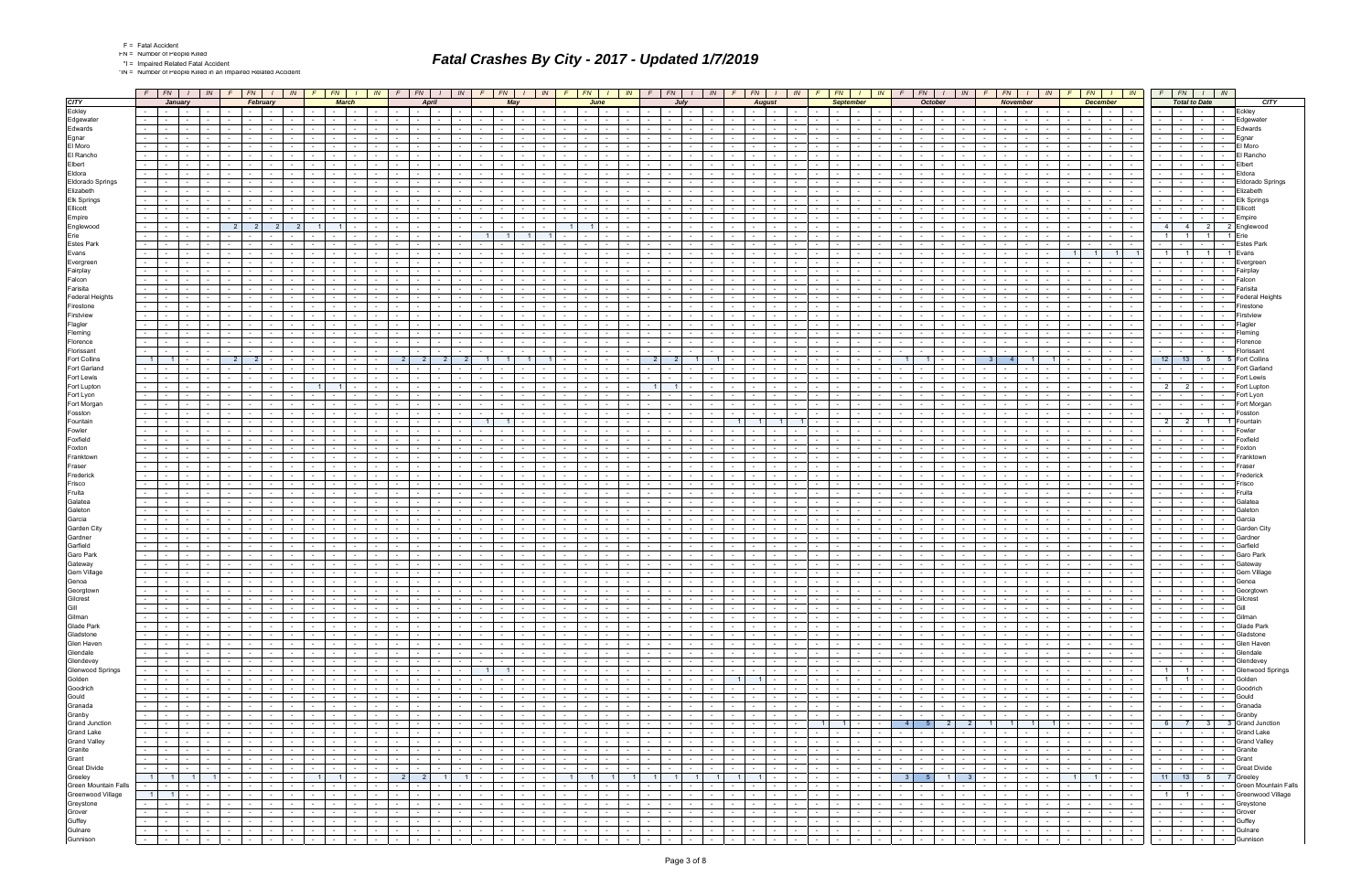|  | Fatal Accide |
|--|--------------|
|  |              |

\*IN = Number of People Killed in an Impaired Related Accident

|                                 |            | $F$ $FN$ $I$ $N$                         |                          |                               |                          | $F$   $FN$   $1$                         |                      | IN              |                          | $F$ $FN$ $I$                                                                                                   |                                    | $\sqrt{N}$     | $F$ $FN$ $I$ $N$                        |                           |                                       |                      | $F$ $FN$ $I$ $N$                |                                 |                |                                         | $F$ $FN$ $I$                                                                                                                                                                                                                   |                 | IN                       | $F$   FN   $I$   IN   $F$              |                                         |                          |                 | $FN$ $I$                                                                      |                     | IN               | F .             | FN                                              | <b>IN</b>                          |                 | FN                                             |                                                                                                                                                                                                                                | IN              | $F$ $FN$                                     | $\frac{1}{1}$ IN         | $F \mid FN \mid$             |                                                                                                                                                                                                                                | $\frac{1}{1}$ IN                                                    |                                     | $F$ $FN$ $I$ $N$                                                                                                |                           |                            |
|---------------------------------|------------|------------------------------------------|--------------------------|-------------------------------|--------------------------|------------------------------------------|----------------------|-----------------|--------------------------|----------------------------------------------------------------------------------------------------------------|------------------------------------|----------------|-----------------------------------------|---------------------------|---------------------------------------|----------------------|---------------------------------|---------------------------------|----------------|-----------------------------------------|--------------------------------------------------------------------------------------------------------------------------------------------------------------------------------------------------------------------------------|-----------------|--------------------------|----------------------------------------|-----------------------------------------|--------------------------|-----------------|-------------------------------------------------------------------------------|---------------------|------------------|-----------------|-------------------------------------------------|------------------------------------|-----------------|------------------------------------------------|--------------------------------------------------------------------------------------------------------------------------------------------------------------------------------------------------------------------------------|-----------------|----------------------------------------------|--------------------------|------------------------------|--------------------------------------------------------------------------------------------------------------------------------------------------------------------------------------------------------------------------------|---------------------------------------------------------------------|-------------------------------------|-----------------------------------------------------------------------------------------------------------------|---------------------------|----------------------------|
| <b>CITY</b>                     |            | January                                  |                          |                               |                          | February                                 |                      |                 |                          | <b>March</b>                                                                                                   |                                    |                |                                         | <b>April</b>              |                                       |                      |                                 | May                             |                |                                         | June                                                                                                                                                                                                                           |                 |                          |                                        | July                                    |                          |                 | <b>August</b>                                                                 |                     |                  |                 | <b>September</b>                                |                                    |                 |                                                | <b>October</b>                                                                                                                                                                                                                 |                 | <b>November</b>                              |                          |                              | <b>December</b>                                                                                                                                                                                                                |                                                                     |                                     | <b>Total to Date</b>                                                                                            |                           | <b>CITY</b>                |
| Gypsum                          |            | <b>Contract Contract</b>                 | $\sim$ $-$               | $\sim$ $-$                    |                          | $\sim$ 100 $\mu$                         | $\sim$ $-$           | $\sim$ $-$      | $\sim 100$               | $\sim 100$                                                                                                     | <b>Contract</b>                    | $\sim$         | $\sim 100$                              | $\sim$<br>$\sim 10^{-11}$ |                                       |                      | $\sim$                          | $\mathbf{I}$                    |                | $\sim 100$                              | $\sim 100$                                                                                                                                                                                                                     | $\sim$          |                          | $\sim$<br>$\sim$ $\sim$ $\sim$         | $\sim$ 100 $\mu$                        |                          | $\sim$          | <b>Service</b>                                                                | $\sim$              |                  |                 | <b>Contract Contract</b>                        | $\sim$                             |                 | $\sim 10^{-11}$                                | <b>Contract</b>                                                                                                                                                                                                                | $\sim$          | $\sim$ $-$<br>$\sim 100$<br>$\sim$ 100 $\mu$ | $\sim$                   |                              | $\sim$<br>$\sim$ 100 $\mu$                                                                                                                                                                                                     | $\sim$                                                              | $\sim$ $-$                          | $\sim$ $-$<br>$\sim$                                                                                            | Gypsum                    |                            |
| Hahns Peak                      |            |                                          |                          |                               |                          |                                          |                      |                 |                          |                                                                                                                |                                    |                |                                         |                           |                                       |                      |                                 |                                 |                |                                         |                                                                                                                                                                                                                                |                 |                          |                                        |                                         |                          |                 |                                                                               |                     |                  |                 |                                                 |                                    |                 |                                                |                                                                                                                                                                                                                                |                 |                                              |                          |                              |                                                                                                                                                                                                                                |                                                                     |                                     |                                                                                                                 | Hahns Peak                |                            |
| Hale                            |            |                                          |                          |                               |                          |                                          |                      |                 |                          |                                                                                                                |                                    |                |                                         |                           |                                       |                      |                                 |                                 |                |                                         |                                                                                                                                                                                                                                |                 |                          |                                        |                                         |                          |                 |                                                                               |                     |                  |                 |                                                 |                                    |                 |                                                |                                                                                                                                                                                                                                |                 |                                              |                          |                              |                                                                                                                                                                                                                                |                                                                     |                                     |                                                                                                                 | Hale                      |                            |
| Hamilton                        |            |                                          | $\sim$                   |                               |                          | $\sim$ 100 $\mu$                         | $\sim$               | $\sim$          |                          | $\sim$                                                                                                         | $\sim$                             |                |                                         | $\sim$                    |                                       |                      |                                 | $\sim$                          |                | $\sim$                                  | $\sim$                                                                                                                                                                                                                         | $\sim$          |                          | $\sim$<br>$\sim$                       | $\sim$                                  |                          |                 |                                                                               |                     |                  |                 |                                                 |                                    |                 | $\sim$                                         |                                                                                                                                                                                                                                |                 | $\sim$                                       | $\overline{\phantom{a}}$ |                              |                                                                                                                                                                                                                                | $\overline{\phantom{a}}$                                            | $\sim$                              | $\sim$                                                                                                          | Hamilton                  |                            |
| Hartman                         |            |                                          |                          |                               |                          |                                          |                      |                 |                          |                                                                                                                |                                    |                |                                         |                           |                                       |                      |                                 |                                 |                |                                         |                                                                                                                                                                                                                                |                 |                          |                                        |                                         |                          |                 |                                                                               |                     |                  |                 |                                                 |                                    |                 |                                                |                                                                                                                                                                                                                                |                 |                                              |                          |                              |                                                                                                                                                                                                                                |                                                                     |                                     |                                                                                                                 |                           |                            |
| Hartsel                         |            |                                          |                          |                               |                          |                                          |                      |                 |                          |                                                                                                                |                                    |                |                                         |                           |                                       |                      |                                 |                                 |                |                                         |                                                                                                                                                                                                                                |                 |                          |                                        |                                         |                          |                 |                                                                               |                     |                  |                 |                                                 |                                    |                 |                                                |                                                                                                                                                                                                                                |                 |                                              |                          |                              |                                                                                                                                                                                                                                |                                                                     |                                     |                                                                                                                 | Hartsel                   |                            |
| Hasty                           |            |                                          | $\sim$                   |                               |                          |                                          |                      |                 |                          | $\sim$                                                                                                         |                                    |                | $\sim$                                  |                           |                                       |                      |                                 |                                 |                | $\sim$ 100 $\mu$                        | $\sim$                                                                                                                                                                                                                         |                 |                          | $\sim$                                 |                                         |                          |                 |                                                                               |                     |                  |                 |                                                 |                                    |                 |                                                |                                                                                                                                                                                                                                |                 | $\overline{\phantom{a}}$                     |                          |                              |                                                                                                                                                                                                                                | $\overline{\phantom{a}}$                                            | $\sim$                              | $\sim$ $\sim$                                                                                                   | Hasty                     |                            |
| Haswell                         |            |                                          |                          |                               |                          |                                          |                      |                 |                          |                                                                                                                |                                    |                |                                         |                           |                                       |                      |                                 |                                 |                |                                         |                                                                                                                                                                                                                                |                 |                          |                                        |                                         |                          |                 |                                                                               |                     |                  |                 |                                                 |                                    |                 |                                                |                                                                                                                                                                                                                                |                 |                                              |                          |                              |                                                                                                                                                                                                                                |                                                                     |                                     |                                                                                                                 | Haswel                    |                            |
| Hawley                          |            |                                          |                          |                               |                          |                                          |                      |                 |                          |                                                                                                                |                                    |                |                                         |                           |                                       |                      |                                 |                                 |                |                                         |                                                                                                                                                                                                                                |                 |                          |                                        |                                         |                          |                 |                                                                               |                     |                  |                 |                                                 |                                    |                 |                                                |                                                                                                                                                                                                                                |                 |                                              |                          |                              |                                                                                                                                                                                                                                |                                                                     |                                     |                                                                                                                 | Hawley                    |                            |
| Haxton                          |            |                                          |                          |                               |                          |                                          |                      |                 |                          |                                                                                                                |                                    |                |                                         |                           |                                       |                      |                                 |                                 |                |                                         |                                                                                                                                                                                                                                |                 |                          |                                        |                                         |                          |                 |                                                                               |                     |                  |                 |                                                 |                                    |                 |                                                |                                                                                                                                                                                                                                |                 |                                              |                          |                              |                                                                                                                                                                                                                                |                                                                     |                                     |                                                                                                                 | Haxton                    |                            |
|                                 |            |                                          |                          |                               |                          |                                          |                      |                 |                          |                                                                                                                |                                    |                |                                         |                           |                                       |                      |                                 |                                 |                |                                         |                                                                                                                                                                                                                                |                 |                          |                                        |                                         |                          |                 |                                                                               |                     |                  |                 |                                                 |                                    |                 |                                                |                                                                                                                                                                                                                                |                 |                                              |                          |                              |                                                                                                                                                                                                                                |                                                                     |                                     |                                                                                                                 | Hayder                    |                            |
| Hayden<br>Heartstrong           |            |                                          |                          |                               |                          |                                          |                      |                 |                          |                                                                                                                |                                    |                |                                         |                           |                                       |                      |                                 |                                 |                |                                         |                                                                                                                                                                                                                                |                 |                          |                                        |                                         |                          |                 |                                                                               |                     |                  |                 |                                                 |                                    |                 |                                                |                                                                                                                                                                                                                                |                 |                                              |                          |                              |                                                                                                                                                                                                                                |                                                                     |                                     |                                                                                                                 | Heartstrong               |                            |
|                                 |            |                                          |                          |                               |                          |                                          |                      |                 |                          |                                                                                                                |                                    |                |                                         |                           |                                       |                      |                                 |                                 |                |                                         |                                                                                                                                                                                                                                |                 |                          |                                        |                                         |                          |                 |                                                                               |                     |                  |                 |                                                 |                                    |                 |                                                |                                                                                                                                                                                                                                |                 |                                              |                          |                              |                                                                                                                                                                                                                                |                                                                     |                                     |                                                                                                                 |                           |                            |
| Heaney                          |            |                                          |                          |                               |                          |                                          |                      |                 |                          |                                                                                                                |                                    |                |                                         |                           |                                       |                      |                                 |                                 |                |                                         |                                                                                                                                                                                                                                |                 |                          |                                        |                                         |                          |                 |                                                                               |                     |                  |                 |                                                 |                                    |                 |                                                |                                                                                                                                                                                                                                |                 |                                              |                          |                              |                                                                                                                                                                                                                                |                                                                     |                                     |                                                                                                                 | ⊣eane∖                    |                            |
| Henderson                       |            |                                          |                          |                               |                          |                                          |                      |                 |                          |                                                                                                                |                                    |                |                                         |                           |                                       |                      |                                 |                                 |                |                                         |                                                                                                                                                                                                                                |                 |                          |                                        |                                         |                          |                 |                                                                               |                     |                  |                 |                                                 |                                    |                 |                                                |                                                                                                                                                                                                                                |                 |                                              |                          |                              |                                                                                                                                                                                                                                |                                                                     |                                     |                                                                                                                 | Hendersor                 |                            |
| Hereford                        |            |                                          |                          |                               |                          |                                          |                      |                 |                          |                                                                                                                |                                    |                |                                         |                           |                                       |                      |                                 |                                 |                |                                         |                                                                                                                                                                                                                                |                 |                          |                                        |                                         |                          |                 |                                                                               |                     |                  |                 |                                                 |                                    |                 |                                                |                                                                                                                                                                                                                                |                 |                                              |                          |                              |                                                                                                                                                                                                                                |                                                                     |                                     |                                                                                                                 |                           |                            |
| Hermosa                         |            |                                          |                          |                               |                          |                                          |                      |                 |                          |                                                                                                                |                                    |                |                                         |                           |                                       |                      |                                 |                                 |                |                                         |                                                                                                                                                                                                                                |                 |                          |                                        |                                         |                          |                 |                                                                               |                     |                  |                 |                                                 |                                    |                 |                                                |                                                                                                                                                                                                                                |                 |                                              |                          |                              |                                                                                                                                                                                                                                |                                                                     |                                     |                                                                                                                 |                           |                            |
| Hesperus                        |            |                                          |                          |                               |                          |                                          |                      |                 |                          |                                                                                                                |                                    |                |                                         |                           |                                       |                      |                                 |                                 |                |                                         |                                                                                                                                                                                                                                |                 |                          |                                        |                                         |                          |                 |                                                                               |                     |                  |                 |                                                 |                                    |                 |                                                |                                                                                                                                                                                                                                |                 |                                              |                          |                              |                                                                                                                                                                                                                                |                                                                     |                                     |                                                                                                                 | Hesperus                  |                            |
| Hiawatha                        |            |                                          |                          |                               |                          |                                          |                      |                 |                          |                                                                                                                |                                    |                |                                         |                           |                                       |                      |                                 |                                 |                |                                         |                                                                                                                                                                                                                                |                 |                          |                                        |                                         |                          |                 |                                                                               |                     |                  |                 |                                                 |                                    |                 |                                                |                                                                                                                                                                                                                                |                 |                                              |                          |                              |                                                                                                                                                                                                                                |                                                                     |                                     |                                                                                                                 |                           |                            |
| <b>Hideaway Park</b>            |            |                                          |                          |                               |                          |                                          |                      |                 |                          |                                                                                                                |                                    |                |                                         |                           |                                       |                      |                                 |                                 |                |                                         |                                                                                                                                                                                                                                |                 |                          |                                        |                                         |                          |                 |                                                                               |                     |                  |                 |                                                 |                                    |                 |                                                |                                                                                                                                                                                                                                |                 |                                              |                          |                              |                                                                                                                                                                                                                                |                                                                     |                                     |                                                                                                                 |                           | Hideaway Park              |
| <b>Highlands Ranch</b>          |            |                                          |                          |                               |                          |                                          |                      |                 |                          |                                                                                                                |                                    |                |                                         |                           |                                       |                      |                                 |                                 |                |                                         |                                                                                                                                                                                                                                |                 |                          |                                        |                                         |                          |                 |                                                                               |                     |                  |                 |                                                 |                                    |                 |                                                |                                                                                                                                                                                                                                |                 |                                              |                          |                              |                                                                                                                                                                                                                                |                                                                     |                                     |                                                                                                                 |                           | <b>Highlands Ranch</b>     |
| Hillrose                        |            |                                          |                          |                               |                          |                                          |                      |                 |                          |                                                                                                                |                                    |                |                                         |                           |                                       |                      |                                 |                                 |                |                                         |                                                                                                                                                                                                                                |                 |                          |                                        |                                         |                          |                 |                                                                               |                     |                  |                 |                                                 |                                    |                 |                                                |                                                                                                                                                                                                                                |                 |                                              |                          |                              |                                                                                                                                                                                                                                |                                                                     |                                     |                                                                                                                 | Hillrose                  |                            |
| Hillside                        |            |                                          |                          |                               |                          |                                          |                      |                 |                          |                                                                                                                |                                    |                |                                         |                           |                                       |                      |                                 |                                 |                |                                         |                                                                                                                                                                                                                                |                 |                          |                                        |                                         |                          |                 |                                                                               |                     |                  |                 |                                                 |                                    |                 |                                                |                                                                                                                                                                                                                                |                 |                                              |                          |                              |                                                                                                                                                                                                                                |                                                                     |                                     |                                                                                                                 | Hillside                  |                            |
| Hoehne                          |            |                                          |                          |                               |                          |                                          |                      |                 |                          |                                                                                                                |                                    |                |                                         |                           |                                       |                      |                                 |                                 |                |                                         |                                                                                                                                                                                                                                |                 |                          |                                        |                                         |                          |                 |                                                                               |                     |                  |                 |                                                 |                                    |                 |                                                |                                                                                                                                                                                                                                |                 |                                              |                          |                              |                                                                                                                                                                                                                                |                                                                     |                                     |                                                                                                                 | Hoehne                    |                            |
| Holly                           |            |                                          |                          |                               |                          |                                          |                      |                 |                          |                                                                                                                |                                    |                |                                         |                           |                                       |                      |                                 |                                 |                |                                         |                                                                                                                                                                                                                                |                 |                          |                                        |                                         |                          |                 |                                                                               |                     |                  |                 |                                                 |                                    |                 |                                                |                                                                                                                                                                                                                                |                 |                                              |                          |                              |                                                                                                                                                                                                                                |                                                                     |                                     |                                                                                                                 | Holly                     |                            |
| Holyoke                         |            |                                          |                          |                               |                          |                                          |                      |                 |                          |                                                                                                                |                                    |                |                                         |                           |                                       |                      |                                 |                                 |                |                                         |                                                                                                                                                                                                                                |                 |                          |                                        |                                         |                          |                 |                                                                               |                     |                  |                 |                                                 |                                    |                 |                                                |                                                                                                                                                                                                                                |                 |                                              |                          |                              |                                                                                                                                                                                                                                |                                                                     |                                     |                                                                                                                 | Holyoke                   |                            |
| Homelake                        |            |                                          |                          |                               |                          |                                          |                      |                 |                          |                                                                                                                |                                    |                |                                         |                           |                                       |                      |                                 |                                 |                |                                         |                                                                                                                                                                                                                                |                 |                          |                                        |                                         |                          |                 |                                                                               |                     |                  |                 |                                                 |                                    |                 |                                                |                                                                                                                                                                                                                                |                 |                                              |                          |                              |                                                                                                                                                                                                                                |                                                                     |                                     |                                                                                                                 | Homelak                   |                            |
| Hooper                          |            |                                          |                          |                               |                          |                                          |                      |                 |                          |                                                                                                                |                                    |                |                                         |                           |                                       |                      |                                 |                                 |                |                                         |                                                                                                                                                                                                                                |                 |                          |                                        |                                         |                          |                 |                                                                               |                     |                  |                 |                                                 |                                    |                 |                                                |                                                                                                                                                                                                                                |                 |                                              |                          |                              |                                                                                                                                                                                                                                |                                                                     |                                     |                                                                                                                 | Hoopei                    |                            |
| Hot Sulphur Springs             |            |                                          |                          |                               |                          |                                          |                      |                 |                          |                                                                                                                |                                    |                |                                         |                           |                                       |                      |                                 |                                 |                |                                         |                                                                                                                                                                                                                                |                 |                          |                                        |                                         |                          |                 |                                                                               |                     |                  |                 |                                                 |                                    |                 |                                                |                                                                                                                                                                                                                                |                 |                                              |                          |                              |                                                                                                                                                                                                                                |                                                                     |                                     |                                                                                                                 |                           | <b>Hot Sulphur Springs</b> |
| Hotchkiss                       |            |                                          |                          |                               |                          |                                          |                      |                 |                          |                                                                                                                |                                    |                |                                         |                           |                                       |                      |                                 |                                 |                |                                         |                                                                                                                                                                                                                                |                 |                          |                                        |                                         |                          |                 |                                                                               |                     |                  |                 |                                                 |                                    |                 |                                                |                                                                                                                                                                                                                                |                 |                                              |                          |                              |                                                                                                                                                                                                                                |                                                                     | $\sim$                              |                                                                                                                 | Hotchkiss                 |                            |
| Howard                          |            |                                          |                          |                               |                          |                                          |                      |                 |                          |                                                                                                                |                                    |                |                                         |                           |                                       |                      |                                 |                                 |                |                                         |                                                                                                                                                                                                                                |                 |                          |                                        |                                         |                          |                 |                                                                               |                     |                  |                 |                                                 |                                    |                 |                                                |                                                                                                                                                                                                                                |                 |                                              |                          |                              |                                                                                                                                                                                                                                |                                                                     |                                     |                                                                                                                 | Howard                    |                            |
| Hoyt                            |            |                                          |                          |                               |                          |                                          |                      |                 |                          |                                                                                                                |                                    |                |                                         |                           |                                       |                      |                                 |                                 |                |                                         |                                                                                                                                                                                                                                |                 |                          |                                        |                                         |                          |                 |                                                                               |                     |                  |                 |                                                 |                                    |                 |                                                |                                                                                                                                                                                                                                |                 |                                              |                          |                              |                                                                                                                                                                                                                                |                                                                     |                                     |                                                                                                                 | Hoyt                      |                            |
| Hudson                          |            |                                          |                          |                               |                          |                                          |                      |                 |                          |                                                                                                                |                                    |                |                                         |                           |                                       |                      |                                 |                                 |                |                                         |                                                                                                                                                                                                                                |                 |                          |                                        |                                         |                          |                 |                                                                               |                     |                  |                 |                                                 |                                    |                 |                                                |                                                                                                                                                                                                                                |                 |                                              |                          |                              |                                                                                                                                                                                                                                | $\overline{\phantom{a}}$                                            | 1 <sup>1</sup>                      | $1 \cdot$                                                                                                       | Hudson                    |                            |
| Hugo                            |            |                                          |                          |                               |                          |                                          |                      |                 |                          |                                                                                                                |                                    |                |                                         |                           |                                       |                      |                                 |                                 |                |                                         |                                                                                                                                                                                                                                |                 |                          |                                        |                                         |                          |                 |                                                                               |                     |                  |                 |                                                 |                                    |                 |                                                |                                                                                                                                                                                                                                |                 |                                              |                          |                              |                                                                                                                                                                                                                                |                                                                     |                                     |                                                                                                                 | Hugo                      |                            |
| Hygiene                         |            |                                          |                          |                               |                          |                                          |                      |                 |                          |                                                                                                                |                                    |                |                                         |                           |                                       |                      |                                 |                                 |                |                                         |                                                                                                                                                                                                                                |                 |                          |                                        |                                         |                          |                 |                                                                               |                     |                  |                 |                                                 |                                    |                 |                                                |                                                                                                                                                                                                                                |                 |                                              |                          |                              |                                                                                                                                                                                                                                |                                                                     |                                     |                                                                                                                 | Hygiene                   |                            |
| Idaho Springs                   |            |                                          |                          |                               |                          |                                          |                      |                 |                          |                                                                                                                |                                    |                |                                         |                           |                                       |                      |                                 |                                 |                |                                         |                                                                                                                                                                                                                                |                 |                          |                                        |                                         |                          |                 |                                                                               |                     |                  |                 |                                                 |                                    |                 |                                                |                                                                                                                                                                                                                                |                 |                                              |                          |                              |                                                                                                                                                                                                                                |                                                                     | $\sim$                              |                                                                                                                 |                           | <b>Idaho Springs</b>       |
| Idalia                          |            |                                          |                          |                               |                          |                                          |                      |                 |                          |                                                                                                                |                                    |                |                                         |                           |                                       |                      |                                 |                                 |                |                                         |                                                                                                                                                                                                                                |                 |                          |                                        |                                         |                          |                 |                                                                               |                     |                  |                 |                                                 |                                    |                 |                                                |                                                                                                                                                                                                                                |                 |                                              |                          |                              |                                                                                                                                                                                                                                |                                                                     |                                     |                                                                                                                 | Idalia                    |                            |
| Idledale                        |            |                                          |                          |                               |                          |                                          |                      |                 |                          |                                                                                                                |                                    |                |                                         |                           |                                       |                      |                                 |                                 |                |                                         |                                                                                                                                                                                                                                |                 |                          |                                        |                                         |                          |                 |                                                                               |                     |                  |                 |                                                 |                                    |                 |                                                |                                                                                                                                                                                                                                |                 |                                              |                          |                              |                                                                                                                                                                                                                                |                                                                     |                                     |                                                                                                                 | Idledal                   |                            |
| Ignacio                         |            |                                          |                          |                               |                          |                                          |                      |                 |                          |                                                                                                                |                                    |                |                                         |                           |                                       |                      |                                 |                                 |                |                                         |                                                                                                                                                                                                                                |                 |                          |                                        |                                         |                          |                 |                                                                               |                     |                  |                 |                                                 |                                    |                 |                                                |                                                                                                                                                                                                                                |                 |                                              |                          |                              |                                                                                                                                                                                                                                |                                                                     |                                     |                                                                                                                 | lanacio                   |                            |
| lliff                           |            |                                          |                          |                               |                          |                                          |                      |                 |                          |                                                                                                                |                                    |                |                                         |                           |                                       |                      |                                 |                                 |                |                                         |                                                                                                                                                                                                                                |                 |                          |                                        |                                         |                          |                 |                                                                               |                     |                  |                 |                                                 |                                    |                 |                                                |                                                                                                                                                                                                                                |                 |                                              |                          |                              |                                                                                                                                                                                                                                |                                                                     |                                     |                                                                                                                 |                           |                            |
| Indian Hills                    |            |                                          |                          |                               |                          |                                          |                      |                 |                          |                                                                                                                |                                    |                |                                         |                           |                                       |                      |                                 |                                 |                |                                         |                                                                                                                                                                                                                                |                 |                          |                                        |                                         |                          |                 |                                                                               |                     |                  |                 |                                                 |                                    |                 |                                                |                                                                                                                                                                                                                                |                 |                                              |                          |                              |                                                                                                                                                                                                                                |                                                                     |                                     |                                                                                                                 |                           |                            |
| Jamestown                       |            |                                          |                          |                               |                          |                                          |                      |                 |                          |                                                                                                                |                                    |                |                                         |                           |                                       |                      |                                 |                                 |                |                                         |                                                                                                                                                                                                                                |                 |                          |                                        |                                         |                          |                 |                                                                               |                     |                  |                 |                                                 |                                    |                 |                                                |                                                                                                                                                                                                                                |                 |                                              |                          |                              |                                                                                                                                                                                                                                |                                                                     |                                     |                                                                                                                 | Indian Hills<br>Jamestowr |                            |
| Jansen                          |            |                                          |                          |                               |                          |                                          |                      |                 |                          |                                                                                                                |                                    |                |                                         |                           |                                       |                      |                                 |                                 |                |                                         |                                                                                                                                                                                                                                |                 |                          |                                        |                                         |                          |                 |                                                                               |                     |                  |                 |                                                 |                                    |                 |                                                |                                                                                                                                                                                                                                |                 |                                              |                          |                              |                                                                                                                                                                                                                                |                                                                     |                                     |                                                                                                                 | lanser                    |                            |
| Jaroso                          |            |                                          |                          |                               |                          |                                          |                      |                 |                          |                                                                                                                |                                    |                |                                         |                           |                                       |                      |                                 |                                 |                |                                         |                                                                                                                                                                                                                                |                 |                          |                                        |                                         |                          |                 |                                                                               |                     |                  |                 |                                                 |                                    |                 |                                                |                                                                                                                                                                                                                                |                 |                                              |                          |                              |                                                                                                                                                                                                                                |                                                                     |                                     |                                                                                                                 | Jaroso                    |                            |
| Jefferson                       |            |                                          |                          |                               |                          |                                          |                      |                 |                          |                                                                                                                |                                    |                |                                         |                           |                                       |                      |                                 |                                 |                |                                         |                                                                                                                                                                                                                                |                 |                          |                                        |                                         |                          |                 |                                                                               |                     |                  |                 |                                                 |                                    |                 |                                                |                                                                                                                                                                                                                                |                 |                                              |                          |                              |                                                                                                                                                                                                                                |                                                                     |                                     |                                                                                                                 | Jeffersor                 |                            |
|                                 |            |                                          |                          |                               |                          |                                          |                      |                 |                          |                                                                                                                |                                    |                |                                         |                           |                                       |                      |                                 |                                 |                |                                         |                                                                                                                                                                                                                                |                 |                          |                                        |                                         |                          |                 |                                                                               |                     |                  |                 |                                                 |                                    |                 |                                                |                                                                                                                                                                                                                                |                 |                                              |                          |                              |                                                                                                                                                                                                                                |                                                                     |                                     |                                                                                                                 |                           |                            |
| Joes                            |            |                                          |                          |                               |                          |                                          |                      |                 |                          |                                                                                                                |                                    |                |                                         |                           |                                       |                      |                                 |                                 |                |                                         |                                                                                                                                                                                                                                |                 |                          |                                        |                                         |                          |                 |                                                                               |                     |                  |                 |                                                 |                                    |                 |                                                |                                                                                                                                                                                                                                |                 |                                              |                          |                              |                                                                                                                                                                                                                                |                                                                     | $\sim$                              |                                                                                                                 | Joes                      | Johnson Village            |
| Johnson Village                 |            |                                          |                          |                               |                          |                                          |                      |                 |                          |                                                                                                                |                                    |                |                                         |                           |                                       |                      |                                 |                                 |                |                                         |                                                                                                                                                                                                                                |                 |                          |                                        |                                         |                          |                 |                                                                               |                     |                  |                 |                                                 |                                    |                 |                                                |                                                                                                                                                                                                                                |                 |                                              |                          |                              |                                                                                                                                                                                                                                |                                                                     |                                     |                                                                                                                 |                           |                            |
| Johnstown                       |            |                                          |                          |                               |                          |                                          |                      |                 |                          |                                                                                                                |                                    |                |                                         |                           |                                       |                      |                                 |                                 |                |                                         |                                                                                                                                                                                                                                |                 |                          |                                        |                                         |                          |                 |                                                                               |                     |                  |                 |                                                 |                                    |                 |                                                |                                                                                                                                                                                                                                |                 |                                              |                          |                              |                                                                                                                                                                                                                                |                                                                     | $\overline{1}$<br>1 <sup>1</sup>    | $\overline{1}$                                                                                                  | Johnstow                  |                            |
| Julesburg                       |            |                                          |                          |                               |                          |                                          |                      |                 |                          |                                                                                                                |                                    |                |                                         |                           |                                       |                      |                                 |                                 |                |                                         |                                                                                                                                                                                                                                |                 |                          |                                        |                                         |                          |                 |                                                                               |                     |                  |                 |                                                 |                                    |                 |                                                |                                                                                                                                                                                                                                |                 |                                              |                          |                              |                                                                                                                                                                                                                                |                                                                     |                                     |                                                                                                                 | Julesburg                 |                            |
| Karval                          |            |                                          |                          |                               |                          |                                          |                      |                 |                          |                                                                                                                |                                    |                |                                         |                           |                                       |                      |                                 |                                 |                |                                         |                                                                                                                                                                                                                                |                 |                          |                                        |                                         |                          |                 |                                                                               |                     |                  |                 |                                                 |                                    |                 |                                                |                                                                                                                                                                                                                                |                 |                                              |                          |                              |                                                                                                                                                                                                                                |                                                                     |                                     |                                                                                                                 | Karval                    |                            |
| Kassler                         |            |                                          |                          |                               |                          |                                          |                      |                 |                          |                                                                                                                |                                    |                |                                         |                           |                                       |                      |                                 |                                 |                |                                         |                                                                                                                                                                                                                                |                 |                          |                                        |                                         |                          |                 |                                                                               |                     |                  |                 |                                                 |                                    |                 |                                                |                                                                                                                                                                                                                                |                 |                                              |                          |                              |                                                                                                                                                                                                                                |                                                                     |                                     |                                                                                                                 | Kassler                   |                            |
| Keenesburg                      |            |                                          |                          |                               |                          |                                          |                      |                 |                          | $\sim$                                                                                                         |                                    |                |                                         |                           |                                       |                      |                                 |                                 |                | $\sim$                                  | $\sim$                                                                                                                                                                                                                         |                 |                          | $\sim$                                 |                                         |                          |                 |                                                                               |                     |                  |                 |                                                 |                                    |                 |                                                |                                                                                                                                                                                                                                |                 |                                              |                          |                              |                                                                                                                                                                                                                                |                                                                     |                                     |                                                                                                                 | Keenesburg                |                            |
| Kelim                           |            |                                          |                          |                               |                          |                                          |                      |                 |                          |                                                                                                                |                                    |                |                                         |                           |                                       |                      |                                 |                                 |                |                                         |                                                                                                                                                                                                                                |                 |                          |                                        |                                         |                          |                 |                                                                               |                     |                  |                 |                                                 |                                    |                 |                                                |                                                                                                                                                                                                                                |                 |                                              |                          |                              |                                                                                                                                                                                                                                |                                                                     |                                     |                                                                                                                 |                           |                            |
| Keota                           |            |                                          |                          |                               |                          |                                          |                      |                 |                          |                                                                                                                |                                    |                |                                         |                           |                                       |                      |                                 |                                 |                |                                         |                                                                                                                                                                                                                                |                 |                          |                                        |                                         |                          |                 |                                                                               |                     |                  |                 |                                                 |                                    |                 |                                                |                                                                                                                                                                                                                                |                 |                                              |                          |                              |                                                                                                                                                                                                                                | $\sim$                                                              |                                     |                                                                                                                 | Keota                     |                            |
| Kersey                          |            | <b>Contract</b>                          | $\sim$                   | $\sim$ $-$                    |                          | $\sim$ 100 $\mu$                         | $\sim 10^{-1}$       | $\sim$          | $\sim$                   | $\sim$ $-$                                                                                                     | $\sim$ $-$                         |                |                                         | $\sim$                    | $\sim$ $-$                            |                      | $\sim$                          | $\sim$                          |                | $\sim$ 10 $\pm$                         | $\sim$ $-$                                                                                                                                                                                                                     | $\sim$ $-$      |                          | $\sim 100$<br><b>Contract Contract</b> | $\sim$                                  |                          | $\sim$          | $\sim$                                                                        |                     |                  |                 | $\sim$                                          |                                    |                 | $\sim$ $-$                                     | $\sim$ $-$                                                                                                                                                                                                                     |                 | $\sim$<br>$\sim$                             | $\sim$                   |                              |                                                                                                                                                                                                                                | $\sim$                                                              | $\sim$                              | $\sim$ $-$                                                                                                      | Kersey                    |                            |
| Keystone                        |            |                                          |                          |                               |                          |                                          |                      |                 |                          |                                                                                                                |                                    |                |                                         |                           |                                       |                      |                                 |                                 |                |                                         |                                                                                                                                                                                                                                |                 |                          |                                        |                                         |                          |                 |                                                                               |                     |                  |                 |                                                 |                                    |                 |                                                |                                                                                                                                                                                                                                |                 |                                              |                          |                              |                                                                                                                                                                                                                                |                                                                     | and the state of the                |                                                                                                                 |                           |                            |
|                                 |            | <b>Contract Contract</b>                 | $\sim$ $-$               | $\mathbf{I}$                  |                          | $\sim$ $-$                               | $\sim$ $\sim$        |                 | and the contract         |                                                                                                                | <b>Contract</b>                    |                | $\sim 10^{-11}$                         | $\sim$                    | <b>Contract Contract</b><br>$\sim$    | $\sim 10^{-11}$      | $\sim$ $-$                      | $\mathbf{I}$ and $\mathbf{I}$   |                | $\sim$ $\sim$ $\sim$                    |                                                                                                                                                                                                                                | $\sim 10^{-11}$ | $\sim 10^{-11}$          | $\sim 10$                              | <b>Contract Contract</b>                | $\sim 10^{-11}$          | $\sim$          | <b>Contract</b>                                                               | $\sim$              | $\sim 10^{-11}$  | $\sim$          | $\mathbf{I}$ and $\mathbf{I}$                   | $\sim$<br>$\sim 10^{-11}$          |                 | $\sim 10^{-11}$                                | $\sim$ $\sim$ $\sim$ $\sim$                                                                                                                                                                                                    | $\sim 10^{-11}$ | and the state<br>$\sim 10^{-10}$             | $\sim$                   | $\sim$ $\sim$ $\sim$         | $\sim$                                                                                                                                                                                                                         | and the state                                                       | .                                   | $\sim$                                                                                                          | Kim                       |                            |
| reystol<br>Kim<br>Kiowa<br>Kirk |            | <b>Contract Contract</b>                 | the contract of the con- |                               | $\sim$                   | $\sim$ $\sim$                            | $\sim$ $-$           | $\sim 10^{-11}$ |                          | the contract of                                                                                                | $\sim$ $\sim$ $\sim$ $\sim$ $\sim$ | $\sim 100$     | <b>Contract</b>                         | $\sim$ $-$                | $\sim$ $ -$<br>$\sim$ $-$             | <b>Contract</b>      |                                 |                                 | $\sim$ $-$     |                                         | the contract of                                                                                                                                                                                                                | $\sim 10^{-11}$ | <b>Contract</b>          | $\sim 10$                              | and the state                           | <b>Contract Contract</b> | $\sim$          | <b><i><u>Property</u></i></b>                                                 | $\sim$ $-$          | $\sim$ $-$       |                 | the contract of the con-                        | $\sim 10^{-10}$<br>$\sim$ $-$      |                 | $\sim$ $-$<br>$\sim$ $-$                       | and the state                                                                                                                                                                                                                  |                 | the contract of<br>$\sim 100$ m $^{-1}$      | $\sim 10^{-1}$           | $\sim$ $\sim$ $\sim$ $\sim$  | $\sim 10^{-11}$                                                                                                                                                                                                                | and the state                                                       | .                                   | $\sim$                                                                                                          | Kiowa                     |                            |
|                                 |            | $\sim$ $\sim$ $\sim$                     | $\sim$ $-$               |                               |                          | $\sim$ $\sim$                            | $\sim 100$           | $\sim 10^{-11}$ | the contract of          |                                                                                                                | <b>Contract Contract</b>           | $\sim 10^{-1}$ | $\sim 100$                              | $\sim 100$                | the contract of the con-              | $\sim 100$           | $\sim$                          | $\mathbf{I}$ $\mathbf{I}$       | $\sim$         | <b>Second Second</b>                    |                                                                                                                                                                                                                                | $\sim 10^{-10}$ | $\sim 100$               | $\sim 10^{-11}$                        | $\sim$ $\sim$ $\sim$ $\sim$             | <b>Contract Contract</b> | $\sim$          | <b>Contract Contract</b>                                                      | $\sim$ $-$          | $\sim$ $-$       | $\sim$          | $\mathbf{I}$ $\mathbf{I}$                       | <b>Contract</b><br>$\sim$ $-$      | $\sim$ $-$      | $\sim$ $\sim$                                  | and the state                                                                                                                                                                                                                  |                 | the contract of                              | the contract             | <b>Service State</b>         |                                                                                                                                                                                                                                | <b>Contract Contract</b>                                            | $-1 - 1 - 1 - 1$                    | $\sim$                                                                                                          | Kirk                      |                            |
| Kit Carson                      |            | $-1 - 1$                                 | the contract of          |                               | $\sim$                   | <b>Contract</b>                          | $-1$                 | <b>Contract</b> | the contract of          |                                                                                                                | 1. 1                               | $\sim 100$     | $\sim 10^{-10}$                         | $\sim$ $-$                | $\sim$ $-$<br>$\sim$ $-$              | $\sim 10^{-11}$      | $\sim$                          | $\mathbf{I}$ and $\mathbf{I}$   | $\sim$ $-$     | the contract of                         |                                                                                                                                                                                                                                | <b>Contract</b> | <b>Contract Contract</b> | $\sim 10^{-11}$                        | $1 - 1 - 1$                             | <b>Contract</b>          | $\sim 100$      | $\blacksquare$                                                                | $\sim$              | <b>Contract</b>  | the contract of |                                                 | the contract of                    |                 | $\sim$ 1                                       | and the state                                                                                                                                                                                                                  |                 | the contract of<br>the contract              |                          |                              |                                                                                                                                                                                                                                |                                                                     | .                                   | $\sim 100$                                                                                                      | <b>Kit Carson</b>         |                            |
| Kittredge<br>Kline              |            | .                                        |                          |                               | $\sim 10^{-11}$          | the contract of the contract of          |                      |                 |                          |                                                                                                                |                                    |                | $\sim 100$<br>$\sim$ $\sim$             |                           | <b>Contract Contract</b>              |                      | $-1 - 1 - 1$                    |                                 | $\sim$         |                                         | the contract of the con-                                                                                                                                                                                                       |                 | <b>Contract Contract</b> | المحال الحال الحال                     |                                         | $\sim 10^{-10}$          | $\sim$ $-$      | $\frac{1}{2}$ , $\frac{1}{2}$ , $\frac{1}{2}$ , $\frac{1}{2}$ , $\frac{1}{2}$ |                     | $\sim$ $-$       |                 | the contract of the contract of                 | $\sim 10^{-10}$<br>$\sim 100$      |                 |                                                | the contract of the contract of the con-                                                                                                                                                                                       |                 | the contract of                              | and the state            |                              |                                                                                                                                                                                                                                |                                                                     |                                     | $-1 - 1 - 1 -$                                                                                                  | Kittredge                 |                            |
|                                 |            | $\sim$ $\sim$                            | $\sim$                   | $\sim$ $-$                    |                          | $\sim$ 100 $\mu$                         | $\sim$               | $\sim$          | <b>Contract Contract</b> | $\sim 100$                                                                                                     | <b>Contract Contract</b>           | $\sim$         | $\sim 100$                              | $\sim 10^{-1}$            | $\sim$                                | $\sim$ 100 $\mu$     | $\sim$ $-$                      | <b>Contract</b>                 | $\sim$         | $\sim$ $\sim$ $\sim$                    | $\sim 10^{-1}$                                                                                                                                                                                                                 | <b>Contract</b> | $\sim 100$               | $\sim 10$                              | and the state                           | <b>Contract Contract</b> | $\sim$          | <b>Contract Contract</b>                                                      | $\sim$              | $\sim$           | $\sim$          | $\sim$ $\sim$                                   | $\sim$ $-$<br>$\sim$               | $\sim$          | $\sim 10^{-11}$                                | <b>Contract Contract</b><br>$\sim$                                                                                                                                                                                             |                 | and the state<br><b>Contract Contract</b>    | $\sim 10^{-1}$           | $\sim$ $\sim$ $\sim$         |                                                                                                                                                                                                                                | <b>Carl Tara</b>                                                    | $-1 - 1 - 1$                        | $\sim$                                                                                                          | Kline                     |                            |
| Kornman                         |            | $\sim$ $-$                               | the contract of          |                               | <b>Contract Contract</b> | $\sim$ $-$                               | the contract of      |                 | and the con-             |                                                                                                                | $\sim$ $ \sim$ $\sim$              | $\sim 100$     | <b>Contract</b>                         | $\sim$ $-$                | and the state of the state            | $\sim 100$           |                                 | the contract of                 | $\sim$         |                                         | the contract of the con-                                                                                                                                                                                                       |                 | $\sim 10^{-10}$          | المحال الحال الحال                     |                                         | <b>Contract</b>          | $\sim$ $-$      | $\sim$ $\sim$ $\sim$ $\sim$                                                   | $\sim$              | $\sim 10^{-11}$  | the contract of |                                                 | the contract of                    |                 |                                                | the contract of the contract of the contract of the contract of the contract of the contract of the contract of the contract of the contract of the contract of the contract of the contract of the contract of the contract o |                 | the contract of<br>the contract              |                          | the contract of              |                                                                                                                                                                                                                                | and the property of the con-                                        |                                     | .                                                                                                               | Kornman                   |                            |
| Kremmling                       |            | .                                        |                          |                               | $\sim 10^{-10}$          | the contract of the contract of the con- |                      |                 |                          |                                                                                                                |                                    |                | $\sim 100$<br>$\sim 10^{-11}$           |                           | <b>Contract Contract</b>              |                      | $-1 - 1 - 1$                    |                                 | $\sim$         |                                         | the contract of the contract of the con-                                                                                                                                                                                       |                 | <b>Contract Contract</b> | the contract of the con-               |                                         | $\sim 10^{-10}$          | $\sim$ $-$      |                                                                               |                     | $\sim 10^{-11}$  |                 | $-1 - 1$                                        | $\sim 10^{-11}$<br>$\sim 10^{-11}$ |                 |                                                | the contract of the contract of the contract of the contract of the contract of the contract of the contract of the contract of the contract of the contract of the contract of the contract of the contract of the contract o |                 | and the state                                | and the state            |                              | $        -$                                                                                                                                                                                                                    |                                                                     |                                     | .                                                                                                               | Kremmling                 |                            |
| Kutch                           |            | $\sim$ 100 $\mu$                         | $\sim$                   |                               |                          | <b>Contract Contract</b>                 | $\sim$               | $\sim$          | <b>Contract Contract</b> | $\sim 10^{-11}$                                                                                                | <b>Contract Contract</b>           | $\sim$         | $\sim$ 100 $\mu$<br>$\sim$              |                           | <b>Contract Contract</b><br>$\sim$    | $\sim$ 100 $\mu$     | $\sim$                          | <b>Contract</b>                 | $\sim$         | $\sim$ $\sim$ $\sim$                    | $\sim 10^{-11}$                                                                                                                                                                                                                | <b>Contract</b> | $\sim 100$               | $\sim 10^{-11}$                        | and the state of the state              | <b>Contract Contract</b> | $\sim$          | <b>Contract Contract</b>                                                      | $\sim$              | $\sim$           | $\sim$          | $\sim$ $-$                                      | $\sim$ $-$<br>$\sim$               | $\sim$          | <b>Contract</b>                                | <b>Contract Contract</b><br>$\sim$                                                                                                                                                                                             |                 | and the state<br><b>Contract Contract</b>    | $\sim 100$               | $\sim$ $\sim$ $\sim$         |                                                                                                                                                                                                                                | <b>Carl Tara</b>                                                    |                                     | the contract of the contract of<br>$\sim$                                                                       | Kutch                     |                            |
| La Garita                       |            | <b>Contract Contract</b>                 | the contract of the con- |                               | <b>Contract</b>          | $\sim$ $-$                               | the contract of      |                 |                          |                                                                                                                |                                    |                | <b>Contract</b>                         | $\sim$ $-$                | and the state of the state            | $\sim$ $\sim$        |                                 |                                 | $\sim$         |                                         | the contract of the con-                                                                                                                                                                                                       |                 | $\sim 10^{-10}$          | $     -$                               |                                         | <b>Contract</b>          | $\sim$          | and the state of the state                                                    |                     | $\sim 10^{-11}$  |                 | the contract of                                 | the contract of                    |                 |                                                | .                                                                                                                                                                                                                              |                 | the contract of<br>the contract              |                          | the contract of              |                                                                                                                                                                                                                                | $  +   +   +  $                                                     |                                     | the contract of the contract of the contract of the contract of the contract of the contract of the contract of | La Garita                 |                            |
| La Jara                         |            | $\sim$ $-$                               | $\sim$                   | <b>Contract</b>               |                          | the contract of the contract of          |                      |                 |                          |                                                                                                                |                                    |                | $\sim 100$<br><b>Contract</b>           |                           | .                                     |                      | .                               |                                 | $\sim$ $-$     |                                         | the contract of the contract of the con-                                                                                                                                                                                       |                 | $\sim 10^{-11}$          | and the contract                       |                                         | <b>Contract</b>          | $\sim 10^{-11}$ | 1994 - Paul Barnett, Albert and St.                                           |                     | $\sim 10^{-11}$  | $\sim$ $-$      | $\mathbf{I}$ and $\mathbf{I}$                   | $\sim 10^{-1}$<br><b>Contract</b>  |                 | $\sim$ $\sim$ $\sim$<br>$\sim$ $-$             | and the state of the state of                                                                                                                                                                                                  |                 | and the state of the state                   | المحال المحال            | and the contract of the con- |                                                                                                                                                                                                                                | 1. – 1. –                                                           | the contract of the contract of the | $\sim 10^{-1}$                                                                                                  | La Jara                   |                            |
| La Junta                        | $\sim$ $-$ | $\sim$ $-$                               | $\sim$                   | and the state of the state of |                          | $-1$                                     | $\sim$ $-$           | <b>Contract</b> | the contract of          |                                                                                                                | $\sim$ $\sim$ $\sim$ $\sim$ $\sim$ | $\sim 100$     | $\sim 10^{-10}$                         | $\sim 10^{-11}$           | .                                     | $ -$                 |                                 |                                 | $\sim$ $-$     | <b>Service State</b>                    |                                                                                                                                                                                                                                | $\sim 10^{-10}$ | $\sim 10^{-11}$          | $\sim 10^{-11}$                        | and the state of the state of the state | $\sim 10^{-10}$          | $\sim$ $-$      |                                                                               |                     | $\sim 10^{-11}$  | $\sim$          | $\mathbf{1}$ and $\mathbf{1}$                   | $\sim 10^{-10}$<br><b>Contract</b> |                 | $\sim 10^{-11}$<br>$\sim$ $\sim$ $\sim$        | $\sim$ $\sim$ $\sim$ $\sim$ $\sim$                                                                                                                                                                                             | $\sim 10^{-11}$ | and the state<br>and the state               |                          |                              |                                                                                                                                                                                                                                |                                                                     | $-1 - 1 - 1$                        | $\sim$ $-$                                                                                                      | La Junta                  |                            |
| La Salle                        |            | $ -$                                     | the contract of the con- |                               | <b>Service</b>           | $\sim$ $\sim$                            | $\sim 100$           | $\sim 10^{-11}$ | the contract of          |                                                                                                                | $\sim$ $\sim$ $\sim$ $\sim$        | $\sim 10^{-1}$ | $-1$<br>$\sim 100$                      |                           | <b>Contract Contract</b>              | $\sim$ $\sim$        |                                 | $-1 - 1$                        | $\sim$         | ta a Tagairt                            |                                                                                                                                                                                                                                | $\sim 10^{-10}$ | $\sim 10^{-11}$          | $\sim 10^{-1}$                         | <b>Contract Contract</b>                | $\sim$ $-$               | $\sim 10^{-11}$ | $\sim$ $\sim$ $\sim$ $\sim$                                                   | $\sim$              | <b>Contract</b>  |                 | the contract of                                 | $\sim$<br>$\sim 10^{-10}$          |                 | $\sim$ 100 $\pm$                               | and the state of the state                                                                                                                                                                                                     |                 | and the state<br>and the state               |                          |                              | the contract of the contract of the contract of the contract of the contract of the contract of the contract of the contract of the contract of the contract of the contract of the contract of the contract of the contract o |                                                                     | $-1 - 1 - 1$                        | J,                                                                                                              | La Salle                  |                            |
| La Veta                         | $\sim$     | $-1$                                     | the contract of          |                               | $\sim$                   | $-1 - 1$                                 |                      | $\sim 100$      |                          | $-1-1-1$                                                                                                       |                                    | $\sim 100$     | $\sim 100$<br><b>Contract</b>           |                           | $\sim$ $\sim$ $\sim$ $\sim$           |                      | $-1 - 1 - 1$                    |                                 | $\sim$ $-$     | and the contract of the contract of the |                                                                                                                                                                                                                                | $\sim 10^{-10}$ | $\sim 10^{-11}$          | المسترات والمستور                      |                                         | $\sim 10^{-10}$          | $\sim$ $-$      | $\mathbb{R}^n$ . The set of $\mathbb{R}^n$                                    |                     | <b>Contract</b>  |                 | the contract of                                 | the contract of                    |                 | $\sim$ $\sim$ $\sim$ $\sim$<br>$\sim 10^{-11}$ | and the control                                                                                                                                                                                                                |                 | the contract of                              | المحارات والمنافذ        | <b>Contract Contract</b>     |                                                                                                                                                                                                                                | $\vert \hspace{.1cm} \vert$ - $\vert \hspace{.1cm} \vert$ - $\vert$ |                                     | -   -   -   -   La Veta                                                                                         |                           |                            |
|                                 |            | the contract of the con-                 | the contract of          |                               | $\sim 10^{-10}$          | $     -$                                 |                      |                 | the contract of          |                                                                                                                | $\mathbf{1}$ $\mathbf{1}$          | $\sim 100$     | $\sim$ $\sim$ $\sim$                    | $\sim 100$                | $\sim$ $\sim$ $\sim$ $\sim$           | $ -$                 |                                 |                                 | $\sim$ $-$     |                                         | and the contract of the contract of the contract of the contract of the contract of the contract of the contract of the contract of the contract of the contract of the contract of the contract of the contract of the contra |                 | <b>Contract Contract</b> |                                        |                                         | <b>Contract Contract</b> | $\sim$ $-$      |                                                                               | $1 - 1 - 1 - 1 - 1$ |                  |                 |                                                 | $1 \quad 1 \quad - \quad -$        |                 |                                                | $-1 - 1 - 1 - 1 -$                                                                                                                                                                                                             |                 | the contract of<br>the contract              |                          |                              |                                                                                                                                                                                                                                |                                                                     |                                     | $1 \mid 1 \mid - \mid - \mid$ Lafayette                                                                         |                           |                            |
| Lafayette<br>Laird              |            | $\sim$ $\sim$                            | $\sim$                   | $\mathbf{1}$ and $\mathbf{1}$ | $\sim$ $\sim$ $\sim$     | $\sim$ $\sim$                            | $\sim$ $-$           | $\sim 10^{-10}$ | the contract of          |                                                                                                                |                                    | $\sim 100$     | $\sim$ $\sim$<br>$\sim 100$             |                           | and the state                         | $\sim$ $ \sim$       |                                 | the contract of                 | $\sim$         |                                         |                                                                                                                                                                                                                                | $\sim 10^{-11}$ | $\sim 10^{-10}$          | $\sim 10^{-11}$                        | <b>Contract Contract</b>                | $\sim 10^{-10}$          | $\sim$ $-$      | $\sim$ $\sim$ $\sim$ $\sim$                                                   | $\sim$              | $\sim$ $-$       |                 | the contract of                                 | $\sim$ $\sim$<br>$\sim 10^{-10}$   |                 | $\sim$ $-$<br>$\sim$ $\sim$ $\sim$             | and the state                                                                                                                                                                                                                  |                 | <b>Contract Contract</b>                     | and the state            |                              |                                                                                                                                                                                                                                |                                                                     |                                     | $-1 - 1 - 1 -$                                                                                                  | Laird                     |                            |
| Lake City                       |            | $\sim$ $\sim$                            | $\sim$                   | $\mathbf{I}$ and $\mathbf{I}$ | $\sim$                   | the contract of                          |                      | $\sim 10^{-11}$ |                          | and the discussion of the second service of the series of the series of the series of the series of the series |                                    |                | $\sim 100$<br><b>Contract</b>           |                           | and the state of the state            |                      | $-1 - 1 - 1$                    |                                 | $\sim$ $-$     | and the contract of the contract of the |                                                                                                                                                                                                                                | $\sim 10^{-11}$ | $\sim 10^{-11}$          | المحال الجارات                         |                                         | $\sim 10^{-10}$          | $\sim 10^{-11}$ | $1 - 1 - 1$                                                                   |                     | <b>Contract</b>  |                 | the contract of                                 | $\sim 10^{-10}$<br>$\sim 10^{-1}$  |                 | $\sim$ $\sim$ $\sim$                           | $\sim$ $\sim$ $\sim$ $\sim$ $\sim$<br>$\sim 100$                                                                                                                                                                               |                 | the contract of                              | المحارات والمنافذ        | <b>Contract Contract</b>     |                                                                                                                                                                                                                                | 1. – 1. –                                                           |                                     | $-1 - 1 - 1 - 1$                                                                                                | Lake City                 |                            |
| Lake George                     |            | the contract of the con-                 | the contract of          |                               | $\sim 10^{-10}$          |                                          |                      |                 | the contract of          |                                                                                                                | 1. 1                               | $\sim 100$     | <b>Contract</b>                         | $\sim$ $-$                | .                                     | $\sim$ $\sim$ $\sim$ |                                 |                                 | $\sim$ $-$     |                                         |                                                                                                                                                                                                                                |                 | <b>Contract Contract</b> | $\sim 10^{-11}$                        | <b>Contract Contract Contract</b>       | $\sim 10^{-10}$          | $\sim$ $-$      | $\sim$ $\sim$ $\sim$ $\sim$                                                   |                     | <b>Contract</b>  |                 | the contract of the con-                        | $\sim 10^{-10}$<br><b>Contract</b> |                 | $-1 - 1 - 1$                                   | and the state of the state of                                                                                                                                                                                                  |                 | and the state of the state                   | the contract             |                              |                                                                                                                                                                                                                                |                                                                     |                                     | -   -   -   - Lake George                                                                                       |                           |                            |
| Lakeside                        | $\sim 100$ | $\sim$ $\sim$ $\sim$ $\sim$ $\sim$       | the contract of          |                               | $\sim 10^{-10}$          | $-1 - 1$                                 |                      | $\sim 10^{-10}$ |                          |                                                                                                                |                                    | $\sim 100$     | the contract of                         |                           | and the state of the state            |                      | $-1 - 1 - 1$                    |                                 | $\sim$         |                                         |                                                                                                                                                                                                                                |                 | <b>Contract</b>          | المحال جال جا                          |                                         | $\sim 10^{-10}$          | $\sim 10^{-11}$ | $1 - 1 - 1$                                                                   |                     | $\sim 10^{-11}$  |                 |                                                 | $\sim 10^{-10}$                    |                 |                                                |                                                                                                                                                                                                                                |                 | and the state<br>and the state               |                          |                              |                                                                                                                                                                                                                                |                                                                     |                                     | . <del>. .</del>                                                                                                | Lakeside                  |                            |
| Lakewood                        |            | $1 \quad 1$                              |                          | $\mathbf{I}$                  |                          | $\sim$ $-$                               | $\sim$ $-$           | <b>Contract</b> | and the state            |                                                                                                                | $\sim$ $\sim$ $\sim$ $\sim$        | $\sim 100$     | $\sim 100$<br>$\sim 10^{-10}$           |                           | <b>Contract Contract</b>              | $ -$                 |                                 | the contract of the contract of | $\sim$ $-$     |                                         | $1 \mid 1 \mid$                                                                                                                                                                                                                |                 | $\sim 10^{-11}$          | $1 \quad 1$                            |                                         | $\sim$                   |                 | $1 \quad 1$                                                                   |                     | <b>Contract</b>  |                 | the contract of the con-                        | $\sim 10^{-11}$<br>$\sim 10^{-11}$ |                 | $1 \ 1 \ -1$                                   | $\sim$                                                                                                                                                                                                                         |                 | $\vert$ 2<br>3 <sup>1</sup><br>$\sim$ 1      | $\sim$ 1 l               |                              | $1 \quad 1 \quad 1 \quad 1$                                                                                                                                                                                                    |                                                                     |                                     | 8 9 2 2 Lakewood                                                                                                |                           |                            |
| Lamar                           |            | $\sim$ $\sim$ $\sim$ $\sim$              | the contract of          |                               | <b>Contract</b>          |                                          |                      |                 |                          |                                                                                                                |                                    |                | <b>Contract</b>                         | $\sim$ $-$                | and the state of the state            | $ -$                 |                                 | the contract of the contract of | $\sim$ $-$     |                                         | $-1 - 1 - 1 - 1$                                                                                                                                                                                                               |                 | $\sim 10^{-10}$          | the contract of the con-               |                                         | <b>Contract Contract</b> | $\sim$          | <b>Contract Contract</b>                                                      |                     | <b>Contract</b>  |                 | the contract of the con-                        | $\sim$ $  -$<br>$\sim 10^{-11}$    |                 | $ -$                                           | the contract of the con-                                                                                                                                                                                                       |                 | the contract of<br>$\sim$ $-$                | $\sim 100$               | $-1$                         |                                                                                                                                                                                                                                |                                                                     | $-1 - 1 - 1$                        |                                                                                                                 | - Lamar                   |                            |
| La Plata                        |            | .                                        |                          |                               | $\sim$                   |                                          |                      | $\sim 10^{-11}$ |                          |                                                                                                                |                                    |                | the contract of                         |                           | and the state                         |                      | .                               |                                 | $\sim 10^{-1}$ | the collection                          |                                                                                                                                                                                                                                | $\sim 10^{-10}$ | <b>Contract</b>          | .                                      |                                         | <b>Contract</b>          | $\sim 10^{-11}$ | the contract of the con-                                                      |                     | <b>Contract</b>  |                 | the contract of the con-                        | $\sim$ $-$                         |                 |                                                | .                                                                                                                                                                                                                              |                 | and the state<br>and the state of the state  |                          | the contract of the con-     |                                                                                                                                                                                                                                | .                                                                   |                                     | $-1 - 1 - 1 - 1 - 1$                                                                                            | La Plata                  |                            |
| Laporte                         |            | $\mathbf{I}$ $\mathbf{I}$                | the contract of          |                               |                          | $\sim$ $-$                               | $\sim$ $\sim$ $\sim$ | $\sim 10^{-11}$ | <b>Contract Contract</b> |                                                                                                                |                                    | $\sim 100$     | $\sim 10^{-11}$<br>$\sim$ $\sim$ $\sim$ |                           | the contract of the con-              | $ -$                 |                                 | the contract of the contract of | $\sim$         |                                         |                                                                                                                                                                                                                                | $\sim 10^{-10}$ | $\sim 10^{-11}$          | $\sim 10^{-11}$                        | and the state of the state of the state | $\sim 10^{-10}$          | $\sim$ $-$      |                                                                               |                     | $\mathbf{I}$     |                 | the contract of the con-                        | $\sim 10^{-10}$<br>$\sim 10^{-11}$ |                 | $\sim$ $-$<br>$\sim 10^{-10}$                  | <b>Contract Contract</b>                                                                                                                                                                                                       |                 | and the state                                | and the state            | the contract of the con-     |                                                                                                                                                                                                                                | $1 - 1 - 1$                                                         | $-1 - 1 - 1$                        | $\sim$                                                                                                          | Laporte                   |                            |
| Last Chance                     |            | the contract of the contract of the con- |                          |                               | $\sim$ 100 $\mu$         | $-1 - 1 - 1 - 1$                         |                      |                 |                          | .                                                                                                              |                                    |                | $\sim 100$<br>$-1$                      |                           | and the state of the state            |                      | the contract of the contract of |                                 | $\sim$         |                                         | $-1 - 1 - 1$                                                                                                                                                                                                                   |                 | $\sim 10^{-10}$          | the property of the con-               |                                         | $\sim 10^{-10}$          | $\sim$ $-$      |                                                                               |                     | <b>CALL 19</b>   |                 | the contract of                                 | $\sim 10^{-11}$<br>$\sim$          |                 | $\sim$ 100 $\pm$                               | <b>Contract Contract</b>                                                                                                                                                                                                       |                 | <b>Contract Contract</b>                     | المحارات والمنافذ        |                              | $-1 - 1 - 1 - 1$                                                                                                                                                                                                               |                                                                     |                                     | $\sim$ 1 + 1 + 1 +                                                                                              | <b>Last Chance</b>        |                            |
| Larkspur                        |            | $-1$                                     | $\sim$                   |                               | $\sim$                   | the contract of                          |                      | $\sim 10^{-11}$ | the contract of          |                                                                                                                | <b>Contract Contract</b>           | $\sim 100$     | <b>Contract</b><br>$\sim 100$           |                           | and the state of the state of         | $\sim$ $\sim$ $\sim$ | $\sim 10^{-11}$                 | $\sim$ $-$                      | $\sim$ $-$     | the contract of                         |                                                                                                                                                                                                                                | $\sim 10^{-10}$ | $\sim 10^{-11}$          | $\sim 10^{-11}$                        | and the state of the state              | <b>Contract</b>          | $\sim 10^{-11}$ | $\sim$ $-$                                                                    | $\sim$ $-$          | $\sim$ $-$       | $\sim$          | <b>Contract Contract</b>                        | $\sim 10^{-1}$<br>$\sim 10^{-11}$  | $\sim 10^{-1}$  | $\sim$ $-$                                     | $\sim$ $-$                                                                                                                                                                                                                     | $\sim 10^{-11}$ | and the state of the state of                | $\sim 100$               | the contract of              |                                                                                                                                                                                                                                | <b>Contract Contract</b>                                            |                                     | .                                                                                                               | Larkspur                  |                            |
| Las Animas                      |            | $\sim$ $-$                               | the contract of          |                               |                          | <b>Contract</b>                          | $\sim$ $-$           | $\sim 10^{-11}$ | $\sim$ $-$               | <b>Contract</b>                                                                                                | $\sim 10^{-10}$                    | $\sim 100$     | $\sim 10^{-11}$                         | $\sim$ $-$                | $\sim$ $-$<br>$\sim$ $-$              | $\sim$ $\sim$        |                                 | <b>Service State</b>            | $\sim$ $-$     | <b>Service State</b>                    |                                                                                                                                                                                                                                | $\sim 10^{-11}$ | $\sim 10^{-11}$          | $\sim 10^{-11}$                        | and the state of the state of the state | <b>Contract</b>          | $\sim$          | <b><i><u>Property</u></i></b>                                                 | $\sim$ $-$          | $\sim 10^{-11}$  | $\sim$          | $\mathbf{I}$ and $\mathbf{I}$                   | $\sim 10^{-1}$<br>$\sim 10^{-11}$  | $\sim 10^{-11}$ | $\sim 10^{-11}$                                | $\sim$ $\sim$ $\sim$                                                                                                                                                                                                           | $\sim 10^{-11}$ | and the state<br>$\sim 10^{-10}$             | $\sim 10^{-1}$           | $-1$                         | $\sim$ $-$                                                                                                                                                                                                                     | <b>Carl Tara</b>                                                    |                                     | the contract of the contract of<br>$\sim$                                                                       | Las Animas                |                            |
| Lawson                          |            |                                          |                          |                               | $\sim 10^{-11}$          | $-1 - 1 - 1 - 1$                         |                      |                 |                          | $-$ 1 $-$ 1 $-$ 1 $-$                                                                                          |                                    |                | $\sim 10^{-11}$                         | $\sim$ $-$                | $1 - 1 -$                             |                      |                                 | the collection                  | $\sim$         |                                         | $-1 - 1 - 1 - 1$                                                                                                                                                                                                               |                 | <b>Contract Contract</b> | the property of the con-               |                                         | $\sim 10^{-10}$          | $\sim$ $-$      |                                                                               |                     |                  |                 | the contract of                                 | $\sim 10^{-11}$<br>$\sim$          |                 | $\sim$ 100 $\pm$<br>$\sim$ $\sim$ $\sim$       | <b>Contract Contract</b>                                                                                                                                                                                                       |                 | and the state<br>$\sim 10^{-10}$             | $\sim 10^{-1}$           |                              | $\sim$                                                                                                                                                                                                                         | the contract                                                        | $-1 - 1 - 1$                        | 47.                                                                                                             | Lawson                    |                            |
|                                 |            | $-1$                                     | the contract of          |                               |                          |                                          |                      |                 |                          |                                                                                                                |                                    |                |                                         |                           |                                       | $\sim$ $\sim$        |                                 |                                 |                |                                         |                                                                                                                                                                                                                                |                 |                          |                                        |                                         |                          |                 |                                                                               |                     | $\sim$ 100 $\mu$ |                 |                                                 |                                    |                 |                                                |                                                                                                                                                                                                                                |                 |                                              |                          | $\sim$ $-$                   |                                                                                                                                                                                                                                |                                                                     |                                     |                                                                                                                 |                           |                            |
| Lay                             |            | $\sim 10^{-11}$                          | $\sim$                   | $\sim$ $-$                    | $\sim$                   | $-1 - 1$                                 |                      | $\sim 10^{-1}$  |                          | $-1 - 1 - 1 - 1$                                                                                               |                                    | $\sim 10^{-1}$ | $\sim 100$                              | $\sim$ $ \sim$            | $\mathbb{R}$ - $\mathbb{R}$<br>$\sim$ | $\sim$ 100 $\mu$     | $\sim$                          | $\sim$                          | $\sim$         |                                         | the contract of                                                                                                                                                                                                                | $\sim 10^{-10}$ | $\sim 100$               | $-1 - 1 - 1 - 1$                       |                                         | $\sim 10^{-11}$          | $\sim$          | $\sim$ 100 $\sim$ 100 $\sim$                                                  | $\sim$              | $\sim$           | $\sim$          | $\vert \hspace{.1cm} \cdot \hspace{.1cm} \vert$ | $\sim 10^{-11}$<br>$\sim$          |                 | $\sim$ $-$<br><b>Contract</b>                  | $\sim$ $\sim$ $\sim$                                                                                                                                                                                                           | $\sim$ $-$      | <b>Contract Contract</b><br>$\sim 10^{-10}$  | $\sim 10^{-1}$           | $\sim$ $\sim$                | $\sim$<br>$\sim$ 100 $\mu$                                                                                                                                                                                                     | $\sim$                                                              | $    -$                             | $\sim$                                                                                                          | Lay                       |                            |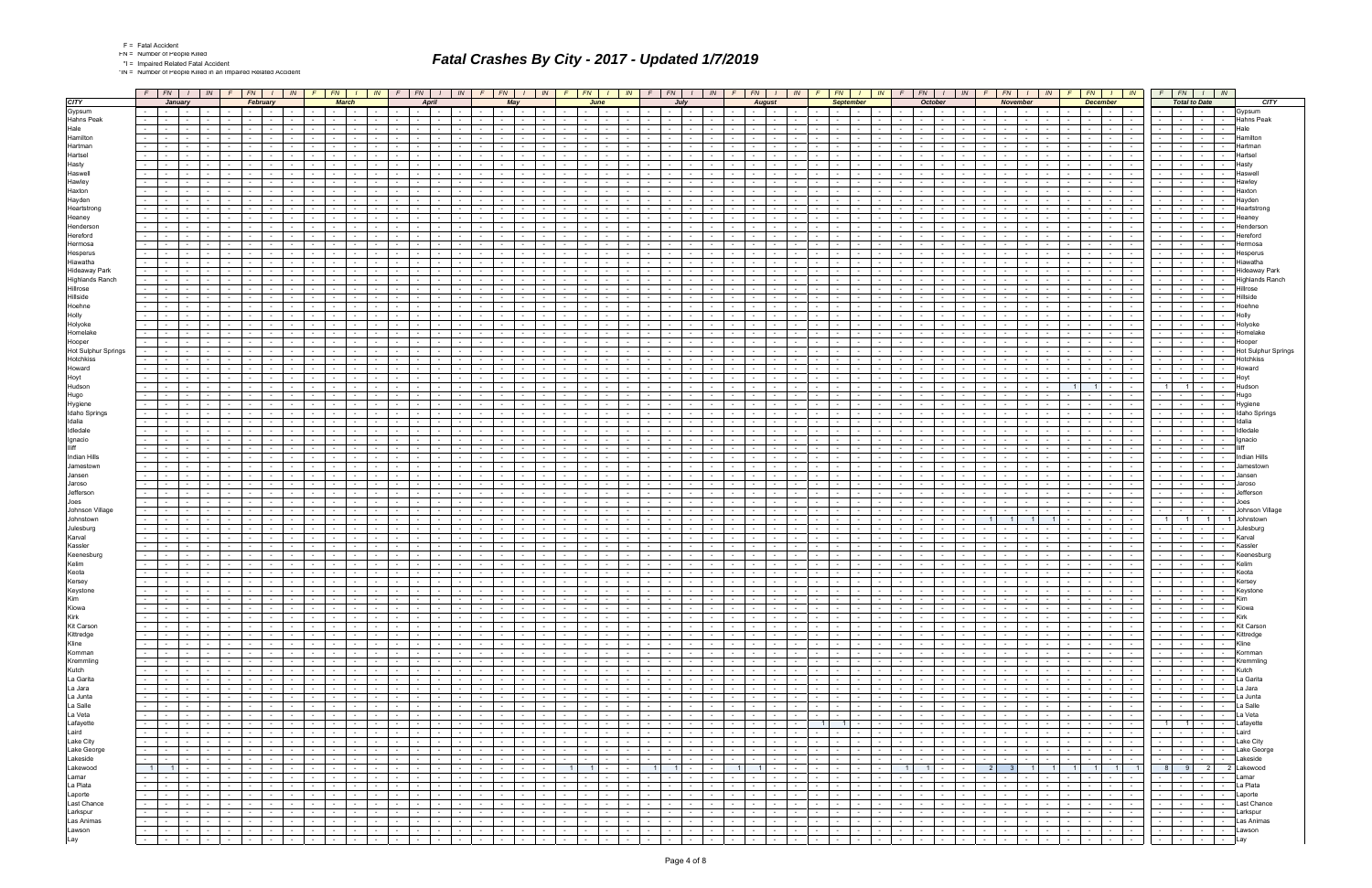|  | Fatal Accide |
|--|--------------|
|  |              |

\*IN = Number of People Killed in an Impaired Related Accident

|                           | $F$ $FN$ $I$                                                                                                                                                                                                                                                                     | $IN \mid F \mid FN \mid I \mid IN \mid F \mid FN \mid I$                                                                            |                                                                                           | $\mid$ IN F FN J I N F FN                   |                                                                |                             |                                                           |                      | $IN$ $F$ $FN$                                         |                                | $IN$ $F$                    |                               | FN<br>IN IN                                                                                 | $F_N$<br>$1 \parallel$ $\parallel$ $\parallel$<br>F.                                                  |                      | FN  <br>$\parallel$ M $\parallel$ F                                                | FN                                                                                                   | $\sqrt{N}$                                                             | FN  <br>$1 \mid N \mid F$                                                                  |                                    | $FN$ $I$ $IN$                                             |                | $F$ $FN$                    | $\mathsf{IN}$                                            |                                           |
|---------------------------|----------------------------------------------------------------------------------------------------------------------------------------------------------------------------------------------------------------------------------------------------------------------------------|-------------------------------------------------------------------------------------------------------------------------------------|-------------------------------------------------------------------------------------------|---------------------------------------------|----------------------------------------------------------------|-----------------------------|-----------------------------------------------------------|----------------------|-------------------------------------------------------|--------------------------------|-----------------------------|-------------------------------|---------------------------------------------------------------------------------------------|-------------------------------------------------------------------------------------------------------|----------------------|------------------------------------------------------------------------------------|------------------------------------------------------------------------------------------------------|------------------------------------------------------------------------|--------------------------------------------------------------------------------------------|------------------------------------|-----------------------------------------------------------|----------------|-----------------------------|----------------------------------------------------------|-------------------------------------------|
| <b>CITY</b>               | January                                                                                                                                                                                                                                                                          | February                                                                                                                            | <b>March</b>                                                                              | April                                       |                                                                |                             | May                                                       |                      |                                                       | June                           |                             |                               | July                                                                                        | <b>August</b>                                                                                         |                      | <b>September</b>                                                                   | <b>October</b>                                                                                       |                                                                        | <b>November</b>                                                                            |                                    | <b>December</b>                                           |                | <b>Total to Date</b>        |                                                          | <b>CITY</b>                               |
| Lazear                    | <b>Contract Contract</b><br>$\sim$                                                                                                                                                                                                                                               | $\sim$ 100 $\mu$                                                                                                                    | $\sim$                                                                                    | <b>Service</b><br>$\sim 100$                |                                                                |                             | $\sim$                                                    |                      |                                                       |                                |                             |                               | $\sim$                                                                                      | $\sim$ 10 $\pm$<br>$\sim$                                                                             |                      |                                                                                    |                                                                                                      |                                                                        | $\sim$ 100 $\mu$                                                                           |                                    | $\sim$<br><b>Contract Contract</b>                        |                | $\sim$                      |                                                          | Lazear                                    |
| Leadville                 | $\sim$                                                                                                                                                                                                                                                                           |                                                                                                                                     |                                                                                           |                                             |                                                                |                             |                                                           |                      |                                                       |                                |                             |                               |                                                                                             |                                                                                                       |                      |                                                                                    |                                                                                                      |                                                                        |                                                                                            |                                    | $\sim$<br>$\sim$ $\sim$                                   |                |                             |                                                          | Leadville                                 |
| Lebanon                   | $\sim$                                                                                                                                                                                                                                                                           |                                                                                                                                     |                                                                                           |                                             |                                                                |                             |                                                           |                      |                                                       |                                |                             |                               |                                                                                             |                                                                                                       |                      |                                                                                    |                                                                                                      |                                                                        |                                                                                            |                                    | $\sim$                                                    |                | $\sim$                      |                                                          | Lebanon                                   |
| Lewis                     |                                                                                                                                                                                                                                                                                  |                                                                                                                                     |                                                                                           |                                             |                                                                |                             |                                                           |                      |                                                       |                                |                             |                               |                                                                                             |                                                                                                       |                      |                                                                                    |                                                                                                      |                                                                        |                                                                                            |                                    |                                                           |                |                             |                                                          | Lewis                                     |
| Limon                     |                                                                                                                                                                                                                                                                                  |                                                                                                                                     |                                                                                           |                                             |                                                                |                             |                                                           |                      |                                                       |                                |                             |                               |                                                                                             |                                                                                                       |                      |                                                                                    |                                                                                                      |                                                                        |                                                                                            |                                    |                                                           |                |                             |                                                          | Limor                                     |
| Lindon                    |                                                                                                                                                                                                                                                                                  |                                                                                                                                     |                                                                                           |                                             |                                                                |                             |                                                           |                      |                                                       |                                |                             |                               |                                                                                             |                                                                                                       |                      |                                                                                    |                                                                                                      |                                                                        |                                                                                            |                                    |                                                           |                |                             |                                                          | Lindon                                    |
| Littleton                 |                                                                                                                                                                                                                                                                                  |                                                                                                                                     |                                                                                           |                                             |                                                                |                             |                                                           |                      |                                                       |                                |                             |                               |                                                                                             |                                                                                                       |                      |                                                                                    |                                                                                                      |                                                                        |                                                                                            |                                    |                                                           |                |                             |                                                          | .ittleton                                 |
| Livermore                 |                                                                                                                                                                                                                                                                                  |                                                                                                                                     |                                                                                           |                                             |                                                                |                             |                                                           |                      |                                                       |                                |                             |                               |                                                                                             |                                                                                                       |                      |                                                                                    |                                                                                                      |                                                                        |                                                                                            |                                    |                                                           |                |                             |                                                          | ivermore                                  |
| Lochbuie                  |                                                                                                                                                                                                                                                                                  |                                                                                                                                     |                                                                                           |                                             |                                                                |                             |                                                           |                      |                                                       |                                |                             |                               |                                                                                             |                                                                                                       |                      |                                                                                    |                                                                                                      |                                                                        |                                                                                            |                                    |                                                           | $\overline{1}$ | $\overline{1}$              | $\blacksquare$                                           | Lochbui                                   |
| Log Lane Village          |                                                                                                                                                                                                                                                                                  |                                                                                                                                     |                                                                                           |                                             |                                                                |                             |                                                           |                      |                                                       |                                |                             |                               | $\sim$                                                                                      |                                                                                                       |                      |                                                                                    |                                                                                                      |                                                                        |                                                                                            |                                    | $\sim$ 100 $\pm$                                          |                | $\sim$                      |                                                          | Log Lane Village                          |
| Loma                      |                                                                                                                                                                                                                                                                                  |                                                                                                                                     |                                                                                           |                                             |                                                                |                             |                                                           |                      |                                                       |                                |                             |                               |                                                                                             |                                                                                                       |                      |                                                                                    |                                                                                                      |                                                                        |                                                                                            |                                    |                                                           |                |                             |                                                          |                                           |
| Lone Tree                 |                                                                                                                                                                                                                                                                                  |                                                                                                                                     |                                                                                           |                                             |                                                                |                             |                                                           |                      |                                                       |                                |                             |                               |                                                                                             |                                                                                                       |                      |                                                                                    |                                                                                                      |                                                                        |                                                                                            |                                    |                                                           |                | $\sim$                      |                                                          | Lonetree                                  |
| Longmont                  | $1 \vert$<br>$\blacksquare$                                                                                                                                                                                                                                                      | 11                                                                                                                                  | $\blacksquare$                                                                            | - 2                                         |                                                                |                             |                                                           |                      |                                                       |                                |                             | $\overline{1}$                | $\blacksquare$<br>$\sim$                                                                    | $\sim$<br>$\sim$                                                                                      |                      |                                                                                    | $\overline{1}$                                                                                       | $\overline{1}$                                                         | $\overline{1}$                                                                             |                                    | <b>Contract</b><br>$\sim$                                 | $6^{\circ}$    | 7 <sup>1</sup>              | $\overline{1}$                                           | 1 Longmont                                |
| Louisville                |                                                                                                                                                                                                                                                                                  |                                                                                                                                     |                                                                                           |                                             |                                                                |                             |                                                           |                      |                                                       |                                |                             |                               |                                                                                             |                                                                                                       |                      |                                                                                    |                                                                                                      |                                                                        |                                                                                            |                                    |                                                           | $1 \mid$       |                             |                                                          |                                           |
| Louviers                  |                                                                                                                                                                                                                                                                                  |                                                                                                                                     |                                                                                           |                                             |                                                                |                             |                                                           |                      |                                                       |                                |                             |                               |                                                                                             |                                                                                                       |                      |                                                                                    |                                                                                                      |                                                                        |                                                                                            |                                    |                                                           |                |                             |                                                          | Louviers                                  |
| Loveland                  |                                                                                                                                                                                                                                                                                  |                                                                                                                                     |                                                                                           | $\sim$                                      |                                                                | 11                          | $\overline{1}$                                            |                      |                                                       |                                |                             | $\blacksquare$                | $\blacksquare$<br>$\sim$                                                                    | $\sim$                                                                                                |                      | $\overline{1}$<br>$\mathbf{1}$                                                     |                                                                                                      |                                                                        |                                                                                            |                                    | <b>Service</b>                                            |                | $3 \mid 3 \mid$             | 2 <sub>1</sub>                                           | 2 ILovelan                                |
| Lucerne<br>Lycan          |                                                                                                                                                                                                                                                                                  |                                                                                                                                     |                                                                                           |                                             |                                                                |                             |                                                           |                      |                                                       |                                |                             |                               |                                                                                             |                                                                                                       |                      |                                                                                    |                                                                                                      |                                                                        |                                                                                            |                                    |                                                           |                |                             |                                                          | Lycan                                     |
| Lyons                     |                                                                                                                                                                                                                                                                                  |                                                                                                                                     |                                                                                           |                                             |                                                                |                             |                                                           |                      |                                                       |                                |                             |                               |                                                                                             |                                                                                                       |                      |                                                                                    |                                                                                                      |                                                                        |                                                                                            |                                    |                                                           |                | $\sim$                      |                                                          | vons                                      |
| Mack                      |                                                                                                                                                                                                                                                                                  |                                                                                                                                     |                                                                                           |                                             |                                                                |                             |                                                           |                      |                                                       |                                |                             |                               |                                                                                             |                                                                                                       |                      |                                                                                    |                                                                                                      |                                                                        |                                                                                            |                                    |                                                           |                |                             |                                                          | Mack                                      |
| Maher                     |                                                                                                                                                                                                                                                                                  |                                                                                                                                     |                                                                                           |                                             |                                                                |                             |                                                           |                      |                                                       |                                |                             |                               |                                                                                             |                                                                                                       |                      |                                                                                    |                                                                                                      |                                                                        |                                                                                            |                                    |                                                           |                |                             |                                                          | Maher                                     |
| Malta                     |                                                                                                                                                                                                                                                                                  |                                                                                                                                     |                                                                                           |                                             |                                                                |                             |                                                           |                      |                                                       |                                |                             |                               |                                                                                             |                                                                                                       |                      |                                                                                    |                                                                                                      |                                                                        |                                                                                            |                                    |                                                           |                | $\sim$                      |                                                          | Malta                                     |
| Manassa                   |                                                                                                                                                                                                                                                                                  |                                                                                                                                     |                                                                                           |                                             |                                                                |                             |                                                           |                      |                                                       |                                |                             |                               |                                                                                             |                                                                                                       |                      |                                                                                    |                                                                                                      |                                                                        |                                                                                            |                                    |                                                           |                |                             |                                                          | Manassa                                   |
| Mancos                    |                                                                                                                                                                                                                                                                                  |                                                                                                                                     |                                                                                           |                                             |                                                                |                             |                                                           |                      |                                                       |                                |                             |                               |                                                                                             |                                                                                                       |                      |                                                                                    |                                                                                                      |                                                                        |                                                                                            |                                    | $\sim$                                                    |                | $\sim$                      |                                                          | Mancos                                    |
| <b>Manitou Springs</b>    |                                                                                                                                                                                                                                                                                  |                                                                                                                                     |                                                                                           |                                             |                                                                |                             |                                                           |                      |                                                       |                                |                             | $\overline{1}$                | $\overline{1}$                                                                              |                                                                                                       |                      |                                                                                    |                                                                                                      |                                                                        |                                                                                            |                                    |                                                           | 1              | $1 \vert$                   |                                                          | <b>Manitou Springs</b>                    |
| Manzanola                 |                                                                                                                                                                                                                                                                                  |                                                                                                                                     |                                                                                           |                                             |                                                                |                             |                                                           |                      |                                                       |                                |                             |                               |                                                                                             |                                                                                                       |                      |                                                                                    |                                                                                                      |                                                                        |                                                                                            |                                    |                                                           |                |                             |                                                          | Manzanola                                 |
| Marble                    |                                                                                                                                                                                                                                                                                  |                                                                                                                                     |                                                                                           |                                             |                                                                |                             |                                                           |                      |                                                       |                                |                             |                               |                                                                                             |                                                                                                       |                      |                                                                                    |                                                                                                      |                                                                        |                                                                                            |                                    | $\sim$                                                    |                |                             |                                                          | Marble                                    |
| Marshall                  |                                                                                                                                                                                                                                                                                  |                                                                                                                                     |                                                                                           |                                             |                                                                |                             |                                                           |                      |                                                       |                                |                             |                               |                                                                                             |                                                                                                       |                      |                                                                                    |                                                                                                      |                                                                        |                                                                                            |                                    |                                                           |                |                             |                                                          | Marshall                                  |
| Marvel                    |                                                                                                                                                                                                                                                                                  |                                                                                                                                     |                                                                                           |                                             |                                                                |                             |                                                           |                      |                                                       |                                |                             |                               |                                                                                             |                                                                                                       |                      |                                                                                    |                                                                                                      |                                                                        |                                                                                            |                                    |                                                           |                |                             |                                                          | Marvel                                    |
| Masonville                |                                                                                                                                                                                                                                                                                  |                                                                                                                                     |                                                                                           |                                             |                                                                |                             |                                                           |                      |                                                       |                                |                             |                               |                                                                                             |                                                                                                       |                      |                                                                                    |                                                                                                      |                                                                        |                                                                                            |                                    |                                                           |                |                             |                                                          | Masonvill                                 |
| Masters                   |                                                                                                                                                                                                                                                                                  |                                                                                                                                     |                                                                                           |                                             |                                                                |                             |                                                           |                      |                                                       |                                |                             |                               |                                                                                             |                                                                                                       |                      |                                                                                    |                                                                                                      |                                                                        |                                                                                            |                                    |                                                           |                |                             |                                                          | Master:                                   |
| Matheson                  |                                                                                                                                                                                                                                                                                  |                                                                                                                                     |                                                                                           |                                             |                                                                |                             |                                                           |                      |                                                       |                                |                             |                               |                                                                                             |                                                                                                       |                      |                                                                                    |                                                                                                      |                                                                        |                                                                                            |                                    |                                                           |                |                             |                                                          | Matheso                                   |
| Maybell                   |                                                                                                                                                                                                                                                                                  |                                                                                                                                     |                                                                                           |                                             |                                                                |                             |                                                           |                      |                                                       |                                |                             |                               |                                                                                             |                                                                                                       |                      |                                                                                    |                                                                                                      |                                                                        |                                                                                            |                                    |                                                           |                |                             |                                                          | lavbel                                    |
| Mayday                    |                                                                                                                                                                                                                                                                                  |                                                                                                                                     |                                                                                           |                                             |                                                                |                             |                                                           |                      |                                                       |                                |                             |                               |                                                                                             |                                                                                                       |                      |                                                                                    |                                                                                                      |                                                                        |                                                                                            |                                    |                                                           |                |                             |                                                          | Mayday                                    |
| May Valley                |                                                                                                                                                                                                                                                                                  |                                                                                                                                     |                                                                                           |                                             |                                                                |                             |                                                           |                      |                                                       |                                |                             |                               |                                                                                             |                                                                                                       |                      |                                                                                    |                                                                                                      |                                                                        |                                                                                            |                                    | $\sim$                                                    |                |                             |                                                          | May Valle                                 |
| Mc Clave                  |                                                                                                                                                                                                                                                                                  |                                                                                                                                     |                                                                                           |                                             |                                                                |                             |                                                           |                      |                                                       |                                |                             |                               |                                                                                             |                                                                                                       |                      |                                                                                    |                                                                                                      |                                                                        |                                                                                            |                                    |                                                           |                |                             |                                                          | Mc Clav∈                                  |
| Mc Coy<br>Mead            |                                                                                                                                                                                                                                                                                  |                                                                                                                                     |                                                                                           |                                             |                                                                |                             |                                                           |                      |                                                       |                                |                             |                               |                                                                                             |                                                                                                       |                      |                                                                                    |                                                                                                      |                                                                        |                                                                                            |                                    |                                                           |                |                             |                                                          | Mc Coy                                    |
| Meeker                    |                                                                                                                                                                                                                                                                                  |                                                                                                                                     |                                                                                           |                                             |                                                                |                             |                                                           |                      |                                                       |                                |                             |                               |                                                                                             |                                                                                                       |                      |                                                                                    |                                                                                                      | 2                                                                      |                                                                                            |                                    |                                                           | $2^{\circ}$    | 2                           | -1                                                       | <b>Mead</b>                               |
| <b>Meeker Park</b>        |                                                                                                                                                                                                                                                                                  |                                                                                                                                     |                                                                                           |                                             |                                                                |                             |                                                           |                      |                                                       |                                |                             |                               |                                                                                             |                                                                                                       |                      |                                                                                    |                                                                                                      |                                                                        |                                                                                            |                                    |                                                           |                |                             |                                                          | <i>l</i> leeker                           |
| Meredith                  |                                                                                                                                                                                                                                                                                  |                                                                                                                                     |                                                                                           |                                             |                                                                |                             |                                                           |                      |                                                       |                                |                             |                               |                                                                                             |                                                                                                       |                      |                                                                                    |                                                                                                      |                                                                        |                                                                                            |                                    | $\sim$ $\sim$                                             |                | $\sim$                      |                                                          |                                           |
| Merino                    |                                                                                                                                                                                                                                                                                  |                                                                                                                                     |                                                                                           |                                             |                                                                |                             |                                                           |                      |                                                       |                                |                             |                               |                                                                                             |                                                                                                       |                      |                                                                                    |                                                                                                      |                                                                        |                                                                                            |                                    |                                                           |                |                             |                                                          |                                           |
| Mesa                      |                                                                                                                                                                                                                                                                                  |                                                                                                                                     |                                                                                           |                                             |                                                                |                             |                                                           |                      |                                                       |                                |                             |                               |                                                                                             |                                                                                                       |                      |                                                                                    |                                                                                                      |                                                                        |                                                                                            |                                    |                                                           |                |                             |                                                          | Mesa                                      |
| Mesita                    |                                                                                                                                                                                                                                                                                  |                                                                                                                                     |                                                                                           |                                             |                                                                |                             |                                                           |                      |                                                       |                                |                             |                               |                                                                                             |                                                                                                       |                      |                                                                                    |                                                                                                      |                                                                        |                                                                                            |                                    |                                                           |                | $\sim$                      |                                                          | <i>A</i> esita                            |
| Milliken                  | $\overline{2}$                                                                                                                                                                                                                                                                   |                                                                                                                                     |                                                                                           |                                             |                                                                |                             |                                                           |                      |                                                       |                                |                             |                               |                                                                                             |                                                                                                       |                      |                                                                                    |                                                                                                      |                                                                        |                                                                                            |                                    |                                                           | $1 \mid$       | $\overline{2}$              |                                                          | Milliken                                  |
| Milner                    | $\sim$                                                                                                                                                                                                                                                                           |                                                                                                                                     |                                                                                           |                                             |                                                                |                             |                                                           |                      |                                                       |                                |                             |                               |                                                                                             |                                                                                                       |                      |                                                                                    |                                                                                                      |                                                                        |                                                                                            |                                    |                                                           |                |                             |                                                          | Milne                                     |
| Mineral Hot Springs       |                                                                                                                                                                                                                                                                                  |                                                                                                                                     |                                                                                           |                                             |                                                                |                             |                                                           |                      |                                                       |                                |                             |                               |                                                                                             |                                                                                                       |                      |                                                                                    |                                                                                                      |                                                                        |                                                                                            |                                    |                                                           |                | $\sim$                      |                                                          | Mineral Hot Springs                       |
| Minturn                   |                                                                                                                                                                                                                                                                                  |                                                                                                                                     |                                                                                           |                                             |                                                                |                             |                                                           |                      |                                                       |                                |                             |                               |                                                                                             |                                                                                                       |                      |                                                                                    |                                                                                                      |                                                                        |                                                                                            |                                    |                                                           |                |                             |                                                          | Minturn                                   |
| Model                     |                                                                                                                                                                                                                                                                                  |                                                                                                                                     |                                                                                           |                                             |                                                                |                             |                                                           |                      |                                                       |                                |                             |                               |                                                                                             |                                                                                                       |                      |                                                                                    |                                                                                                      |                                                                        |                                                                                            |                                    |                                                           |                |                             |                                                          | Model                                     |
| Moffat                    |                                                                                                                                                                                                                                                                                  |                                                                                                                                     |                                                                                           |                                             |                                                                |                             |                                                           |                      |                                                       |                                |                             |                               |                                                                                             |                                                                                                       |                      |                                                                                    |                                                                                                      |                                                                        |                                                                                            |                                    |                                                           |                |                             |                                                          | Moffat                                    |
| Molina                    |                                                                                                                                                                                                                                                                                  |                                                                                                                                     |                                                                                           |                                             |                                                                |                             |                                                           |                      |                                                       |                                |                             |                               |                                                                                             |                                                                                                       |                      |                                                                                    |                                                                                                      |                                                                        |                                                                                            |                                    |                                                           |                |                             |                                                          | Molina                                    |
| Monte Vista               |                                                                                                                                                                                                                                                                                  |                                                                                                                                     |                                                                                           |                                             |                                                                |                             |                                                           |                      |                                                       |                                |                             |                               |                                                                                             |                                                                                                       |                      |                                                                                    |                                                                                                      |                                                                        |                                                                                            |                                    | $\sim$ $\sim$                                             |                | $\sim$                      |                                                          | Monte Vista                               |
| Montezuma                 |                                                                                                                                                                                                                                                                                  |                                                                                                                                     |                                                                                           |                                             |                                                                |                             |                                                           |                      |                                                       |                                |                             |                               |                                                                                             |                                                                                                       |                      |                                                                                    |                                                                                                      |                                                                        |                                                                                            |                                    |                                                           |                | $\sim$                      |                                                          | Montezuma                                 |
| Montrose                  | $\sim$ $-$                                                                                                                                                                                                                                                                       |                                                                                                                                     | $\sim$                                                                                    |                                             |                                                                |                             |                                                           |                      | $\vert$ 1  <br>$\overline{1}$                         |                                |                             |                               |                                                                                             | $1 \mid$<br>$\overline{1}$                                                                            |                      |                                                                                    | $\blacksquare$                                                                                       |                                                                        |                                                                                            |                                    |                                                           |                | $3 \mid 3 \mid$             | 2 <sub>1</sub>                                           | 2 Montrose                                |
| Monument                  | $  -$                                                                                                                                                                                                                                                                            | $\mathbf{I}$ $\mathbf{I}$                                                                                                           | $\sim$ $-$<br>$\sim$ $-$<br>$\sim$                                                        | the contract of the con-                    | $\sim$                                                         | $  -$                       | .                                                         |                      |                                                       |                                |                             | $\sim$ 100 $\pm$<br>$\sim$    | $\sim$ $\sim$ $\sim$ $\sim$<br>$\mathbf{I}$ $\mathbf{I}$                                    | $\sim$<br>$\sim$ $-$<br><b>Contract</b><br>$\overline{\phantom{a}}$<br>$\overline{\phantom{a}}$       |                      | .                                                                                  |                                                                                                      |                                                                        | $\sim$                                                                                     |                                    | $\sim$<br>.<br>$\sim$ $\sim$                              |                | $\sim 10^{-1}$ km s $^{-1}$ | $\mathbf{1}$ and $\mathbf{1}$ and $\mathbf{1}$<br>$\sim$ | Monument                                  |
| Monument Park<br>Morrison | $\sim$<br><b>Contract</b><br>$\sim$<br>$\sim 100$<br>$\mathbf{I}$ and $\mathbf{I}$<br>$\sim$                                                                                                                                                                                     | $\sim$ $-$<br><b>Contract</b><br>$\sim$<br>$\sim$<br><b>Contract</b><br>$\sim$<br><b>Contract</b><br>$\sim$ $\sim$ $\sim$<br>$\sim$ | $\sim 100$<br>and the state of the state<br>$\sim 10^{-11}$<br>and the state of the state | <b>Contract Contract</b><br>the contract of | <b>Contract</b><br>$\sim 10^{-1}$<br><b>Contract</b><br>$\sim$ | $\sim$ $\sim$<br>$\sim$ $-$ | $\sim$ $-$<br>$\sim 100$<br>$\sim$ $-$<br>$\sim 10^{-11}$ | $\sim$<br>$\sim$     | $\sim 10^{-11}$<br>$\sim$<br>$\sim$ $-$<br>$\sim$     | the college of                 | the contract of             | $\sim 10^{-11}$               | $\sim 100$<br><b>Contract</b><br>the contract of<br>$\sim 100$                              | $\sim 100$ m $^{-1}$<br>$\sim$ $-$<br><b>Contract</b><br>$1 \quad 1$<br>$1 \quad 1$                   | $\sim$ $-$<br>$\sim$ | $\sim 100$<br>$\sim$<br>$\sim$ $-$<br>$\sim 10^{-11}$<br>the contract of           | $\sim$<br><b>Contract</b><br>$\sim$ $-$<br>$\sim$ $-$<br><b>Contract</b><br><b>Contract Contract</b> | $\sim 10^{-11}$<br><b>Contract</b><br>$\sim 10^{-11}$<br>$\sim$ $\sim$ | $\sim 10^{-11}$<br><b>Contract Contract</b><br>$\sim 10^{-11}$<br><b>Contract Contract</b> | <b>Contract</b><br>$\sim 10^{-11}$ | $\sim$ $-$<br>$\sim 10^{-11}$<br><b>Contract Contract</b> |                |                             | $\sim$ $\sim$ $\sim$ $\sim$                              | <b>Monument Park</b><br>1 1 1 1 Morrison  |
| Mountain View             | the contract of the con-<br>$\sim$<br>$\sim 100$                                                                                                                                                                                                                                 | the contract of<br><b>Carolina Co</b><br>$\sim$<br>$\sim 10^{-11}$                                                                  | the contract of                                                                           | <b>Contract Contract</b>                    | $\sim 10^{-10}$<br>$\sim$                                      | the contract                | $\sim$ $\sim$                                             | $\sim 10^{-1}$       | $\sim$ $\sim$<br>$\sim$                               |                                | the contract of             | $\sim 10^{-11}$               | $\sim$ $\sim$<br>$\sim 10^{-11}$<br><b>Contract</b>                                         | $\sim$<br><b>Contract</b><br>the contract of                                                          | $\sim$               | the contract of<br>$\sim$ $\sim$ $\sim$                                            | $\sim$<br>$\sim 10^{-11}$                                                                            | $\sim 10^{-11}$<br>$\sim$ $\sim$                                       | $\sim 10^{-11}$<br>the contract of                                                         | <b>Contract</b>                    | and the contract                                          |                | $-1 - 1 - 1$                | $\sim$ $-$                                               | Mountain View                             |
| Mount Princeton Hots      | $\sim$ $-$<br><b>The Contract of the Contract of the Contract of the Contract of the Contract of the Contract of the Contract of the Contract of the Contract of the Contract of the Contract of the Contract of the Contract of the Contract </b><br>$\sim$<br>$\sim$ 100 $\mu$ | $\sim$<br>$\sim$ $-$<br>$\sim$<br>$\sim$<br>$\sim$ $-$                                                                              | $\sim$ $-$<br>$\sim$ $-$<br>$\sim 10^{-1}$                                                | <b>Contract Contract</b>                    | <b>Contract</b><br>$\sim$                                      | $\sim 10^{-11}$             | $\sim$<br>$\sim 100$                                      | $\sim$               | $\sim 10^{-11}$<br>$\sim$                             | $\sim$ $-$                     | $\sim 10^{-1}$              | $\sim$                        | $\sim 10^{-10}$<br>$\sim$ $-$<br>$\sim$                                                     | $\sim$<br>$\sim 10^{-11}$<br>$\sim$ $-$<br>$\sim$                                                     | $\sim$ $-$           | $\sim$<br>$\sim 10^{-11}$<br>$\sim 10^{-11}$                                       | $\sim$<br>$\sim 10^{-11}$<br>$\sim 10^{-1}$                                                          | $\sim$ $-$<br>$\sim 10^{-11}$                                          | $\sim$ $-$<br>the contract of                                                              | $\sim 10^{-11}$                    | $\sim$<br><b>Contract Contract</b>                        |                | the contract of             | <b>Contract Contract</b>                                 | Mount Princeton Hots                      |
| Mountain Village          | $-1 - 1$<br>$\sim$<br>$\sim$ 100 $\mu$                                                                                                                                                                                                                                           | the contract of<br>$\sim$<br>$\sim$<br>$\sim$ $\sim$ $\sim$                                                                         | <b>Contract</b><br><b>Contract Contract</b>                                               | the contract of                             | $\sim$ $-$<br>$\sim$                                           | $ -$                        | $\sim$<br>$\sim 100$                                      | $\sim$ $-$           | <b>Contract</b><br>$\sim$ $-$                         | the contract                   |                             | <b>Contract</b>               | $\sim 10^{-11}$<br>$\sim$ $-$                                                               | $\sim$<br>$\sim 10^{-11}$<br>$\sim$ $-$<br>$\sim 10^{-11}$                                            | $\sim$               | <b>Service</b><br>$\sim 100$<br>$\sim$ $-$                                         | $\sim$<br>$\sim 100$<br>$\sim 10^{-10}$                                                              | $\sim 10^{-11}$<br>$\sim$ $\sim$ $\sim$                                | $\sim 10^{-11}$<br>and the state of the state                                              | $\sim$ $-$                         | $\sim 10^{-1}$<br>1999 - Peter Bank                       |                |                             |                                                          | -   - Mountain Village                    |
| Mt Crested Butte          | $\sim$<br><b>Contract</b><br>$\sim$                                                                                                                                                                                                                                              | $\sim$<br><b>Contract</b><br>$\sim$                                                                                                 | $\sim$<br>$\sim$ $  -$<br>$\sim 10^{-11}$                                                 | the contract of                             | $\sim$<br>$\sim$ $ \sim$                                       | $\sim$ 100 $\mu$            | $\sim$<br>$\sim 100$                                      | $\sim$               | $\sim$ $-$<br>$\sim$                                  | $\sim$ $\sim$                  | $\sim 100$                  | $\sim$                        | <b>Contract</b><br>$\sim$ $-$<br>$\sim$ $-$                                                 | $\sim$<br>$\sim$ $-$<br>$\sim$<br>$\sim 100$                                                          | $\sim$               | $\sim$<br>$\sim$ $-$<br>$\sim 100$                                                 | $\sim$<br><b>Contract</b><br>$\sim$ $-$                                                              | $\sim 10^{-11}$<br>$\sim 10^{-11}$                                     | $\sim$ $-$<br>the contract of                                                              | $\sim 10^{-11}$                    | $\sim$<br>$\sim$ $-$<br>$\sim$                            |                | the contract                | the contract                                             | Mt Crested Butte                          |
| Nathrop                   | $\sim$ 10 $\pm$<br><b>Contract</b><br>$\sim$<br>$\sim$ 100 $\mu$                                                                                                                                                                                                                 | $\sim$<br><b>Contract</b><br>$\sim$ $-$<br>$\sim 10^{-11}$<br>$\sim$                                                                | $\sim 10^{-11}$<br>and the state                                                          | the contract of                             | <b>Contract</b><br>$\sim$                                      | $\sim 10^{-11}$             | $\sim$<br>$\sim 10^{-11}$                                 | $\sim$               | $\sim 10^{-11}$<br>$\sim$ $-$                         | $\sim$ $-$                     | $\sim 10^{-1}$              | $\sim$                        | $\sim$ $-$<br><b>Contract</b><br>$\sim$                                                     | $\sim$<br>$\sim$<br>$\sim 10^{-11}$<br>$\sim 100$                                                     | $\sim$               | $\sim 10^{-11}$<br>$\sim$<br><b>Contract</b>                                       | $\sim$<br>$\sim 10^{-1}$<br>$\sim$ $-$                                                               | $\sim 10^{-11}$<br>$\sim 10^{-11}$                                     | $\sim$ $-$<br>the contract of                                                              | $\sim 10^{-11}$                    | $\sim$<br>the contract                                    |                | the contract                | $\sim$ $\sim$ $\sim$<br>$\sim$ $-$                       | Nathrop                                   |
| Naturita                  | $\sim$<br><b>Contract</b><br>$\sim$<br>$\sim$ $-$                                                                                                                                                                                                                                | $\sim$<br>$\mathbf{r}$<br>$\sim$<br>$\sim$ $\sim$ $\sim$<br>$\sim$                                                                  | $\sim 100$<br>the contract                                                                | the contract of                             | $\sim$<br>$\sim$                                               | $\sim 100$                  | $\sim$<br>$\sim 100$                                      | $\sim$ $-$           | $\sim$ $-$<br>$\sim$ $-$                              | the contract                   |                             | $\sim 100$                    | <b>Contract</b><br>$\sim 10^{-11}$<br>$\sim$                                                | $\sim$<br>$\sim 10^{-11}$<br>$\sim$<br>$\sim$ 100 $\mu$                                               | $\sim$               | <b>Service</b><br>$\sim$<br>$\sim$                                                 | $\sim$<br>$\sim 100$<br>$\sim$                                                                       | $\sim 10^{-11}$<br><b>Contract</b>                                     | $\sim$ $ \sim$<br>the contract                                                             | $\sim$                             | $\sim$<br>and the property of the con-                    |                | the contract of             | $\sim$ $\sim$ $\sim$<br>$\sim$                           | Naturita                                  |
| Nederland                 | <b>Contract</b><br>$\sim$                                                                                                                                                                                                                                                        | $\sim$<br>$\sim 10^{-11}$<br>$\sim$                                                                                                 | $\sim$<br><b>Contract Contract</b><br>$\sim 100$                                          | the contract of                             | $\sim$ $-$<br>$\sim$                                           | $\sim 100$                  | $\sim$<br>$\sim$ 10 $\pm$                                 | $\sim$               | $\sim$ $-$<br>$\sim$                                  | $\sim$ $\sim$                  | $\sim 100$                  | $\sim$                        | <b>Contract</b><br>$\sim$ $-$<br>$\sim$                                                     | $\sim$<br>$\sim$ $-$<br>$\sim$<br>$\sim 10^{-1}$                                                      | $\sim$               | $\sim$<br>$\sim 10^{-11}$                                                          | $\sim$<br>$\sim$<br>$\sim$                                                                           | $\sim$<br>$\sim 10^{-1}$                                               | $\sim$ $-$<br>the collection                                                               |                                    | $\sim$<br>$\sim$ $-$                                      |                | the control of the          | $\sim$<br>$\sim 100$                                     | Nederland                                 |
| New Castle                | $\sim$ $-$<br>$\mathbf{I}$ and $\mathbf{I}$<br>$\sim$<br>$\sim$                                                                                                                                                                                                                  | <b>Contract</b><br>$\sim$ 100 $\sim$<br>$\sim$ $-$                                                                                  | $\sim 10^{-11}$<br><b>Contract Contract</b>                                               | the contract of                             | <b>Contract</b><br>$\sim$                                      | $\sim$ $-$                  | $\sim$<br>$\sim 10^{-11}$                                 | $\sim$               | $\sim 10^{-11}$<br>$\sim$                             | the contract                   |                             | $\sim 10^{-1}$                | $\sim 10^{-10}$<br>$\sim 10^{-11}$<br>$\sim$                                                | $\sim$<br>$\sim 10^{-11}$<br>$\sim$<br>$\sim$                                                         | $\sim$               | $\sim$ 100 $\mu$<br>$\sim$<br>$\sim$                                               | $\sim 10^{-11}$<br>$\sim$                                                                            | $\sim 10^{-11}$<br>$\sim 10^{-11}$                                     | $\sim$ $-$<br><b>Contract Contract</b>                                                     | $\sim 10^{-11}$                    | $\sim$ $-$                                                |                | the contract of             | the contract                                             | New Castle                                |
| Ninaview                  | $-1 - 1$<br>$\sim$<br>$\sim$ 100 $\mu$                                                                                                                                                                                                                                           | $\sim$ $\sim$<br>the contract of<br>$\sim$ $-$<br>$\sim 10^{-11}$                                                                   | $\sim 10^{-11}$<br>the contract of                                                        | <b>Contract Contract</b>                    | $\sim 10^{-10}$<br>$\sim$                                      | $\sim$                      | $\sim$ $-$<br>$-1$                                        | $\sim$               | $\sim$<br>$\sim 10^{-11}$                             |                                | the contract of             | $\sim 10^{-11}$               | <b>Carolina Co</b><br><b>Contract Contract</b>                                              | $\sim$<br>$\sim 10^{-11}$<br>$\sim$<br><b>Contract</b>                                                | $\sim$               | the contract of<br>$\sim 100$                                                      | $\sim$<br><b>Contract</b><br>$\sim$ $  -$                                                            | $\sim$ $-$<br>$\sim$                                                   | $\sim$ $-$<br>the contract of                                                              | $\sim 10^{-11}$                    | the contract of the con-                                  |                | the contract of             |                                                          | - - - Ninaview                            |
| Niwot                     | $\sim 100$                                                                                                                                                                                                                                                                       | $\sim$ $-$<br><b>Contract</b><br>$\sim$ $-$                                                                                         | $\sim 10^{-11}$<br>the contract                                                           | the contract of                             | $\sim 100$<br>$\sim$ $-$                                       | $\sim 100$                  | $\sim$<br>$\sim$ 100 $\mu$                                | $\sim$ $-$           | $\sim$ $-$<br>$\sim$                                  | the contract                   |                             | $\sim 10^{-1}$                | $\sim 10^{-11}$<br><b>Contract</b><br>$\sim$                                                | $\sim$<br>$\sim$ $-$<br>$\sim 10^{-11}$<br>$\sim$ 100 $\mu$                                           |                      | $\sim$<br>$\sim$<br><b>Service</b>                                                 | $\sim$<br>$\sim 100$<br>$\sim$ $-$                                                                   | $\sim 10^{-11}$<br>$\sim$                                              | $\sim$ $-$<br><b>Contract Contract</b>                                                     |                                    | and the state of the state<br>$\sim$ $-$                  |                | the contract                | $\sim$ $  \sim$<br>$\sim$                                | Niwot                                     |
| North Avondale            | $\sim$ 10 $\pm$<br><b>Contract</b><br>$\sim$<br>$\sim$                                                                                                                                                                                                                           | $\sim$<br><b>Contract</b><br><b>Contract</b><br>$\sim$ $-$                                                                          | $\sim 10^{-11}$<br><b>Contract Contract</b>                                               | the collection                              | <b>Contract</b><br>$\sim$                                      | $\sim 10^{-10}$             | $\sim$<br>$\sim$ 100 $\mu$                                | $\sim$               | $\sim 10^{-11}$<br>$\sim$                             | $\sim$ $\sim$                  | $\sim 10^{-1}$              | $\sim 10^{-11}$               | $\sim 10^{-10}$<br>$\sim 10^{-11}$<br>$\sim 10^{-11}$                                       | $\sim$<br>$\sim 10^{-11}$<br>$\sim$<br>$\sim 100$                                                     | $\sim$               | $\sim$<br>$\sim$<br>$\sim$ 100 $\mu$                                               | $\sim$<br>$\sim 10^{-11}$<br>$\sim$ $-$                                                              | $\sim 10^{-11}$<br><b>Contract</b>                                     | $\sim 10^{-11}$<br>and the state                                                           | <b>Contract</b>                    | $\sim$<br>the contract                                    |                | the contract of             | $\sim$ $-$<br>$\sim$ $-$                                 | North Avondale                            |
| Northglenn                | the contract of<br>$\sim$ $-$<br>$\sim 10^{-11}$                                                                                                                                                                                                                                 | the contract of<br>$\sim 10^{-11}$<br>$\sim 10^{-11}$<br>$\sim$ $\sim$ $\sim$                                                       | $\sim 10^{-11}$<br>the contract of                                                        | <b>Contract Contract</b>                    | $\sim 10^{-10}$<br>$\sim$                                      | the contract                | $\sim$ $\sim$ $\sim$                                      | $\sim 10^{-1}$       | $\sim$ $-$<br>$\sim 100$                              | the contract of                |                             | $\sim 10^{-11}$               | <b>Carolina Co</b><br><b>Contract</b>                                                       | $\sim$<br>$\sim 10^{-11}$<br>$\sim 10^{-1}$<br><b>Contract</b>                                        | $\sim$               | $-1$<br>the contract of                                                            | $\sim$ $-$<br><b>Contract</b><br>$\sim$ $  -$                                                        | $\sim$ $-$<br>$\sim$ $\sim$                                            | $\sim$ $-$<br>the contract of                                                              | <b>Contract</b>                    | the contract of the con-                                  |                |                             |                                                          | $    -$ Northglenn                        |
| North Pole                | $\sim$<br>$\sim 10^{-11}$<br>$\sim$                                                                                                                                                                                                                                              | $\sim$ $-$<br><b>Contract Contract</b><br>$\sim$ $-$<br>$\sim$                                                                      | $\sim$<br><b>Contract Contract</b><br>$\sim 100$                                          | $\sim 100$<br>$\sim 100$                    | $\sim$<br>$\sim 10^{-11}$                                      | $\sim$ 100 $\mu$            | $\sim$<br>$\sim$ 100 $\mu$                                | $\sim$               | $\sim 10^{-11}$<br>$\sim$                             | $\sim$ $\sim$                  | $\sim 10^{-1}$              | $\sim$                        | $\sim$<br>$\sim$ $-$<br>$\sim$                                                              | $\sim$<br>$\sim$ $-$<br>$\sim$<br>$\sim 100$                                                          | $\sim$               | $\sim$<br>$\sim 10^{-11}$<br>$\sim$ 100 $\mu$                                      | $\sim$<br>$\sim$<br>$\sim$                                                                           | $\sim$ $-$<br>$\sim$                                                   | $\sim$<br>the contract of                                                                  | $\sim$ $-$                         | $\sim$<br>the contract                                    |                | <b>Second Control</b>       | $\sim$<br>$\sim$ $  \sim$                                | North Pole                                |
| Norwood                   | $\sim$<br><b>Contract Contract</b><br>$\sim$<br>$\sim 100$                                                                                                                                                                                                                       | the contract of<br>$\sim$<br>$\sim 10^{-11}$<br>$\sim$ $\sim$ $\sim$                                                                | $\sim 10^{-10}$<br>and the state of the state                                             | the contract of                             | $\sim 10^{-10}$<br>$\sim$                                      | $\sim$ $-$                  | $\sim$<br>$\sim 100$                                      | $\sim$ $-$           | <b>Contract</b><br>$\sim$ $-$                         | the college of                 |                             | <b>Contract</b>               | $\sim 100$<br><b>Contract</b>                                                               | $\sim$<br>$\sim$<br><b>Contract</b><br><b>Contract</b>                                                | $\sim$               | $\sim 100$<br>$\sim$<br>$\sim$ $-$                                                 | $\sim$<br>$\sim 100$<br>$\sim 10^{-11}$                                                              | $\sim 10^{-11}$<br>$\sim$ $\sim$ $\sim$                                | $\sim 10^{-11}$<br>the contract of                                                         | $\sim 10^{-11}$                    | the contract<br>$\sim 10^{-1}$                            |                | the contract of the con-    | $\sim$ $\sim$ $\sim$ $\sim$<br>$\sim$ $ \sim$            | Norwood                                   |
| Nucla                     | $\sim$<br>$\sim$<br><b>Contract Contract Street</b><br>$\sim$ $-$                                                                                                                                                                                                                | $\sim$<br>$\sim$ $-$<br>$\sim 10^{-1}$<br>$\sim$<br>$\sim$ $\sim$ $\sim$                                                            | $\sim 10^{-11}$<br>the contract of                                                        | <b>Contract Contract</b>                    | $\sim 10^{-10}$<br>$\sim$                                      | the contract                | $\sim$ $\sim$                                             | $\sim 10^{-1}$       | $\sim$<br>$\sim 100$                                  | <b>Security</b>                |                             | $\sim 10^{-11}$               | <b>Carolina Co</b><br><b>Contract</b>                                                       | $\sim$<br>$\sim 10^{-11}$<br>$\sim 10^{-1}$<br><b>Contract</b>                                        | $\sim$               | $\sim$ $\sim$<br>the contract of                                                   | $\sim$<br><b>Contract</b><br>$\sim 10^{-10}$                                                         | $\sim$<br>$\sim 10^{-11}$                                              | $\sim 10^{-11}$<br>the contract of                                                         | <b>Contract</b>                    | $-1 - 1 - 1 - 1$                                          |                | $-1 - 1 - 1 - 1$            | <b>Contract</b>                                          | Nucla                                     |
| Nunn                      | $\sim$<br>$\sim 10^{-11}$<br>$\sim$                                                                                                                                                                                                                                              | $\sim$<br>$\sim$<br>$\sim$ $-$                                                                                                      | $\sim$<br><b>Contract Contract</b><br>$\sim 100$                                          | the contract of                             | $\sim$<br>$\sim$ 100 $\sim$                                    | $\sim$ 100 $\mu$            | $\sim$<br>$\sim$ 100 $\mu$                                | $\sim$               | $\sim 10^{-11}$<br>$\sim$                             | $\sim$ $\sim$                  | $\sim 10^{-1}$              | $\sim$                        | $\sim$<br>$\sim$ $-$<br>$\sim$                                                              | $\sim$<br>$\sim$<br>$\sim$<br>$\sim 100$                                                              | $\sim$               | $\sim$<br>$\sim 10^{-11}$<br>$\sim$ 100 $\mu$                                      | $\sim$<br>$\sim$ $-$<br>$\sim$ $-$                                                                   | $\sim$ $-$<br>$\sim$                                                   | $\sim$<br>the contract of                                                                  | $\sim$ $-$                         | $\sim$<br>and the state of the state                      |                | <b>Second Control</b>       | $\sim$<br><b>Contract</b>                                | Nunn                                      |
| Oak Creek                 | $\sim$<br><b>Contract</b><br>$\sim$<br>$\sim 100$                                                                                                                                                                                                                                | the contract of<br>$\sim$<br>$\sim 10^{-11}$<br>$\sim$ $\sim$ $\sim$                                                                | $\sim 10^{-10}$<br>and the state of the state                                             | the contract of                             | $\sim 10^{-10}$<br>$\sim$                                      | $\sim$ $\sim$ $\sim$        | $\sim$<br><b>Service</b>                                  | $\sim$ $-$           | <b>Contract</b><br>$\sim$ $-$                         | the college of                 |                             | <b>Contract</b>               | $\sim 10^{-10}$<br>$\sim 100$                                                               | $\sim$<br>$\sim$<br><b>Contract</b><br><b>Contract</b>                                                | $\sim$               | <b>Service</b><br>the contract of the                                              | $\sim$<br>$\sim 100$<br>$\sim 10^{-11}$                                                              | $\sim 10^{-11}$<br>$\sim$ $\sim$ $\sim$                                | $\sim 10^{-11}$<br>the contract of                                                         | $\sim 10^{-11}$                    | <b>Contract Contract</b><br>$\sim 10^{-1}$                |                | the contract of             | $\sim$ $\sim$<br>$\sim 100$                              | Oak Creek                                 |
| Ohio                      | $\sim$<br><b>Contract</b><br>$\sim$<br>$\sim$                                                                                                                                                                                                                                    | $\sim$ $-$<br>$\sim$ $-$<br>$\sim 10^{-1}$<br>$\sim 10^{-11}$<br>$\sim$ $-$                                                         | $\sim 10^{-10}$<br>the contract of                                                        | <b>Contract Contract</b>                    | $\sim 10^{-10}$<br>$\sim$                                      | <b>Contract</b>             | $\sim$<br>$\sim 100$                                      | $\sim$               | $\sim 10^{-11}$<br>$\sim$                             | $\sim$ $-$                     | $\sim 100$                  | $\sim 10^{-11}$               | $\sim$ $\sim$<br>$\sim 10^{-11}$<br><b>Contract</b>                                         | $\sim$ $-$<br><b>Contract</b><br>$\sim$<br>$\sim 10^{-11}$                                            | $\sim$               | $\sim 10^{-11}$<br>$\sim$<br>$\sim 10^{-11}$                                       | $\sim$<br><b>Contract</b><br>$\sim 10^{-1}$                                                          | $\sim 10^{-11}$<br>$\sim 10^{-11}$                                     | $\sim 10^{-11}$<br>the contract of                                                         | $\sim 10^{-11}$                    | $\sim$ $-$<br>$-1 - 1 - 1$                                |                | <b>Service</b> Service      | $\sim 10^{-10}$<br>$\sim$                                | Ohio                                      |
| Olathe                    | $\sim$ 10 $\pm$<br>$\sim$ $-$<br>$\sim$<br>$\sim$ 100 $\sim$                                                                                                                                                                                                                     | the contract of<br>$\sim$<br>$\sim 10^{-11}$<br>$\sim$ $\sim$ $\sim$                                                                | $\sim 10^{-10}$<br><b>Contract Contract</b>                                               | <b>Contract Contract</b>                    | <b>Contract</b><br>$\sim$                                      | $-1$                        | $\sim$ $-$<br>$\sim 10^{-11}$                             | $\sim$ $-$           | $\sim 10^{-11}$<br>$\sim$ $-$                         | the contract of                |                             | $\sim 10^{-1}$                | $\sim 10^{-11}$<br>$\sim 10^{-10}$<br>$\sim 100$                                            | $\sim 10$<br>$\sim 100$<br>$\sim 10^{-11}$<br><b>Contract</b>                                         | $\sim$ $-$           | $\sim$ 100 $\mu$<br>$\sim$ $-$<br>$\mathbf{1}$ and $\mathbf{1}$                    | $\sim$<br>$\sim 10^{-11}$<br><b>Contract Contract</b>                                                | $\sim 10^{-11}$<br><b>Contract</b>                                     | $\sim$ $-$<br>the contract of                                                              | $\sim 10^{-11}$                    | $    -$                                                   |                | the company's               | $\mathbf{I}$ . The set of $\mathbf{I}$                   | - Olathe<br>-   -   -   -   Olney Springs |
| Olney Springs<br>Ophir    | $\sim$<br><b>Common</b><br>$\sim$<br>$\sim 100$<br><b>Contract Contract</b><br>$\sim$                                                                                                                                                                                            | , 그는데<br>the contract of<br>$\sim$<br>$\sim 10^{-11}$                                                                               | $\sim 10^{-11}$<br><b>Contract Contract</b>                                               | <b>Contract Contract</b>                    | $\sim 10^{-10}$<br>$\sim$                                      | $\sim$ $\sim$               | $\sim$<br>$\sim 100$                                      | $\sim$               | $\sim 10^{-11}$<br>$\sim$                             | and the co                     |                             | $\sim 10^{-11}$               | $\sim$ $-$<br>$\sim$ $\sim$<br><b>Contract</b><br>$\sim 100$                                | $\sim$<br>$\sim$ $-$<br><b>Contract</b><br>$\sim 100$ m $^{-1}$<br>$\sim 100$                         | $\sim$               | the contract of<br><b>Contract</b>                                                 | $\sim$<br>$\sim 10^{-11}$<br>$\sim 10^{-11}$                                                         | $\sim 10^{-1}$<br>$\sim$<br>$\sim 10^{-11}$                            | $\sim 10^{-11}$<br><b>Contract Contract</b>                                                | $\sim 10^{-11}$                    | and the contract                                          |                |                             |                                                          | Ophir                                     |
| Orchard                   | $\sim$<br>$\sim$<br>$\sim$<br><b>Contract Contract</b><br>$\sim$<br>$\sim$ 100 $\mu$                                                                                                                                                                                             | $\sim$<br>$\sim$ $-$<br>$\sim 10^{-11}$<br>$\sim$ $-$<br>$\sim$<br>the contract of<br>$\sim$ $\sim$ $\sim$<br>$\sim$<br>$\sim$ $-$  | $\sim$ $-$<br>the contract of<br>$\sim 10^{-11}$<br><b>Contract Contract</b>              | <b>Contract Contract</b><br>the collection  | <b>Contract</b><br>$\sim$<br>$\sim 10^{-11}$<br>$\sim$         | $\sim 100$<br>$\sim$ $\sim$ | $\sim$<br><b>Service</b><br>$\sim$<br><b>Service</b>      | $\sim$ $-$<br>$\sim$ | $\sim 10^{-11}$<br>$\sim$<br>$\sim$ $-$<br>$\sim$ $-$ | the collection<br>the contract |                             | $\sim$ $-$<br>$\sim 10^{-11}$ | $\sim 10^{-10}$<br>$\sim 10^{-10}$<br><b>Contract</b><br><b>Contract</b><br><b>Contract</b> | $\sim$<br>$\sim 10^{-11}$<br>$\sim$ $-$<br>$\sim$ $-$<br>$\sim 10^{-11}$<br>$\sim$<br><b>Contract</b> | $\sim$<br>$\sim$     | <b>Service</b><br>$\sim$<br><b>Contract</b><br>the contract of<br>$\sim$ 100 $\mu$ | $\sim$<br><b>Contract</b><br>$\sim$ $-$<br>$\sim$<br><b>Contract</b><br>$\sim 10^{-11}$              | $\sim 10^{-11}$<br>$\sim 10^{-11}$<br>$\sim$ $\sim$ $\sim$             | $\sim 10^{-10}$<br>the contract of<br>$\sim$ $-$<br>the contract of                        | <b>Contract</b><br>$\sim 10^{-11}$ | $\sim 10^{-11}$<br>$\sim$ $\sim$ $\sim$ $\sim$            |                | <b>Second Control</b>       | $\mathbf{I}$ = $\mathbf{I}$<br>$\sim$ $-$                | - Orchard                                 |
| Orchard City              | $\sim$                                                                                                                                                                                                                                                                           | the contract of<br>$\sim$ $\sim$<br>$\sim$                                                                                          | $\sim$ $-$                                                                                | and the state                               | $\sim 10^{-10}$                                                |                             |                                                           |                      | $\sim 10^{-11}$<br>$\sim$                             |                                | <b>Service State</b>        | $\sim 10^{-1}$                | $\sim$ $-$                                                                                  | $\sim$<br>$\sim$<br><b>Contract</b><br>$\sim 100$ m $^{-1}$                                           |                      | the contract of                                                                    | $\sim$<br>$\sim$ $  -$                                                                               | $\sim 10^{-1}$<br>$\sim$ $\sim$                                        | $\sim 10^{-11}$<br><b>Contract Contract</b>                                                | $\sim 10^{-11}$                    | <b>Second Contract Contract</b>                           |                | <b>Second Second</b>        |                                                          | - Orchard City                            |
| Ordway                    | <b>Common</b><br>$\sim$<br>$\sim 100$<br>$\sim$<br><b>Contract</b><br>$\sim$<br>$\sim 100$                                                                                                                                                                                       | $\sim 100$<br>$\sim$<br>$\sim$ $-$<br>$\sim 100$<br>$\sim$ $-$<br>$\sim$                                                            | the contract<br>$\sim$ $-$<br>the contract of                                             | <b>Contract Contract</b>                    | $\sim$<br><b>Contract</b><br>$\sim$                            | $\sim$<br>$\sim 100$        | $\sim$<br>$\sim 100$<br>$\sim$<br><b>Service</b>          | $\sim$<br>$\sim$ $-$ | $\sim 10^{-11}$<br>$\sim$                             | the collection                 |                             | $\sim$                        | <b>Contract</b><br>$\sim 10^{-11}$<br>$\sim 10^{-10}$<br>$\sim 100$                         | $\sim$<br><b>Contract</b><br>$\sim$ $-$<br>$\sim 100$                                                 | $\sim$<br>$\sim$     | $\sim 100$<br>$\sim$<br>$\sim 100$<br><b>Contract</b>                              | $\sim 10^{-11}$<br>$\sim 10^{-11}$<br>$\sim$ $-$<br>$\sim$ $-$                                       | $\sim 10^{-11}$<br>$\sim 10^{-11}$                                     | $\sim 10^{-10}$<br>the contract of                                                         | $\sim 10^{-11}$                    | $\sim$ $-$<br><b>Contract Contract</b>                    |                | the contract of             | $\sim$ $\sim$ $\sim$ $\sim$<br>$\sim$ $-$<br>$\sim$ $-$  | Ordway                                    |
| Otis                      | $\sim$<br><b>Contract Contract</b><br>$\sim$<br>$\sim$ 100 $\mu$                                                                                                                                                                                                                 | $\sim$ $\sim$<br>the contract of<br>$\sim 10^{-1}$<br>$\sim 10^{-11}$                                                               | $\sim 10^{-11}$<br>the contract of                                                        | the contract of                             | $\sim 10^{-10}$<br>$\sim$                                      |                             | $\sim$ $-$<br>$\sim 100$                                  | $\sim$               | $\sim$ $-$<br>$\sim$                                  |                                | the contract of             | $\sim 10^{-11}$               | $\sim$ $\sim$<br><b>Contract</b><br><b>Contract</b>                                         | $\sim$<br><b>Contract</b><br>$\sim 10^{-11}$<br>$\sim 100$ m $^{-1}$                                  | $\sim$               | <b>Contract</b><br>the contract of                                                 | $\sim$<br><b>Contract</b><br>$\sim$ $  -$                                                            | $\sim 10^{-11}$<br>$\sim$ $\sim$                                       | $\sim 10^{-11}$<br>and the state                                                           | $\sim 10^{-11}$                    | <b>Contract</b><br><b>Contract Contract</b>               |                | the contract of             | $\sim 10^{-11}$<br>$\sim$                                | Otis                                      |
| Ouray                     | the product of the control of the con-<br>$\sim 10^{-11}$                                                                                                                                                                                                                        | the company<br><b>Second Second</b><br>$\sim 10^{-11}$<br>$\sim 10^{-1}$                                                            | <b>Contract Contract</b>                                                                  | <b>Contract Contract</b>                    | <b>Contract Contract</b>                                       | $\mathcal{A}=\{1,2,3,4,5\}$ |                                                           | <b>Service</b>       | $\sim$ $\sim$ $\sim$<br>$\sim 10^{-1}$                |                                | $\sim$ $\sim$ $\sim$ $\sim$ | $\sim 10^{-10}$               | $-1$ , $-1$ , $-1$ , $-1$                                                                   | $\sim 10^{-11}$<br>  -   -   -                                                                        | $\sim$               | <b>Second Second Second</b>                                                        | the company<br>$\sim 10^{-1}$<br>$\sim$ $-$                                                          | <b>Contract Contract</b>                                               | <b>Service</b> State                                                                       |                                    | .                                                         |                | $-1 - 1 - 1$                | $\sim 10^{-1}$                                           | Ouray                                     |
|                           |                                                                                                                                                                                                                                                                                  |                                                                                                                                     |                                                                                           |                                             |                                                                |                             |                                                           |                      |                                                       |                                |                             |                               |                                                                                             |                                                                                                       |                      |                                                                                    |                                                                                                      |                                                                        |                                                                                            |                                    |                                                           |                |                             |                                                          |                                           |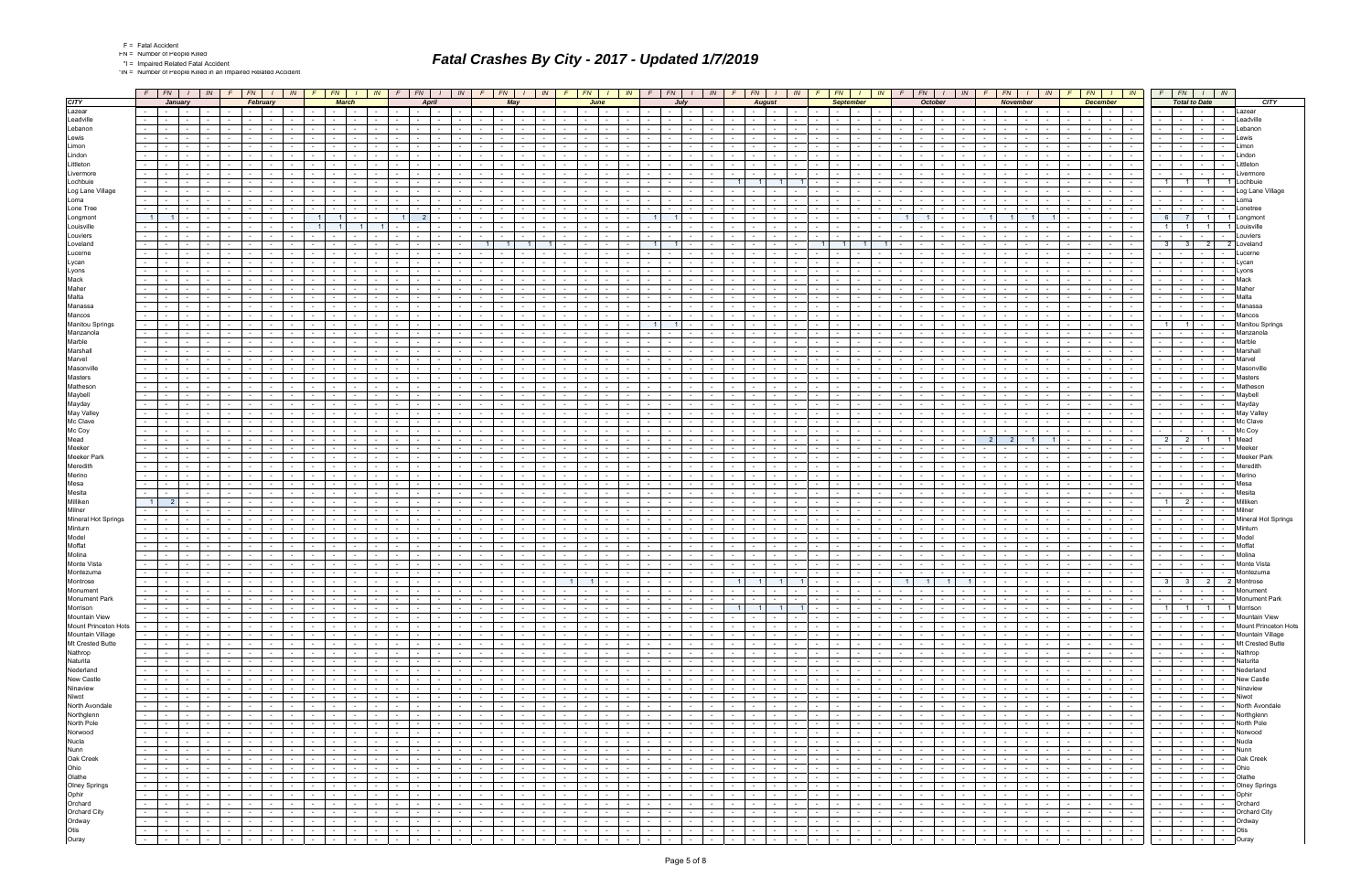| Fatal Accide |  |
|--------------|--|
|--------------|--|

\*IN = Number of People Killed in an Impaired Related Accident

|                                                  | $F$ $FN$ $I$<br>$\sqrt{N}$                                                                                  | FN                                                                    | FN<br>IN                                                  | IN                                          | FN .<br>IN                                                          | FN<br>$I$ IN                                                | FN  <br>IN                                                                                           | F<br>$FN$ $1$<br>IN -                                                                                                      | FN -<br>IN                                                                                                                                       | IN<br>FN                                                                                                 | FN  <br>IN.                                                                                         | <b>FN</b><br>IN                                         | FN<br>IN                                              |                                                 | $F N$ $I$ $I$ $N$                                |                                    |
|--------------------------------------------------|-------------------------------------------------------------------------------------------------------------|-----------------------------------------------------------------------|-----------------------------------------------------------|---------------------------------------------|---------------------------------------------------------------------|-------------------------------------------------------------|------------------------------------------------------------------------------------------------------|----------------------------------------------------------------------------------------------------------------------------|--------------------------------------------------------------------------------------------------------------------------------------------------|----------------------------------------------------------------------------------------------------------|-----------------------------------------------------------------------------------------------------|---------------------------------------------------------|-------------------------------------------------------|-------------------------------------------------|--------------------------------------------------|------------------------------------|
| <b>CITY</b>                                      | January                                                                                                     | February                                                              |                                                           | <b>March</b>                                | April                                                               | May                                                         | June                                                                                                 | July                                                                                                                       | <b>August</b>                                                                                                                                    | <b>September</b>                                                                                         | <b>October</b>                                                                                      | November                                                | <b>December</b>                                       | <b>Total to Date</b>                            |                                                  | <b>CITY</b>                        |
| Ovid                                             | <b>Contract Contract</b><br>$\sim 100$                                                                      | <b>Contract</b>                                                       |                                                           |                                             | $\sim 100$                                                          | $\sim$                                                      |                                                                                                      | the contract of the con-                                                                                                   | $\sim$ $-$<br>$\sim$                                                                                                                             |                                                                                                          |                                                                                                     | $\sim$                                                  |                                                       |                                                 | $\sim$                                           | Ovid                               |
| Oxford                                           |                                                                                                             |                                                                       |                                                           |                                             |                                                                     |                                                             |                                                                                                      |                                                                                                                            |                                                                                                                                                  |                                                                                                          |                                                                                                     |                                                         |                                                       |                                                 |                                                  | Oxford                             |
| Padroni                                          |                                                                                                             |                                                                       |                                                           |                                             |                                                                     |                                                             |                                                                                                      |                                                                                                                            |                                                                                                                                                  |                                                                                                          |                                                                                                     |                                                         |                                                       |                                                 |                                                  | Padroni                            |
| Pagoda                                           | $\sim$<br>$\sim$                                                                                            | $\sim$                                                                |                                                           |                                             |                                                                     | $\sim$<br>$\sim$                                            |                                                                                                      | $\sim$                                                                                                                     |                                                                                                                                                  |                                                                                                          |                                                                                                     |                                                         |                                                       |                                                 |                                                  | Pagoda                             |
| Pagosa Jct                                       |                                                                                                             |                                                                       |                                                           |                                             |                                                                     |                                                             |                                                                                                      |                                                                                                                            |                                                                                                                                                  |                                                                                                          |                                                                                                     |                                                         |                                                       |                                                 |                                                  | Pagosa Jct                         |
| Pagosa Springs                                   |                                                                                                             |                                                                       |                                                           |                                             |                                                                     |                                                             |                                                                                                      |                                                                                                                            |                                                                                                                                                  |                                                                                                          |                                                                                                     |                                                         |                                                       |                                                 |                                                  | Pagosa Springs                     |
| Palisade                                         |                                                                                                             |                                                                       |                                                           |                                             |                                                                     | $\sim$                                                      |                                                                                                      |                                                                                                                            |                                                                                                                                                  |                                                                                                          |                                                                                                     |                                                         |                                                       |                                                 |                                                  | Palisade                           |
| Palmer Lake                                      |                                                                                                             |                                                                       |                                                           |                                             |                                                                     |                                                             |                                                                                                      |                                                                                                                            |                                                                                                                                                  |                                                                                                          |                                                                                                     |                                                         |                                                       |                                                 |                                                  | Palmer Lake                        |
| Paoli                                            |                                                                                                             |                                                                       |                                                           |                                             |                                                                     |                                                             |                                                                                                      |                                                                                                                            |                                                                                                                                                  |                                                                                                          |                                                                                                     |                                                         |                                                       |                                                 |                                                  | Paoli                              |
| Paonia                                           | $\sim$                                                                                                      |                                                                       |                                                           |                                             | $\sim$                                                              | $\sim$<br>$\sim$ 100 $\mu$                                  |                                                                                                      | $\sim$<br>$\sim$                                                                                                           | $\sim$<br>$\sim$                                                                                                                                 |                                                                                                          |                                                                                                     | $\sim$                                                  |                                                       | $\overline{\phantom{a}}$                        | $\sim$ 100 $\mu$                                 | Paonia                             |
| Parachute                                        |                                                                                                             |                                                                       |                                                           |                                             |                                                                     |                                                             |                                                                                                      |                                                                                                                            |                                                                                                                                                  |                                                                                                          |                                                                                                     |                                                         |                                                       |                                                 |                                                  | Parachute                          |
| Paradox                                          | $\sim 100$<br>$\sim$                                                                                        |                                                                       |                                                           |                                             |                                                                     |                                                             |                                                                                                      |                                                                                                                            |                                                                                                                                                  |                                                                                                          |                                                                                                     |                                                         |                                                       |                                                 |                                                  | Paradox                            |
| Parkdale                                         | $\sim 10$<br>$\sim$                                                                                         |                                                                       |                                                           |                                             | $\sim$                                                              | $\sim$<br>$\sim$ 100 $\mu$                                  |                                                                                                      | $\sim$<br>$\sim$                                                                                                           | $\sim$<br>$\sim$<br>$\sim$                                                                                                                       |                                                                                                          |                                                                                                     | $\sim$                                                  |                                                       |                                                 |                                                  | Parkdale                           |
| Parker                                           |                                                                                                             |                                                                       |                                                           |                                             |                                                                     |                                                             |                                                                                                      |                                                                                                                            |                                                                                                                                                  |                                                                                                          |                                                                                                     |                                                         |                                                       |                                                 |                                                  | Parke                              |
| Parlin                                           | $\sim 100$<br>$\sim$                                                                                        |                                                                       |                                                           |                                             |                                                                     |                                                             |                                                                                                      |                                                                                                                            |                                                                                                                                                  |                                                                                                          |                                                                                                     |                                                         |                                                       |                                                 |                                                  | Parlin                             |
| Parshall                                         |                                                                                                             |                                                                       |                                                           |                                             |                                                                     |                                                             |                                                                                                      | $\sim$                                                                                                                     |                                                                                                                                                  |                                                                                                          |                                                                                                     |                                                         |                                                       |                                                 |                                                  | Parshal                            |
| Peckham                                          |                                                                                                             |                                                                       |                                                           |                                             |                                                                     |                                                             |                                                                                                      |                                                                                                                            |                                                                                                                                                  |                                                                                                          |                                                                                                     |                                                         |                                                       |                                                 |                                                  | Peckham                            |
| Peetz                                            |                                                                                                             |                                                                       |                                                           |                                             |                                                                     |                                                             |                                                                                                      |                                                                                                                            |                                                                                                                                                  |                                                                                                          |                                                                                                     |                                                         |                                                       |                                                 |                                                  | Peetz                              |
| Penrose                                          |                                                                                                             |                                                                       |                                                           |                                             |                                                                     |                                                             |                                                                                                      |                                                                                                                            |                                                                                                                                                  |                                                                                                          |                                                                                                     |                                                         |                                                       |                                                 |                                                  | Penros                             |
| Peyton                                           |                                                                                                             |                                                                       |                                                           |                                             |                                                                     |                                                             |                                                                                                      |                                                                                                                            |                                                                                                                                                  |                                                                                                          |                                                                                                     |                                                         |                                                       |                                                 |                                                  | Pevton                             |
| Phippsburg                                       |                                                                                                             |                                                                       |                                                           |                                             |                                                                     |                                                             |                                                                                                      |                                                                                                                            |                                                                                                                                                  |                                                                                                          |                                                                                                     |                                                         |                                                       |                                                 |                                                  | Phippsburg                         |
| Pierce                                           |                                                                                                             |                                                                       |                                                           |                                             |                                                                     |                                                             |                                                                                                      |                                                                                                                            |                                                                                                                                                  |                                                                                                          |                                                                                                     |                                                         |                                                       |                                                 |                                                  | Pierc                              |
| Pine                                             |                                                                                                             |                                                                       |                                                           |                                             |                                                                     |                                                             |                                                                                                      |                                                                                                                            |                                                                                                                                                  |                                                                                                          |                                                                                                     |                                                         |                                                       |                                                 |                                                  |                                    |
| Pine Junction                                    | $\sim$                                                                                                      |                                                                       |                                                           |                                             |                                                                     |                                                             |                                                                                                      |                                                                                                                            |                                                                                                                                                  |                                                                                                          |                                                                                                     |                                                         |                                                       |                                                 |                                                  | Pine Junction                      |
| Pinecliffe                                       |                                                                                                             |                                                                       |                                                           |                                             |                                                                     |                                                             |                                                                                                      |                                                                                                                            |                                                                                                                                                  |                                                                                                          |                                                                                                     |                                                         |                                                       |                                                 |                                                  | Pinecliffe                         |
| Pinewood Springs                                 |                                                                                                             |                                                                       |                                                           |                                             |                                                                     |                                                             |                                                                                                      |                                                                                                                            |                                                                                                                                                  |                                                                                                          |                                                                                                     |                                                         |                                                       |                                                 |                                                  | <b>Pinewood Springs</b>            |
| Pitkin                                           |                                                                                                             |                                                                       |                                                           |                                             |                                                                     |                                                             |                                                                                                      |                                                                                                                            |                                                                                                                                                  |                                                                                                          |                                                                                                     |                                                         |                                                       |                                                 |                                                  | Pitkin                             |
| Placerville                                      |                                                                                                             |                                                                       |                                                           |                                             |                                                                     |                                                             |                                                                                                      |                                                                                                                            |                                                                                                                                                  |                                                                                                          |                                                                                                     |                                                         |                                                       |                                                 |                                                  | Placerville                        |
| Platoro                                          | $\sim$                                                                                                      |                                                                       |                                                           |                                             |                                                                     | $\sim$                                                      |                                                                                                      |                                                                                                                            |                                                                                                                                                  |                                                                                                          |                                                                                                     |                                                         |                                                       |                                                 |                                                  | Platoro                            |
| Platteville                                      |                                                                                                             |                                                                       |                                                           |                                             |                                                                     |                                                             |                                                                                                      |                                                                                                                            |                                                                                                                                                  |                                                                                                          |                                                                                                     |                                                         |                                                       |                                                 |                                                  | Platteville                        |
| Pleasant View                                    |                                                                                                             |                                                                       |                                                           |                                             |                                                                     |                                                             |                                                                                                      |                                                                                                                            |                                                                                                                                                  |                                                                                                          |                                                                                                     |                                                         |                                                       |                                                 |                                                  | Pleasant View                      |
| Poncha Springs                                   | $\sim$                                                                                                      |                                                                       |                                                           |                                             |                                                                     | $\sim$                                                      |                                                                                                      |                                                                                                                            |                                                                                                                                                  |                                                                                                          |                                                                                                     |                                                         |                                                       |                                                 |                                                  | Poncha Springs                     |
| Portland                                         |                                                                                                             |                                                                       |                                                           |                                             |                                                                     |                                                             |                                                                                                      |                                                                                                                            |                                                                                                                                                  |                                                                                                          |                                                                                                     |                                                         |                                                       |                                                 |                                                  | Portland                           |
| Poudre Park                                      |                                                                                                             |                                                                       |                                                           |                                             |                                                                     |                                                             |                                                                                                      |                                                                                                                            |                                                                                                                                                  |                                                                                                          |                                                                                                     |                                                         |                                                       |                                                 |                                                  | Poudre Park                        |
| Powderhorn                                       | $\sim$                                                                                                      |                                                                       |                                                           |                                             |                                                                     |                                                             |                                                                                                      |                                                                                                                            |                                                                                                                                                  |                                                                                                          |                                                                                                     |                                                         |                                                       |                                                 |                                                  | Powderhorr                         |
| Powder Wash                                      |                                                                                                             |                                                                       |                                                           |                                             |                                                                     |                                                             |                                                                                                      |                                                                                                                            |                                                                                                                                                  |                                                                                                          |                                                                                                     |                                                         |                                                       |                                                 |                                                  | Powder Wash                        |
| Pritchett                                        |                                                                                                             |                                                                       |                                                           |                                             |                                                                     |                                                             |                                                                                                      |                                                                                                                            |                                                                                                                                                  |                                                                                                          |                                                                                                     |                                                         |                                                       |                                                 |                                                  | Pritchett                          |
| Proctor                                          | $\sim$                                                                                                      |                                                                       |                                                           |                                             |                                                                     |                                                             |                                                                                                      |                                                                                                                            |                                                                                                                                                  |                                                                                                          |                                                                                                     |                                                         |                                                       |                                                 | $\sim$                                           | Proctor                            |
| Prospect Heights                                 |                                                                                                             |                                                                       |                                                           |                                             |                                                                     |                                                             |                                                                                                      |                                                                                                                            |                                                                                                                                                  |                                                                                                          |                                                                                                     |                                                         |                                                       |                                                 |                                                  | Prospect Heights                   |
| Prospect Valley                                  | $\sim$ 10 $\pm$                                                                                             |                                                                       |                                                           |                                             |                                                                     |                                                             |                                                                                                      |                                                                                                                            |                                                                                                                                                  |                                                                                                          |                                                                                                     |                                                         |                                                       |                                                 |                                                  | Prospect Valley                    |
| Pryor                                            |                                                                                                             |                                                                       |                                                           |                                             |                                                                     |                                                             |                                                                                                      |                                                                                                                            |                                                                                                                                                  |                                                                                                          |                                                                                                     |                                                         |                                                       |                                                 |                                                  | Pryor                              |
| Pueblo                                           |                                                                                                             |                                                                       |                                                           |                                             |                                                                     |                                                             |                                                                                                      |                                                                                                                            |                                                                                                                                                  |                                                                                                          |                                                                                                     |                                                         |                                                       | 16<br>16                                        | 6                                                | Pueblo                             |
| Pueblo West                                      |                                                                                                             |                                                                       |                                                           |                                             |                                                                     |                                                             |                                                                                                      |                                                                                                                            |                                                                                                                                                  |                                                                                                          |                                                                                                     |                                                         |                                                       |                                                 |                                                  | Pueblo West                        |
| <b>Punkin Center</b>                             |                                                                                                             |                                                                       |                                                           |                                             |                                                                     |                                                             |                                                                                                      |                                                                                                                            |                                                                                                                                                  |                                                                                                          |                                                                                                     |                                                         |                                                       |                                                 |                                                  | <b>Punkin Center</b>               |
| Purcell                                          |                                                                                                             |                                                                       |                                                           |                                             |                                                                     |                                                             |                                                                                                      |                                                                                                                            |                                                                                                                                                  |                                                                                                          |                                                                                                     |                                                         |                                                       |                                                 |                                                  | Purcell                            |
| Radium                                           | $\sim$                                                                                                      |                                                                       |                                                           |                                             |                                                                     |                                                             |                                                                                                      |                                                                                                                            |                                                                                                                                                  |                                                                                                          |                                                                                                     |                                                         |                                                       |                                                 |                                                  | Radium                             |
| Ramah                                            |                                                                                                             |                                                                       |                                                           |                                             |                                                                     |                                                             |                                                                                                      |                                                                                                                            |                                                                                                                                                  |                                                                                                          |                                                                                                     |                                                         |                                                       |                                                 |                                                  | Ramah                              |
| Rand                                             |                                                                                                             |                                                                       |                                                           |                                             |                                                                     |                                                             |                                                                                                      |                                                                                                                            |                                                                                                                                                  |                                                                                                          |                                                                                                     |                                                         |                                                       |                                                 |                                                  | Rand                               |
| Rangely                                          | $\sim 100$                                                                                                  |                                                                       |                                                           |                                             |                                                                     |                                                             |                                                                                                      |                                                                                                                            |                                                                                                                                                  |                                                                                                          |                                                                                                     |                                                         |                                                       |                                                 |                                                  | Rangel                             |
| Raymer                                           |                                                                                                             |                                                                       |                                                           |                                             |                                                                     |                                                             |                                                                                                      |                                                                                                                            |                                                                                                                                                  |                                                                                                          |                                                                                                     |                                                         |                                                       |                                                 |                                                  | Raymer                             |
| Raymond                                          | $\sim$                                                                                                      |                                                                       |                                                           |                                             |                                                                     |                                                             |                                                                                                      |                                                                                                                            |                                                                                                                                                  |                                                                                                          |                                                                                                     |                                                         |                                                       |                                                 |                                                  | Raymon                             |
| Red Cliff                                        |                                                                                                             |                                                                       |                                                           |                                             |                                                                     |                                                             |                                                                                                      |                                                                                                                            |                                                                                                                                                  |                                                                                                          |                                                                                                     |                                                         |                                                       |                                                 |                                                  | <b>Red Cliff</b>                   |
| Red Feather Lakes                                |                                                                                                             |                                                                       |                                                           |                                             |                                                                     |                                                             |                                                                                                      |                                                                                                                            |                                                                                                                                                  |                                                                                                          |                                                                                                     |                                                         |                                                       |                                                 |                                                  | Red Feather Lakes                  |
| Redmesa                                          | $\sim 100$<br>$\sim 10^{-11}$<br>$\sim$<br>$\sim$                                                           | $\sim$<br>$\sim$                                                      |                                                           |                                             | $\sim$ $ \sim$                                                      | $\sim$<br>$\sim$ 100 $\pm$                                  |                                                                                                      | $\sim$ $-$<br>$\sim 10^{-11}$<br>$\sim$ 10 $\pm$                                                                           | $\sim$<br>$\sim$<br>$\sim$                                                                                                                       |                                                                                                          | $\sim$                                                                                              | $\sim$<br>$\sim$                                        |                                                       | $\sim$                                          | $\sim 100$<br>$\sim$                             | Redmesa                            |
| Red Mountain                                     | $\sim$<br>$\sim$<br>$\sim$                                                                                  | .                                                                     | $\sim$                                                    |                                             | $\sim$ $-$<br>the contract of the contract of the                   | $\sim$                                                      |                                                                                                      | $\mathbf{1}$ and $\mathbf{1}$ and $\mathbf{1}$                                                                             | $\sim$<br>$\overline{\phantom{a}}$<br>$\sim$<br>$\sim$                                                                                           | .                                                                                                        |                                                                                                     | $\sim$ $-$<br>$\sim$                                    | and the state<br>.                                    |                                                 |                                                  | <b>IREQ MOUNTA</b>                 |
| Redstone                                         | P.<br>$\sim 10^{-10}$<br>$\sim 100$<br>$\sim 10^{-11}$                                                      | $\sim$<br>$\sim 10^{-10}$<br>$\sim$                                   | $\sim$<br>$\sim 10^{-11}$<br>$\sim$                       | $\sim 10^{-1}$<br>$\sim$ $-$                | $\sim$ $  \sim$<br>$\sim 10^{-11}$<br>$\sim 10^{-10}$<br>$\sim 100$ | $\sim 10^{-1}$<br>$\sim 10^{-11}$<br>and the state          | $\sim 100$<br>$\sim$ $-$<br>$\sim 10^{-11}$<br>$\sim$ $-$                                            | $\sim$ $ -$<br>그리다<br>$\sim 10^{-11}$                                                                                      | $\sim 10^{-11}$<br>$\sim 10^{-10}$<br>$\sim 10^{-1}$<br>$\sim$<br>$\sim 10^{-11}$                                                                | $\mathbf{I}$<br>$\sim$<br>$\sim$<br>$\sim$ 100 $\mu$                                                     | $\sim 10^{-11}$<br>$\sim 100$<br>$\sim$ $-$<br>$\sim 10^{-10}$                                      | $\sim 10^{-1}$<br>$\sim$ $-$<br>$\sim$ $-$              | the contract of<br>$\sim$ $-1$<br>$\sim$              | $\sim 10^{-10}$<br>$\sim$ $-$                   | $\sim 10^{-11}$<br>$\mathbf{1}$ and $\mathbf{1}$ | Redstone                           |
| Redvale                                          | $\sim$ $\sim$<br>and the state of the state<br>$\sim 100$                                                   | $\sim$ $-$<br>$\sim$ $\sim$ $\sim$ $\sim$ $\sim$ $\sim$<br>$\sim$ $-$ | the contract of<br>$\sim$                                 | the contract of the con-                    | the contract of<br>and the state of the state                       | $\sim 100$<br>$\sim 10^{-10}$<br>and the state of the state | $-1$<br>the contract of<br>$\sim$ $-$                                                                | the contract of the con-<br>$\sim 10^{-10}$                                                                                | $\sim 100$<br><b>Contract</b><br>$\sim$ $-$                                                                                                      | $\sim$ $-$<br>the contract of the<br><b>Contract</b>                                                     | $\sim 10^{-10}$<br>the contract of the con-                                                         |                                                         | the contract of the<br>$\sim$ $\sim$ $\sim$<br>$\sim$ | <b>Contract Contract</b>                        | $   -$ Redvale                                   |                                    |
| Red Wing                                         | $\sim$ $\sim$<br>and the state of the state of<br><b>Contract</b>                                           |                                                                       | the contract of                                           | the contract of                             | and the con-<br>the contract of                                     | <b>Contract Contract</b><br>the contract                    | $\sim 100$<br>$\sim$<br><b>Contract</b><br>$\sim$ $-$                                                |                                                                                                                            | $\sim 100$<br>$\sim 10^{-10}$<br>$\sim$                                                                                                          | the contract of<br>$\sim$<br>$\sim 100$                                                                  | $\sim$ $\sim$ $\sim$ $\sim$<br>the contract of                                                      |                                                         | the contract of<br><b>Contract Contract</b><br>$\sim$ | -   -   -   -   Red Wing                        |                                                  |                                    |
| Rico<br>Ridgway                                  | .                                                                                                           |                                                                       | the contract of the con-<br>$\sim$                        | the contract of                             | <b>Committee</b><br>and the state                                   | the contract of<br>1949 - Personal Property Corp.           | $\sim$ $-$                                                                                           |                                                                                                                            | .<br><b>Contract</b>                                                                                                                             | the contract of the contract of the con-                                                                 | the contract of<br>and the control                                                                  | .                                                       | .                                                     |                                                 |                                                  |                                    |
|                                                  | $-1 - 1 - 1 - 1 - 1$                                                                                        | $-1 - 1 -$                                                            | the contract of<br>$\sim$ $-$                             | and the con-                                | 도메리<br><b>Contract Contract</b>                                     | $\sim 10^{-11}$<br>and the state<br>$\sim$ $-$              | $\sim$<br>the contract of<br>$\sim$ 100 $\pm$                                                        | the property of the con-<br>$\sim 10^{-10}$                                                                                | المحارب والمحارب<br>$\sim$<br><b>Contract</b>                                                                                                    | the contract of<br>$\frac{1}{2}$ $\frac{1}{2}$ $\frac{1}{2}$                                             | $\mathcal{L}_{\rm{eff}}$<br>in a bailt ann<br>$\sim$ $\sim$ $\sim$                                  | $-1 - 1 - 1 - 1 - 1$                                    | the contract of the contract of the                   | <b>1</b> - <b>1</b> - <b>1</b> - <b>Ridgway</b> |                                                  |                                    |
| Rifle<br>Rio Blanco                              | the contract of<br><b>Contract Contract</b>                                                                 | the contract of the con-<br>$\sim$                                    | the contract of                                           | the contract of the con-                    | the contract of<br>the contract of                                  | the collection<br>the contract                              | $-1$<br>$\sim$<br><b>Contract</b><br>$\sim$ $-$                                                      | the contract of the con-<br>$\sim 10^{-10}$                                                                                | the contract of<br>$\sim 100$<br><b>Contract</b><br>$\sim$                                                                                       | the contract of<br>$\sim 100$<br>$\sim$                                                                  | the contract of<br><b>Contract</b><br>$\sim$ $\sim$ $\sim$                                          | the contract of the contract                            | <b>Second Control</b><br>.<br>$\sim$                  | .                                               |                                                  | Rifle                              |
|                                                  | $\sim 100$<br>and the state of the state of<br><b>Contract</b>                                              | the contract of the contract of                                       | the contract of                                           | the contract of                             | the contract of<br><b>Contract Contract</b>                         | $\sim 10^{-10}$<br>$\sim 10^{-11}$<br>the contract          | $\sim$<br><b>Contract</b><br>$\sim$ $-$<br>$\sim$ 100 $\mu$                                          | the contract of the contract of the con-<br><b>Contract Contract Street</b>                                                | the contract of<br>$\sim 100$<br><b>Contract</b><br>$\sim$                                                                                       | the contract of<br>$\sim$<br><b>Contract Contract</b>                                                    | the contract of<br>$\sim$ $\sim$ $\sim$<br><b>Contract</b>                                          | .                                                       | $\sim$                                                |                                                 |                                                  | Rio Blanco                         |
| Rockport                                         | रता मिला मान                                                                                                |                                                                       | the contract of<br>$\sim$ $-$                             | and the con-                                | 도메리<br><b>Contract Contract</b>                                     | $\sim 10^{-11}$<br>$\sim$ $-1$<br>n e 1 e 1                 | the contract of<br>$\sim$ $-$<br>$\sim$                                                              | the property of the con-<br><b>Contract Contract</b>                                                                       | $\sim 10^{-11}$<br>$\sim$<br><b>Contract Contract</b>                                                                                            | $\sim 10^{-11}$<br>$ -$<br>the contract of the                                                           | the contract of<br>$\sim$ $\sim$ $\sim$ $\sim$<br><b>Contract</b>                                   | the contract of the contract of                         | $\sim$ $ \sim$                                        | - - - - - Rockport                              |                                                  |                                    |
| Rockvale<br>Rockwood                             | the contract of the contract of<br><b>Contract</b><br>$\sim 10^{-11}$<br>the contract of<br><b>Contract</b> | the contract of the con-<br>$\sim$ $-$                                | the contract of the con-<br>the contract of<br>$\sim$ $-$ | the contract of the con-<br>the contract of | the contract of<br>the contract of<br><b>Contract Contract</b>      | the collection<br>the contract<br>the contract              | $\sim 100$<br>$\sim$<br><b>Contract</b><br>$\sim$ $-$<br>$\sim$ $-$<br>$\sim 10^{-10}$<br>$\sim$ $-$ | the contract of the con-<br>$\sim 10^{-10}$<br>the contract of the contract of the con-<br><b>Contract Contract Street</b> | the contract of<br>$\sim 100$<br><b>Contract</b><br>$\sim$<br><b>Contract</b><br>$\sim$                                                          | $\sim 100$<br>the contract of the<br>$\sim$<br>the contract of<br>$\sim$ $-$<br><b>Contract Contract</b> | $\sim 10^{-11}$<br>the contract of the con-<br><b>Contract Contract</b><br><b>Contract Contract</b> | the contract of the contract of the con-                | the contract of<br>$   -$<br>$\sim$ $ \sim$<br>$\sim$ | $\sim$ $\sim$ $\sim$ $\sim$                     | -   -   -   Rockwood                             | Rockvale                           |
| Rocky Ford                                       |                                                                                                             | $-1 - 1 - 1 - 1$                                                      | the contract of the con-<br>$\sim$ $-$                    | the contract of                             | the contract of<br>and the co<br>the contract of                    | the contract of<br>the control of the<br>المحال جال         | $\sim$<br>.<br>$\sim$ $-$                                                                            | and the contract of<br>$\sim 10^{-10}$                                                                                     | the contract of<br>$\sim 100$<br><b>Contract</b>                                                                                                 | $-1 - 1$<br>the contract of                                                                              | the contract of<br>$\sim 10^{-11}$<br>the contract of<br>$\sim$ $\sim$                              | .                                                       | .                                                     | - - - - - Rocky Ford                            |                                                  |                                    |
|                                                  | $\sim 100$<br>the contract of<br><b>Contract Contract</b>                                                   | .<br>$\sim$                                                           | the contract of the con-                                  | $\sim 10^{-11}$<br><b>Service</b>           | and the con-<br><b>Contract Contract</b><br>$\sim$ 100 $\mu$        | $\sim 10^{-10}$<br>$\sim 100$<br>and the state              | $\sim$<br>$\sim 10^{-11}$<br><b>Contract Contract</b><br>$\sim$                                      | $\sim$ $\sim$ $\sim$<br>the contract of<br><b>Contract Contract</b>                                                        | $\sim 10^{-11}$<br><b>Contract</b><br>$\sim$ $-$<br><b>Contract Contract</b><br>$\sim$                                                           | the contract of<br>$\sim$<br><b>Service</b>                                                              | and the state of the state of<br><b>Contract Contract</b><br>$\sim$ $\sim$                          | $\sim$ $\sim$ $\sim$ $\sim$<br>the contract of the con- | $\sim$                                                |                                                 |                                                  | -   -   -   -   Rocky Mtn. Arsenal |
| Rocky Mtn. Arsenal<br>Roggen                     | $\sim$ 1<br>.<br><b>Contract</b>                                                                            | the contract of the con-<br>$\sim$ $-$                                | $\sim 100$<br>the contract of                             | the contract of                             | the contract of<br>and the state of the state                       | and the state<br>the company of                             | $\sim$ $\sim$ $\sim$<br>the contract of<br>$\sim$ $-$                                                | $-1 - 1 - 1 - 1$                                                                                                           | $\sim 10^{-11}$<br><b>Contract</b><br>$\sim$ $-$                                                                                                 | $\sim$ $\sim$ $\sim$ $\sim$ $\sim$<br>the collection                                                     | $\sim$ $\sim$ $\sim$<br>$\sim 10^{-10}$<br>the contract of                                          | $-1 - 1 - 1 - 1 - 1$                                    |                                                       |                                                 |                                                  |                                    |
| Rollinsville                                     | $-1 - 1 - 1 - 1 - 1$                                                                                        |                                                                       | the contract of<br>$\sim 100$                             | and the con-                                | <b>Contract Contract</b><br>the contract of                         | the contract of<br>the contract                             | .<br>$\sim$ $-$                                                                                      |                                                                                                                            | <b>Contract</b><br>$\sim 10^{-11}$                                                                                                               | .                                                                                                        | the contract of<br>the contract of                                                                  |                                                         | .                                                     |                                                 |                                                  |                                    |
| Romeo                                            | and the state of the state of the<br><b>Contract</b>                                                        | the contract of the contract of<br>$\sim$ $-$                         | the contract of the con-<br>$\sim$                        | $-1$<br><b>Contract</b>                     | <b>Carl Park</b><br>the contract of                                 | the contract of<br>and the state of the state of            | $\sim$ $\sim$ $\sim$<br>$\sim$ $-$<br>$\sim 10^{-10}$<br>$\sim$ $-$                                  | $-1 - 1 - 1 - 1$<br><b>Contract Contract Street</b>                                                                        | $\sim 10^{-11}$<br><b>Contract</b><br>$\sim$                                                                                                     | $\sim$ $-$<br>$\sim$ $-$<br>the contract of the con-                                                     | <b>Contract</b><br>the contract of<br>$\sim$ $\sim$ $\sim$                                          | $\sim$ $\sim$ $\sim$ $\sim$<br>the contract of the con- | $\sim$ $-$                                            | -   -   -   -   Romeo                           |                                                  |                                    |
| Rosedale                                         | $-1 - 1 - 1 - 1$                                                                                            |                                                                       | the contract of<br><b>Contract Contract</b>               | the contract of                             | <b>Carl Carl</b><br>the contract of                                 | and the con-<br>the contract                                | $\sim$ $-$                                                                                           | $-1 - 1 - 1 - 1$                                                                                                           | .<br>$\sim 10^{-10}$                                                                                                                             |                                                                                                          | $-1 - 1$<br>the contract of                                                                         | $-1 - 1 - 1 - 1 - 1$                                    | the contract of the contract of the                   | -   -   -   -   Rosedale                        |                                                  |                                    |
|                                                  | .                                                                                                           |                                                                       | the contract of the con-<br>$\sim 100$                    | the contract of                             | <b>Contract Contract</b><br>the contract of                         | the contract of<br>and the state                            | $-1 - 1 - 1$<br>$\sim$ $-$                                                                           | $\sim 10^{-10}$                                                                                                            | the contract of the con-<br>$\sim$ $-$<br><b>Contract</b>                                                                                        | $\sim$ $\sim$ $\sim$ $\sim$ $\sim$<br>the contract of<br>$\sim$                                          | the contract of                                                                                     |                                                         | $-1 - 1 - 1 - 1 - 1$                                  | 1 - 1 - 1 - 1 -                                 |                                                  | Rosita                             |
|                                                  | .                                                                                                           | the contract of the contract of<br>$\sim$ $-$                         | the contract of the con-<br>$\sim$                        | $-1$<br><b>Contract</b>                     | the contract of<br><b>Contract Contract</b>                         | the contract of<br>and the state of the state               | $\sim 10^{-11}$<br>$\sim$ $-$<br>$\sim 10^{-10}$<br>$\sim$ $-$                                       | the contract of the contract of the con-<br>$\sim 10^{-10}$                                                                | and the state<br>$\sim 10^{-11}$<br><b>Contract</b><br>$\sim$                                                                                    | $\sim$ $-$<br>$\sim 10^{-10}$<br>the contract of the con-                                                | <b>Contract</b><br>the contract of<br>$\sim$ $\sim$ $\sim$                                          | $\sim$ $\sim$ $\sim$ $\sim$<br>the contract of the con- | $\sim 10^{-1}$                                        |                                                 |                                                  | -   -   -   - Roxborough Park      |
| Rosita<br>Roxborough Park<br>Royal Gorge<br>Rush | te di estima di esti                                                                                        |                                                                       | the contract of<br>$\sim$ 100 $\mu$                       | the contract of                             | <b>Carl Carl</b><br>the contract of                                 | and the state<br>n e 1 e 1                                  | the contract of the contract of the<br>$\sim$ $-$<br>$ -$                                            | $-1 - 1 - 1 - 1$                                                                                                           | and the change of the control of the control of the control of the control of the control of the control of the<br><b>Contract</b><br>$\sim$ $-$ | the contract of the con-<br>$\sim$ $\sim$ $\sim$ $\sim$ $\sim$                                           | $\sim$ $\sim$<br>the contract of<br>$\sim 10^{-10}$                                                 | $-1 - 1 - 1 - 1 - 1$                                    |                                                       | -   -   -   - Royal Gorge                       |                                                  |                                    |
|                                                  | $\sim 10^{-11}$<br>the contract of the con-<br><b>Contract</b>                                              | $\sim$                                                                | the contract of<br>$\sim$ 100 $\pm$                       | the contract of                             | the contract of<br>the contract                                     | the contract of<br>and the state                            | $\sim$ $-1$<br>$\sim$<br>$\sim 10^{-10}$<br>$\sim$ $-$                                               | <b>Contract Contract</b>                                                                                                   | .<br>$\sim 100$<br><b>Contract</b><br>$\sim$                                                                                                     | $\sim$<br>$\sim 100$<br>$\sim$<br>$\sim$ $-$                                                             | the contract of<br>$\sim$ $\sim$<br>$\sim 10^{-11}$                                                 | and the state of the state                              | the contract of the con-<br>.<br>$\sim$               | 1 - 1 - 1 - 1 -                                 |                                                  | Rush                               |
|                                                  | .                                                                                                           | .                                                                     | the contract of<br>$\sim$ $-$                             | the contract of                             | the contract of<br>the contract of                                  | the contract of<br>the contract                             | $\sim$ $-$                                                                                           |                                                                                                                            | .<br><b>Contract</b><br><b>Contract</b>                                                                                                          | the contract of<br>the contract of the con-                                                              | $\sim 10^{-11}$<br>the contract of                                                                  |                                                         |                                                       |                                                 |                                                  |                                    |
| Rustic<br>Rye<br>Saguache                        | and the control<br><b>Contract</b><br>$\sim 100$                                                            | $-1 - 1$<br>$\sim$                                                    | the contract of<br><b>Service</b>                         | the contract of                             | <b>Contract Contract</b><br><b>Contract Contract</b>                | <b>Service</b> Service<br>and the state                     | $\sim$ $-$<br>$\sim$ $\sim$<br>$\sim$<br><b>Contract</b>                                             | the collection of the collection                                                                                           | $\sim 10^{-10}$<br><b>Contract</b><br>$\sim$                                                                                                     | the contract of<br>$\sim 100$                                                                            | $\sim 10^{-11}$<br>the contract of<br>$\sim$ $\sim$                                                 | $-1 - 1 - 1 - 1 - 1$                                    | $-1 - 1 - 1$<br>$\sim$                                | 1 - 1 - 1 - 1 -                                 |                                                  | Rye                                |
|                                                  | $-1 - 1 - 1$<br><b>Contract</b>                                                                             | $-1 - 1$<br>$\sim$                                                    | the contract of the con-<br>$\sim 10^{-11}$               | the contract of                             | <b>Contract Contract</b><br>and the state                           | and the state<br>and the state                              | $\sim$ $-$<br>$\mathbf{1}$ and $\mathbf{1}$<br>$\sim$ $-$<br>$-1$                                    | $\sim 10^{-10}$                                                                                                            | and the state of the state of the<br>$\sim 10^{-11}$<br><b>Contract</b><br>$\sim$                                                                | $T = -$<br>$1 - 1$<br>$\sim$ $-$                                                                         | $\sim 10^{-10}$<br>$\sim 10^{-11}$<br>the contract of                                               | the contract of the contract of the con-                | $-1 - 1 - 1$<br>$\sim$ $ \sim$                        | $-1 - 1 - 1 - 1 -$                              |                                                  | Saguache                           |
| Salida                                           | the contract of the contract of the<br>$\sim 100$ m $^{-1}$                                                 | the contract of the contract of                                       | the contract of<br>$\sim$ 100 $\mu$                       | the collection                              | <b>Carl Tarry</b><br>the company of the com-                        | and the state<br>the contract of the con-                   | $\sim$ $\sim$ $\sim$<br>the contract of<br>$\sim$ $-$                                                | the contract of the con-<br><b>Contract Contract</b>                                                                       | $\sim 100$<br><b>Contract</b>                                                                                                                    | the contract of the con-<br>the contract of the                                                          | $\sim$ $\sim$ $\sim$<br>$\sim 10^{-10}$<br>the contract of                                          |                                                         | .<br>$\sim$                                           | .                                               |                                                  | Salida                             |
| San Acacio                                       | $\sim 100$<br>and the control<br><b>Contract</b>                                                            | $-1 - 1$<br>$\sim$                                                    | the contract of                                           | $\sim$ $-$<br><b>Contract</b>               | <b>Committee</b><br><b>Contract Contract</b>                        | <b>Carl Land</b><br>and the state                           | $\sim$ $-$<br>$\sim$ $-$<br>$\sim$ $-$<br><b>Service</b>                                             | the contract of the contract of the con-                                                                                   | $\sim 10^{-11}$<br>$\sim$ $\sim$ $\sim$ $\sim$<br>$\sim 10^{-11}$<br>$\sim 10^{-11}$<br>$\sim$                                                   | $\sim 10^{-1}$<br>the contract of<br>$\sim 10$                                                           | and the con-<br>$\sim$ $\sim$<br><b>Contract</b>                                                    | the contract of the contract of                         | <b>Second Second</b><br>$\sim$ $\sim$<br>$\sim$       | 1 - 1 - 1 - 1 -                                 |                                                  | San Acacio                         |
| San Francisco                                    | $\sim 10$<br>$-1 - 1 - 1 -$                                                                                 | $-1 - 1$<br>$\sim$                                                    | the contract of the con-<br>$\sim$                        | the contract of                             | <b>Carl Carl</b><br>the collection                                  | the control of the<br>and the state                         | $\sim$<br>$\mathbf{1}$ and $\mathbf{1}$<br>$\sim$ $-$<br>$\sim$ $\sim$ $\sim$                        | the contract of the contract of the con-<br>$\sim 10^{-10}$                                                                | <b>Contract Contract Contract</b><br>$\sim 100$<br><b>Contract</b><br>$\sim$                                                                     | $\mathbf{I}$<br>$\sim$ $-$<br>$\sim 10^{-10}$<br>$\sim$                                                  | $\sim 10^{-11}$<br><b>Second Control</b><br>$\sim$ $\sim$                                           | .                                                       | <b>Second Control</b><br>n + 1<br>$\sim$              | $-1$                                            |                                                  | San Francisco                      |
| San Luis                                         | —<br>—<br>.<br><b>Contract</b>                                                                              | the contract of the contract of                                       | $\sim 10^{-11}$<br>the contract of                        | the contract of                             | $\sim 10^{-10}$ km s $^{-1}$<br>the contract of the con-            | and the state<br>the contract of the con-                   | $-1$<br>the contract of<br>$\sim$ $-$                                                                | $-1 - 1 - 1 - 1$<br><b>Contract Contract</b>                                                                               | .<br><b>Contract</b><br>$\sim 10^{-11}$                                                                                                          | $\sim$ $\sim$ $\sim$ $\sim$ $\sim$<br>the contract of                                                    | $\sim$ $\sim$ $\sim$<br>the contract of<br>$\sim$ $-$                                               | .                                                       | $\sim$ $ \sim$                                        | 1. – 1.                                         | $   \leq$ San Luis                               |                                    |
| San Pablo                                        | $\sim 10^{-11}$<br>$-1 - 1 - 1 - 1$                                                                         |                                                                       | the contract of<br>$\sim$                                 |                                             | and the class later<br><b>Contract Contract</b>                     | <b>Contract Contract</b><br>and the state                   | $\sim 10^{-1}$                                                                                       | 도자 나이                                                                                                                      | $\sim 10^{-10}$<br>$\sim$ $-$                                                                                                                    | <b>Second Second</b><br>$-1$                                                                             | te di estima di est                                                                                 |                                                         | and the co<br>$\sim 10^{-10}$<br>$\sim$               | 1980   Paul Berline, 1980                       |                                                  | San Pablo                          |
|                                                  |                                                                                                             |                                                                       |                                                           |                                             |                                                                     |                                                             |                                                                                                      |                                                                                                                            |                                                                                                                                                  |                                                                                                          |                                                                                                     |                                                         |                                                       |                                                 |                                                  |                                    |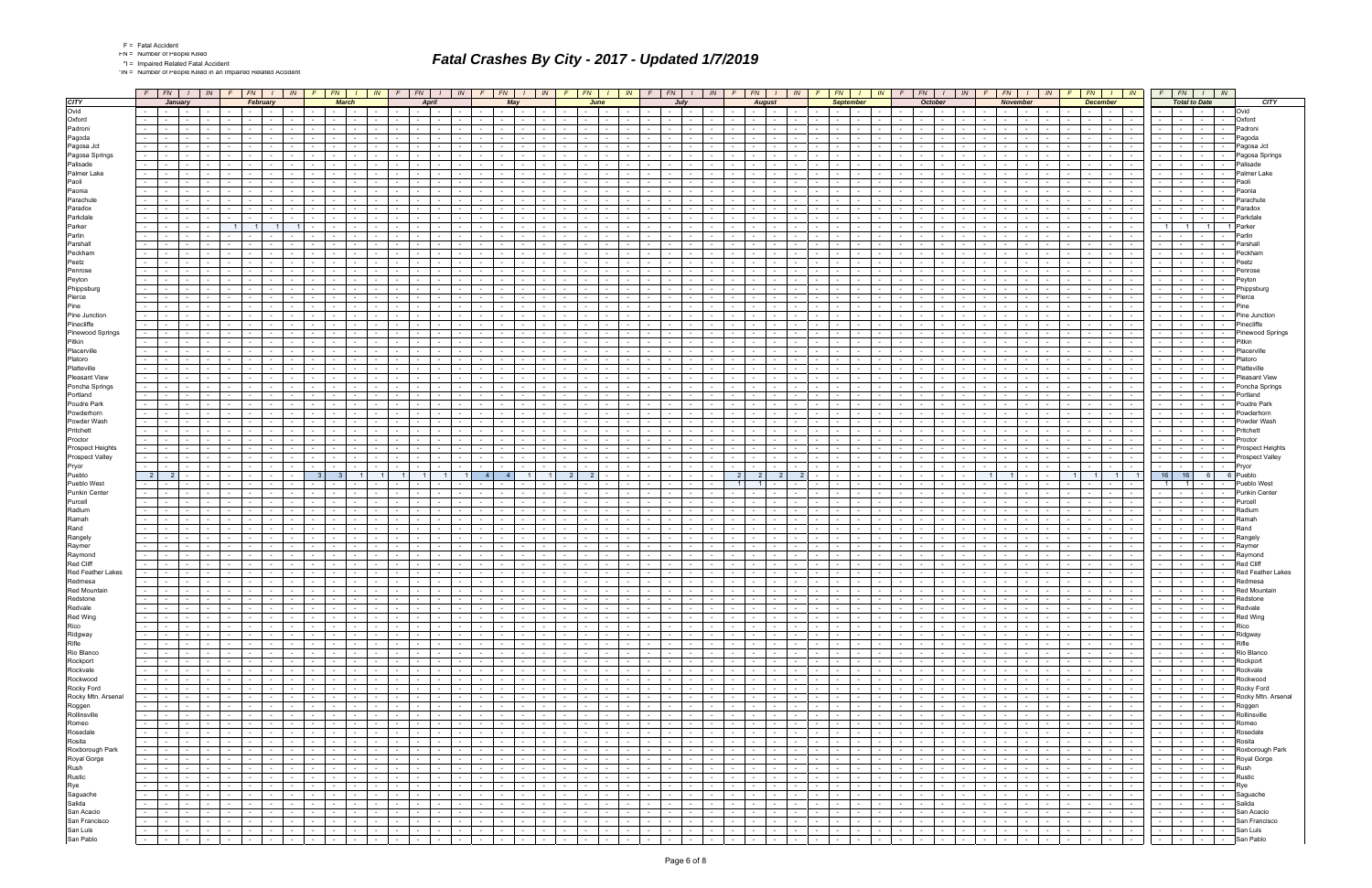| Fatal Accide |
|--------------|
|              |

\*IN = Number of People Killed in an Impaired Related Accident

|                                                  | $F$   $FN$   $I$<br>IN 1<br>$F \mid FN \mid$<br>IN                                                    | $F \mid FN$<br>IN                                                             | $F \mid FN \mid$                            | FN  <br>IN<br>IN                                                                | F<br>FN  <br>IN                                                                           | FN  <br>IN I<br>F                                                                | FN<br>IN                                                                 | FN -<br>IN.                                                        | FN -<br><b>FN</b><br>FN  <br>$\sqrt{N}$<br>IN                                                                                                                                                                               | $FN$ $I$ $IN$<br>F                                                 |
|--------------------------------------------------|-------------------------------------------------------------------------------------------------------|-------------------------------------------------------------------------------|---------------------------------------------|---------------------------------------------------------------------------------|-------------------------------------------------------------------------------------------|----------------------------------------------------------------------------------|--------------------------------------------------------------------------|--------------------------------------------------------------------|-----------------------------------------------------------------------------------------------------------------------------------------------------------------------------------------------------------------------------|--------------------------------------------------------------------|
| <b>CITY</b>                                      | January<br>February                                                                                   | <b>March</b>                                                                  | April                                       | May                                                                             | June                                                                                      | July                                                                             | <b>August</b>                                                            | <b>September</b>                                                   | <b>October</b><br>November<br><b>December</b>                                                                                                                                                                               | <b>Total to Date</b><br><b>CITY</b>                                |
| Sanford                                          | the contract                                                                                          | $\sim$                                                                        | $\sim$ $-$                                  |                                                                                 |                                                                                           | $\sim$                                                                           | $\sim 100$<br>$\sim$                                                     |                                                                    | $\sim 10^{-11}$<br>$\sim 100$<br>$\sim$                                                                                                                                                                                     | Sanford<br>$\sim$                                                  |
| Sapinero                                         | $\sim$ 100 $\mu$                                                                                      |                                                                               |                                             |                                                                                 |                                                                                           | $\sim$                                                                           |                                                                          |                                                                    |                                                                                                                                                                                                                             | Sapinero<br>$\sim$<br>$\sim$                                       |
| Sargents                                         | $\sim$<br>$\overline{\phantom{a}}$                                                                    | $\sim$                                                                        | $\sim$                                      |                                                                                 |                                                                                           | $\sim$                                                                           |                                                                          |                                                                    |                                                                                                                                                                                                                             | Sargents                                                           |
| Saw Pit                                          | $\sim$                                                                                                |                                                                               |                                             |                                                                                 |                                                                                           |                                                                                  |                                                                          |                                                                    |                                                                                                                                                                                                                             | Saw Pit                                                            |
| Security-Widefield                               | $\sim$                                                                                                |                                                                               |                                             |                                                                                 |                                                                                           |                                                                                  |                                                                          |                                                                    |                                                                                                                                                                                                                             | Security-Widefield                                                 |
| Sedalia                                          |                                                                                                       |                                                                               |                                             |                                                                                 |                                                                                           |                                                                                  |                                                                          |                                                                    |                                                                                                                                                                                                                             | Sedalia                                                            |
| Sedgwick                                         |                                                                                                       |                                                                               |                                             |                                                                                 |                                                                                           |                                                                                  |                                                                          |                                                                    |                                                                                                                                                                                                                             | Sedgwick                                                           |
| Segundo                                          |                                                                                                       |                                                                               |                                             |                                                                                 |                                                                                           |                                                                                  |                                                                          |                                                                    |                                                                                                                                                                                                                             | Segundo                                                            |
| Seibert                                          |                                                                                                       |                                                                               |                                             |                                                                                 |                                                                                           |                                                                                  |                                                                          |                                                                    |                                                                                                                                                                                                                             | Seibert                                                            |
| Severance                                        | $\sim$                                                                                                | $\sim$                                                                        |                                             |                                                                                 |                                                                                           | $\sim$                                                                           |                                                                          |                                                                    |                                                                                                                                                                                                                             | Severance<br>$\sim$                                                |
| Shawnee                                          |                                                                                                       |                                                                               |                                             |                                                                                 |                                                                                           |                                                                                  |                                                                          |                                                                    |                                                                                                                                                                                                                             | Shawne                                                             |
| <b>Shaffers Crossing</b>                         |                                                                                                       |                                                                               |                                             |                                                                                 |                                                                                           |                                                                                  |                                                                          |                                                                    |                                                                                                                                                                                                                             | <b>Shaffers Crossing</b>                                           |
| Sheridan                                         | $\sim$                                                                                                | $\sim 10^{-1}$                                                                | $\sim$                                      |                                                                                 | $\sim$                                                                                    | $\overline{1}$<br>$\overline{1}$<br>$\overline{1}$                               |                                                                          |                                                                    | $\sim$<br>$\sim$<br>$\sim$                                                                                                                                                                                                  | 1 <sup>1</sup><br>$1 \vert$<br>$\vert$ 1  <br>Sheridar             |
| Sheridan Lake                                    |                                                                                                       |                                                                               |                                             |                                                                                 |                                                                                           |                                                                                  |                                                                          |                                                                    |                                                                                                                                                                                                                             | Sheridan Lake                                                      |
| Silt                                             |                                                                                                       | 11<br>$\overline{2}$                                                          |                                             |                                                                                 |                                                                                           |                                                                                  |                                                                          |                                                                    |                                                                                                                                                                                                                             | 2 <sup>1</sup><br>$\overline{1}$<br><b>Sil</b>                     |
| Silver Cliff                                     |                                                                                                       |                                                                               | $\sim$                                      |                                                                                 |                                                                                           | $\sim$                                                                           |                                                                          |                                                                    | $\sim$<br>٠.                                                                                                                                                                                                                | <b>Silver Cliff</b><br>$\sim$<br>$\sim$                            |
| Silver Plume                                     |                                                                                                       |                                                                               |                                             |                                                                                 |                                                                                           |                                                                                  |                                                                          |                                                                    |                                                                                                                                                                                                                             | Silver Plume                                                       |
| Silverthorne                                     |                                                                                                       |                                                                               |                                             |                                                                                 |                                                                                           |                                                                                  |                                                                          |                                                                    |                                                                                                                                                                                                                             | $\overline{1}$<br>$\overline{1}$<br>Silverthorn                    |
| Silverton                                        | $\sim$                                                                                                |                                                                               |                                             |                                                                                 |                                                                                           |                                                                                  |                                                                          |                                                                    |                                                                                                                                                                                                                             | Silverton                                                          |
| Simla                                            |                                                                                                       |                                                                               |                                             |                                                                                 |                                                                                           |                                                                                  |                                                                          |                                                                    |                                                                                                                                                                                                                             | Simla                                                              |
| Skyway                                           | $\sim$                                                                                                |                                                                               |                                             |                                                                                 |                                                                                           |                                                                                  |                                                                          |                                                                    |                                                                                                                                                                                                                             | Skyway                                                             |
| Slater                                           | $\sim$                                                                                                |                                                                               |                                             |                                                                                 |                                                                                           |                                                                                  |                                                                          |                                                                    |                                                                                                                                                                                                                             | Slater                                                             |
| <b>Slick Rock</b>                                |                                                                                                       |                                                                               |                                             |                                                                                 |                                                                                           |                                                                                  |                                                                          |                                                                    |                                                                                                                                                                                                                             | <b>Slick Rock</b>                                                  |
| Snowmass                                         | $\sim$                                                                                                |                                                                               |                                             |                                                                                 |                                                                                           |                                                                                  |                                                                          |                                                                    |                                                                                                                                                                                                                             | Snowmass                                                           |
| Snowmass Village                                 |                                                                                                       |                                                                               |                                             |                                                                                 |                                                                                           |                                                                                  |                                                                          |                                                                    |                                                                                                                                                                                                                             | Snowmass Village                                                   |
| Snyder                                           |                                                                                                       |                                                                               |                                             |                                                                                 |                                                                                           |                                                                                  |                                                                          |                                                                    |                                                                                                                                                                                                                             | Snyder                                                             |
| Somerset<br>South Fork                           | $\sim$                                                                                                |                                                                               |                                             |                                                                                 |                                                                                           |                                                                                  |                                                                          |                                                                    |                                                                                                                                                                                                                             | Somerset<br>South Fork                                             |
| Spar City                                        |                                                                                                       |                                                                               |                                             |                                                                                 |                                                                                           |                                                                                  |                                                                          |                                                                    |                                                                                                                                                                                                                             | Spar City                                                          |
|                                                  |                                                                                                       |                                                                               |                                             |                                                                                 |                                                                                           |                                                                                  |                                                                          |                                                                    |                                                                                                                                                                                                                             |                                                                    |
| Springfield<br>Sprucewood                        | $\sim$                                                                                                |                                                                               |                                             |                                                                                 |                                                                                           |                                                                                  |                                                                          |                                                                    |                                                                                                                                                                                                                             | Springfield<br>Sprucewood                                          |
| Starkville                                       |                                                                                                       |                                                                               |                                             |                                                                                 |                                                                                           |                                                                                  |                                                                          |                                                                    |                                                                                                                                                                                                                             | Starkville                                                         |
| State Bridge                                     |                                                                                                       |                                                                               |                                             |                                                                                 |                                                                                           |                                                                                  |                                                                          |                                                                    |                                                                                                                                                                                                                             | State Bridge                                                       |
| <b>Steamboat Springs</b>                         |                                                                                                       |                                                                               |                                             |                                                                                 |                                                                                           |                                                                                  |                                                                          |                                                                    |                                                                                                                                                                                                                             | <b>Steamboat Springs</b>                                           |
| St Elmo                                          | $\sim$                                                                                                |                                                                               |                                             |                                                                                 |                                                                                           |                                                                                  |                                                                          |                                                                    |                                                                                                                                                                                                                             | St Elmo                                                            |
| Sterling                                         |                                                                                                       |                                                                               |                                             |                                                                                 |                                                                                           |                                                                                  |                                                                          |                                                                    |                                                                                                                                                                                                                             | Sterling                                                           |
| Stoneham                                         |                                                                                                       |                                                                               |                                             |                                                                                 |                                                                                           |                                                                                  |                                                                          |                                                                    |                                                                                                                                                                                                                             | Stoneham                                                           |
| Stoner                                           | $\sim$                                                                                                |                                                                               |                                             |                                                                                 |                                                                                           |                                                                                  |                                                                          |                                                                    |                                                                                                                                                                                                                             | Stone                                                              |
| Stonewall                                        |                                                                                                       |                                                                               |                                             |                                                                                 |                                                                                           |                                                                                  |                                                                          |                                                                    |                                                                                                                                                                                                                             | Stonewal                                                           |
| Stonington                                       |                                                                                                       |                                                                               |                                             |                                                                                 |                                                                                           |                                                                                  |                                                                          |                                                                    |                                                                                                                                                                                                                             | Stoninator                                                         |
| Strasburg                                        | $\sim$<br>$\sim$                                                                                      |                                                                               |                                             |                                                                                 |                                                                                           | $\sim$                                                                           |                                                                          |                                                                    |                                                                                                                                                                                                                             | Strasburg<br>$\sim$                                                |
| Stratton                                         |                                                                                                       |                                                                               |                                             |                                                                                 |                                                                                           |                                                                                  |                                                                          |                                                                    |                                                                                                                                                                                                                             | Stratton                                                           |
| Sugar City                                       |                                                                                                       |                                                                               |                                             |                                                                                 |                                                                                           |                                                                                  |                                                                          |                                                                    |                                                                                                                                                                                                                             | <b>Sugar City</b>                                                  |
| Summitville                                      |                                                                                                       |                                                                               |                                             |                                                                                 |                                                                                           |                                                                                  |                                                                          |                                                                    |                                                                                                                                                                                                                             | Summitville                                                        |
| Sunbeam                                          |                                                                                                       |                                                                               |                                             |                                                                                 |                                                                                           |                                                                                  |                                                                          |                                                                    |                                                                                                                                                                                                                             | Sunbeam                                                            |
| Superior                                         | $\sim$                                                                                                |                                                                               |                                             |                                                                                 |                                                                                           |                                                                                  |                                                                          |                                                                    |                                                                                                                                                                                                                             | Superior<br>- 1 I                                                  |
| Swink                                            |                                                                                                       |                                                                               |                                             |                                                                                 |                                                                                           |                                                                                  |                                                                          |                                                                    |                                                                                                                                                                                                                             | Swink                                                              |
| Tabernash                                        |                                                                                                       |                                                                               |                                             |                                                                                 |                                                                                           |                                                                                  |                                                                          |                                                                    |                                                                                                                                                                                                                             | abernash                                                           |
| <b>Teds Place</b>                                | $\sim$                                                                                                |                                                                               |                                             |                                                                                 |                                                                                           |                                                                                  |                                                                          |                                                                    |                                                                                                                                                                                                                             | <b>Feds Place</b>                                                  |
| Telluride                                        |                                                                                                       |                                                                               |                                             |                                                                                 |                                                                                           |                                                                                  |                                                                          |                                                                    |                                                                                                                                                                                                                             | Telluride                                                          |
| <b>Texas Creek</b>                               |                                                                                                       |                                                                               |                                             |                                                                                 |                                                                                           |                                                                                  |                                                                          |                                                                    |                                                                                                                                                                                                                             | <b>Texas Creek</b>                                                 |
| Thatcher                                         | $\sim$                                                                                                |                                                                               |                                             |                                                                                 |                                                                                           | $\sim$                                                                           |                                                                          |                                                                    |                                                                                                                                                                                                                             | hatcher                                                            |
| The Forks                                        |                                                                                                       |                                                                               |                                             |                                                                                 |                                                                                           |                                                                                  |                                                                          |                                                                    |                                                                                                                                                                                                                             | The Forks                                                          |
| Thornton                                         | $1 \vert$<br>$\overline{1}$                                                                           | $1 \mid$<br>$\blacksquare$ 1                                                  | 2 <sup>1</sup><br>2                         |                                                                                 |                                                                                           |                                                                                  | 1 <sup>1</sup>                                                           | $1 \vert$<br>$\blacksquare$                                        | 2 <sup>1</sup><br>1 <sup>1</sup><br>2 <sup>1</sup><br>3 <sup>1</sup><br>$\sim$                                                                                                                                              | $9$ 11<br>Thornton<br>$\overline{\mathbf{3}}$                      |
| I imnath                                         | $\mathbf{1}$<br>$\cdots$                                                                              | $\mathbf{I}$ $\mathbf{I}$<br>$\blacksquare$                                   | the contract of the con-                    | $\sim$<br>$  -$<br>.                                                            | $\sim$ $\sim$ $\sim$ $\sim$ $\sim$                                                        | $\sim$                                                                           | $\sim$<br>$\sim$<br>$\mathbf{1}$<br>$\mathbf{I}$                         | .                                                                  | $\mathbf{I}$<br>$\mathbf{I}$ $\mathbf{I}$<br><b>Contract Contract</b><br>$\sim$ $\sim$ $\sim$ $\sim$                                                                                                                        | <b>I</b> imnath                                                    |
| Timpas                                           | $\sim$<br><b>Contract</b><br>$\sim 10^{-1}$<br>$\sim$<br>$\sim 10^{-11}$<br>$\sim$ $-$<br>$\sim$ $-$  | the contract of<br>and the state of the state                                 | the contract of<br><b>Contract</b>          | $\sim$<br>$\sim$<br>$\sim$ $\sim$<br>$\sim$ $-$<br><b>Contract</b>              | $\sim$ $-$<br>$\sim 10^{-1}$<br>$\sim$ $-$                                                | $\overline{\phantom{a}}$<br>and the state<br><b>Contract</b>                     | $\overline{\mathcal{A}}$<br><b>Contract</b><br>$\sim$<br><b>Contract</b> | $\sim$<br>$-1$<br>$\sim$ $-$<br>$\sim$ $-$                         | $\sim$<br>$\sim$<br>the contract of<br>$\sim$ $-$<br>$\sim 10^{-10}$<br>the contract of<br><b>Contract</b><br>the contract of<br>$\sim 100$                                                                                 | Timpas<br>$\sim 100$<br>$\sim$<br>$\sim$ $-$<br>$\sim$ $-$         |
| Tincup                                           | $\sim$<br>$\sim 10^{-11}$<br>$\sim 100$<br><b>Contract</b><br>$\sim$<br>$\sim$                        | the contract of<br>$\sim$ $  -$                                               | the contract of<br>$\sim$ $-$               | $\sim$<br><b>Contract</b><br>$\sim$<br>$\sim$<br><b>Service</b>                 | <b>Contract</b><br>$\sim 10^{-1}$<br>$\sim$ $  -$<br>$\sim 100$                           | $\sim 10^{-11}$<br>$\sim$ $-$<br>$\sim 10^{-11}$<br>$\sim 10^{-11}$              | $\sim$<br>$\sim$ $-$<br>$\sim 100$<br>$\sim 100$                         | $\sim$<br>$\sim$ $\sim$<br>$\sim$ $-$<br>$\sim$ $-$                | the contract of<br>$\sim$ $  -$<br>$\sim 10^{-11}$<br>the contract of<br>$\sim 100$<br>$\sim$<br>the contract of<br>$\sim 10^{-11}$<br>$\sim$ $-$                                                                           | Tincup<br>the contract of<br>$\sim$                                |
| Tiny Town                                        | $\sim$<br>the contract<br>$\vert \cdot \vert$<br>$\sim$ $-$<br>$\sim$<br>$\sim$                       | the contract of<br>the contract of                                            | the contract of<br><b>Contract</b>          | $\sim$<br>$\sim$ $ \sim$<br>$\sim 10^{-1}$<br>$\sim$ $-$<br>$\sim$ $\sim$       | <b>Carl Carl Carl</b><br>$\sim 10^{-11}$<br><b>Contract</b>                               | $\sim 10^{-10}$<br>the contract of                                               | $\sim$<br>the contract of<br><b>Contract</b>                             | <b>Second Second</b><br>$\sim$ $-$<br>$\sim$                       | $-1 - 1 - 1 - 1$<br>the contract of the con-<br>$\sim 10^{-10}$<br>$\sim 10^{-1}$<br>the contract of<br>$\sim$ $\sim$ $\sim$<br><b>Contract</b><br>$\sim$ $-$                                                               | <b>Tiny Town</b><br>$\sim$<br>$\sim$ $\sim$                        |
| Tobe                                             | $\sim$<br>the contract<br>$\sim$<br>$\sim$ $-$<br>$\sim$ $-$                                          | $\sim$ $\sim$ $\sim$<br>$\sim 10^{-11}$<br>$\sim 10^{-11}$<br>$\sim 10^{-11}$ | <b>Contract Contract</b><br><b>Contract</b> | $\sim$ $-$<br>$\sim$<br><b>Contract</b><br>$\sim$<br>$\sim 10^{-11}$            | $\sim$ $-$<br>$\sim$ $-$<br>$\sim$ $-$<br>$\sim 10^{-1}$                                  | $\sim 10^{-1}$<br>$\sim 10^{-10}$<br>$\sim 10^{-11}$<br>$\sim$                   | $\sim$<br>the collection<br>$\sim$                                       | $\sim$ $-$<br>$\sim 10^{-1}$<br>$\sim 10^{-11}$<br>$\sim$          | $\sim$ $-$<br>$\sim 10^{-11}$<br>$\sim 10^{-10}$<br>$\sim 10^{-11}$<br>$\sim$ $-$<br>$\sim 100$<br><b>Contract</b><br>$\sim$<br>the contract of<br>$\sim$<br>$\sim$ $\sim$                                                  | $\mathbf{1}$ and $\mathbf{1}$<br>Tobe<br>$\sim$<br>$\sim$          |
| Toonerville                                      | $\sim$<br>the contract<br>$\sim$ 100 $\sim$ 100 $\sim$<br>$\sim$ $-$<br>$\sim$                        | the contract of<br><b>Contract Contract</b>                                   | the contract of<br>$\sim$ $-$               | $\sim$<br>$ -$<br>$\sim$<br><b>Service</b><br>$\sim$ $-$                        | $\sim$ $-$<br>$\sim$ $-$<br>$\sim$ $\sim$ $\sim$ $\sim$<br>$\sim 100$                     | $\sim 10^{-11}$<br>the contract of<br>$\sim$                                     | $\sim$<br><b>Contract Contract</b><br>$\sim 100$                         | the contract of<br>$\sim$ $ \sim$<br>$\sim$                        | the contract of the con-<br><b>Contract Contract</b><br>$\sim 10^{-11}$<br>the contract of<br>$\sim 100$ m $^{-1}$<br>$\sim$<br><b>Service</b> State<br>$\sim$ $\sim$ $\sim$ $\sim$<br>$\sim$ $-$                           | Toonerville<br>$\sim$<br>$\mathbf{1}$ $\mathbf{2}$<br>$\sim$ $-$   |
| Toponas                                          | the contract<br>$\sim$ $-$<br>$\sim$<br>$\sim$<br>$\sim$                                              | $\sim$ $\sim$<br>$\sim$ $-$<br><b>Contract Contract</b><br>$\sim 100$         | the contract of<br>$\sim$ $-$               | <b>Service</b><br>$\sim$<br>$\sim$<br>$\sim$<br>$\sim 100$                      | <b>Contract</b><br>$\sim 10^{-1}$<br><b>Contract</b><br>$\sim$                            | $\sim 10^{-1}$<br>$\sim 10^{-10}$<br>$\sim 10^{-11}$<br>$\sim 100$               | $\sim$<br>$\sim$ $\sim$<br>$\sim 100$                                    | $\sim$ $\sim$<br>$\sim$ $-$<br>$\sim$<br>$\sim$ $-$                | $\sim$ $\sim$<br><b>Contract</b><br>$\sim 10^{-11}$<br>$\sim 10^{-11}$<br>the contract of<br><b>Contract</b><br>the contract<br>$\sim 100$<br>$\sim$<br>$\sim$ $ \sim$                                                      | $\sim$<br><b>Contract</b><br>$\sim$<br>Toponas                     |
| Towner                                           | $\sim$<br>and the state<br>$\sim$<br>$\sim 100$ m $^{-1}$<br>$\sim$                                   | the contract of<br><b>Contract Contract</b>                                   | the contract of<br><b>Contract</b>          | $\sim$<br>$\sim$ $\sim$<br>$\sim$<br>$\sim 10^{-11}$<br>$\sim$ $-$              | $\sim$ $-$<br>$\sim$ $-$<br>$\sim$<br>$\sim$                                              | $\sim$ $-$<br>$\sim 10^{-10}$<br>$\sim 10^{-11}$<br>$\sim$ $-$                   | $\sim$<br>the contract of<br>$\sim$                                      | $\sim 10^{-1}$<br>$\sim$<br>$\sim$ $\sim$<br>$\sim 10^{-11}$       | the contract of<br>$\sim$ $-$<br>$\sim 10^{-11}$<br>$\sim$<br>$\sim 10^{-11}$<br>the contract of<br>the contract<br>$\sim$ $\sim$<br>$\sim$ $-$                                                                             | Towner<br>$\sim$<br>$\mathbf{1}$ and $\mathbf{1}$<br>$\sim$        |
| Trinchera                                        | $\sim$<br>the contract of<br><b>Contract</b><br>$\sim$<br>$\sim$                                      | the contract of<br><b>Service</b> Service                                     | the collection<br>$\sim$                    | $\sim$<br>$\sim$<br>$\sim$ $-$<br><b>Contract Contract</b><br>$\sim$ 100 $\pm$  | $\sim$ $-$<br>$\sim$<br>$\sim$ $-$<br>$\sim$ $-$                                          | $\sim 10^{-11}$<br>$\sim 10^{-10}$<br><b>Contract</b>                            | $\sim$<br><b>Service</b><br>$\sim 100$<br>$\sim$ $-$                     | $-1$<br>$\sim$ $-$<br>$\sim$                                       | the contract of the<br>$\sim 10^{-10}$<br>the contract of<br>$\sim 10^{-11}$<br>$\sim$<br><b>Service</b> State<br>$\sim 100$<br>$\sim$ $ \sim$<br>$\sim$ $-$                                                                | Trinchera<br>$\sim$<br>$\mathbf{I}$ and $\mathbf{I}$<br>$\sim$     |
| Trinidad                                         | the contract<br>$\sim$ 100 $\mu$<br>$\sim$                                                            | $\sim 100$<br>$\sim$ $-$<br><b>Contract Contract</b>                          | the contract of<br>$\sim$ $-$               | $\sim$<br><b>Contract</b><br>$\sim$<br>$\sim 100$<br>$\sim$                     | $\sim$ $-$<br>$\sim$<br>$\sim 10^{-11}$<br>$\sim$                                         | $\sim$ $-$<br>$\sim 10^{-10}$<br>$\sim$ $-$                                      | $\sim$<br>$\sim$ $-$<br>$\sim 10^{-1}$<br>τ                              | $\sim$ $-$<br><b>Service</b>                                       | $\sim$<br>$\sim 10^{-11}$<br>$\sim 10^{-11}$<br>$\sim 10^{-11}$<br><b>Contract</b><br>$\sim$ 100 $\sim$ 100 $\sim$<br>$\sim 100$<br>$\sim$                                                                                  | Trinidad<br>$\sim$<br><b>Contract</b><br>$\sim$                    |
| <b>Twin Lakes</b>                                | $\sim$<br>the contract of the contract of the<br><b>Contract</b><br>$\sim$                            | the contract of<br><b>Contract Contract</b>                                   | the contract of<br><b>Contract</b>          | $\sim$<br>$\sim$ $-$<br>$\sim$<br><b>Contract</b><br>$\sim$ $-$                 | $\sim 10^{-11}$<br>the contract<br>$\sim$                                                 | $\sim 10^{-1}$<br>$\sim 10^{-10}$<br>$\sim 10^{-11}$<br>$\sim$ 100 $\pm$         | <b>Contract Contract</b><br>$\sim$                                       | $\sim 10^{-1}$<br>$-1$<br>$\sim$ $-$                               | the contract of<br>$\sim 10^{-10}$<br>$\sim 10^{-11}$<br>$\sim 10^{-11}$<br>$\sim$<br>the contract of<br>the contract of<br>$-1$<br>$\sim$ $-$                                                                              | <b>Twin Lakes</b><br>$\sim$<br>$\mathbf{1}$ $\mathbf{1}$<br>$\sim$ |
| Two Buttes                                       | $\sim$<br>and the state of the state<br>$\sim$<br>$\sim$ $\sim$<br>$\sim$ $-$<br>$\sim$<br>$\sim$     | the contract of<br>the contract of                                            | <b>Contract Contract</b><br><b>Contract</b> | $\sim$<br>$\sim$ $\sim$<br>$\sim$<br><b>Contract</b><br>$\sim$                  | $\sim$ $  -$<br>$\sim 100$<br>$\sim$<br>$\sim$ $-$                                        | $\sim$ $-$<br>$\sim 10^{-10}$<br>$\sim 100$                                      | $\sim$<br>the contract of<br><b>Contract Contract</b>                    | the contract<br>$\sim$<br>$\sim$ $-$                               | <b>Service</b> Service<br>$\sim$<br>$\sim$ $  -$<br>$\sim 10^{-11}$<br>the contract of<br><b>Contract</b><br><b>Contract Contract</b><br>the contract of the con-                                                           | <b>Two Buttes</b><br>the contract of<br>$\sim$ $-$                 |
| Tyrone                                           | the contract<br>$\sim$<br><b>Contract</b><br>$\sim$                                                   | $-1$<br>$\sim 100$<br>$\sim$ $-$<br>$\sim 100$                                | the contract of<br>$\sim$ $-$               | $\sim$ $-$<br>$\sim 100$<br>$\sim$<br>$\sim$ $-$<br><b>Service</b>              | the contract<br>$\sim$ $-$<br>$\sim$                                                      | $\sim$ $-$<br>$\sim 10^{-11}$<br>$\sim 10^{-10}$<br>$\sim$ $-$                   | $\sim$<br><b>Service</b><br>$\sim 100$<br>$\sim$ $-$                     | the contract<br>$\sim$ $ \sim$                                     | the contract of<br>$\sim 10^{-10}$<br>the contract of<br>$\sim 100$ m $^{-1}$<br>$\sim$<br>the contract of<br>$-1$<br>$\sim$ $ \sim$                                                                                        | Tyrone<br>$\sim$<br>$\mathbf{I}$ $\mathbf{I}$<br>$\sim$ $-$        |
| Uravan                                           | the contract of<br>$\sim$<br><b>Contract</b><br>$\sim$                                                | the contract of<br><b>Contract Contract</b>                                   | the collection<br><b>Contract</b>           | $\sim$<br><b>Contract</b><br>$\sim$<br>$\sim$ $-$<br><b>Service</b>             | <b>Contract</b><br>$\sim$<br><b>Contract</b><br>$\sim 10^{-1}$                            | $\sim 10^{-11}$<br>$\sim$ $-$<br>$\sim 10^{-11}$<br>$\sim 10^{-11}$              | $\sim$<br>$\sim 10^{-11}$<br>$\sim 100$<br>$\sim 100$                    | $\sim$<br>$\sim$ $\sim$ $\sim$<br>$\sim$ $-$<br>$\sim$ $-$         | the contract of<br>$\sim$ $  -$<br>$\sim 10^{-11}$<br>the contract of<br><b>Contract</b><br>$\sim$<br>the contract<br>$\sim$ $-$<br>$\sim$                                                                                  | Uravan<br>the contract of<br>$\sim$                                |
|                                                  | $\sim 10$<br>the contract of<br>the contract of<br>$\sim$ $-$<br>$\sim$<br>$\sim$                     | the contract of<br>the contract of                                            | <b>Contract Contract</b><br><b>Contract</b> | $\sim$<br>the contract<br>$\sim$ $\sim$<br>$\sim 10^{-1}$                       | $\sim 10^{-11}$<br>and the state<br><b>Contract</b>                                       | $\sim 10^{-11}$<br>.                                                             | $\sim$<br>the contract of<br><b>Contract</b>                             | $\sim$<br>the contract of<br>$\sim 10^{-11}$                       | $\sim$<br>$\sim 10^{-11}$<br>the contract of<br><b>Contract</b><br>the contract of<br>$1 - 1 - 1$                                                                                                                           | <b>Usaf Academy</b><br>$-1 - 1 - 1 - 1 - 1$                        |
| Usaf Academy<br>Utleyville<br>Vail<br>Valdez     | $\sim$<br><b>Contract Contract</b><br>$\sim$<br>$\sim$<br>$\sim$ $-$<br>$\sim$                        | $\sim$ $-$<br>$\sim$ $\sim$<br><b>Contract Contract</b><br>$\sim$ $-$         | the contract of<br>$\sim 10^{-11}$          | $\sim$<br>$\sim$ $-$<br>$\sim$<br>$\sim$<br>$\sim$ 100 $\mu$                    | $\sim 10^{-11}$<br>$\sim 10^{-11}$<br>$\sim 10^{-1}$<br>$\sim$                            | $\sim$ $-$<br>$\sim$ $-$<br><b>Contract Contract</b><br><b>Contract Contract</b> | $\sim$<br>$\sim$<br>$\sim 10^{-11}$<br>$\sim$                            | $\sim 10^{-1}$<br>$\sim$<br><b>Contract Contract</b><br>$\sim$ $-$ | $\sim$<br><b>Contract</b><br><b>Contract Contract</b><br>$\sim 10^{-11}$<br><b>Contract</b><br>the contract<br>$\sim$ $-$<br>$\sim$ $-$<br>$\sim 100$<br><b>Contract Contract</b><br>$-1$                                   | $\sim$<br>Utleyville                                               |
|                                                  | $\sim$<br>and the state of the state<br>$\sim$ $-$<br>the contract of the con-<br>$\sim$<br>$\sim$    | the contract of<br>the contract of                                            | the contract of<br><b>Contract</b>          | $\sim$<br>$\sim$ $-$<br>$\sim$ $-$<br><b>Service</b><br>$\sim$ $-$              | $\sim$ $-$<br>$\sim 100$<br>$\sim$ $-$                                                    | $\sim 10^{-11}$<br>$-1 - 1 - 1 - 1$                                              | $\sim$<br>the contract of<br><b>Contract</b>                             | the contract<br>$\sim$<br>$\sim$ $ \sim$                           | $-1 - 1$<br>the contract of<br>the contract of<br><b>Contract</b><br>$\sim$ $-$<br>the contract of<br>$\sim$ $\sim$ $\sim$ $\sim$<br>$\sim$ $-$                                                                             | Vail<br>$\sim$<br>$\sim 100$                                       |
|                                                  | $\sim$<br>the contract<br>$\frac{1}{2}$ $\frac{1}{2}$<br>$\sim$ $-$<br>$\sim$<br>$\sim$<br>$\sim$ $-$ | the contract of<br>the contract of                                            | the contract of<br><b>Contract</b>          | $\sim$<br>$\sim$ $-$<br>$\sim$ $-$<br><b>Contract Contract Contract</b><br>$-1$ | $\sim$<br>and the state<br><b>Contract</b>                                                | $\sim 10^{-11}$<br>the contract of the con-<br><b>Contract</b>                   | $\sim$<br>the contract of<br>$\sim 100$                                  | the contract<br>$\sim 100$<br>$\sim$                               | the contract of<br>$\sim$<br>$\sim$ $ -$<br>$\sim 10^{-11}$<br>the contract of<br><b>Contract</b><br>the contract<br><b>Contract Contract</b>                                                                               | $\sim$<br>Valdez<br>.                                              |
| Vancorum                                         | $\sim$<br>$\sim$ $-$<br>$\sim$<br>$\sim$<br>$\sim$ $-$<br>$\sim$                                      | $\sim$ $-$<br><b>Service</b><br><b>Contract Contract</b><br>$\sim$ $-$        | the contract of<br>$\sim$ $-$               | $\sim$<br>$\sim$ 100 $\mu$<br>$\sim$<br>$\sim$<br>$\sim$                        | $\sim 10^{-11}$<br>$\sim 10^{-11}$<br>$\sim 10^{-1}$<br>$\sim$                            | $\sim 10^{-1}$<br><b>Contract Contract</b><br>$\sim$ $-$<br>$\sim$               | $\sim$<br>$\sim$<br>$\sim 10^{-11}$<br>$\sim$                            | $\sim 10^{-1}$<br><b>Service</b><br>$\sim 10^{-11}$                | <b>Service</b><br>$\sim 10^{-11}$<br><b>Contract Contract</b><br>$\sim 10^{-11}$<br>$\sim 100$<br>$\sim$<br>$\sim$ $-$<br>$\sim 100$<br><b>Contract Contract</b><br>the contract of the con-<br>$\sim 100$                  | Vancorum<br>$\sim 10^{-10}$<br>$\sim$<br>$\sim$ $-$                |
| Vernon                                           | $\sim$<br>the contract<br>$\sim$<br>$\sim$ 100 $\sim$ 100 $\sim$<br>$\sim$<br>$\sim$ $-$              | the contract of<br>the contract of                                            | the contract of<br><b>Contract</b>          | $\sim$<br><b>Contract</b><br>$\sim$<br><b>Service</b><br>$\sim$ $-$             | the college of<br>$\sim$ $-$<br>$\sim$                                                    | $\sim 10^{-11}$                                                                  | $\sim$<br>the contract of<br>$\sim 100$                                  | $\sim$<br>the contract of<br>$\sim$ $ \sim$                        | the contract of<br>$\sim 100$ km s $^{-1}$<br>$\sim$<br>the contract of the con-<br>$\sim$ $\sim$ $\sim$<br>$\sim$ $ \sim$                                                                                                  | Vernon<br>the contract of<br>$\sim$                                |
| Victor<br>Vilas                                  | $\sim 100$<br>$\sim 100$<br>$\sim$ $-$<br><b>Contract Contract</b>                                    | <b>Contract</b><br>$\sim 10^{-11}$<br>$\sim$ $-$<br>$\sim 100$                | the contract of<br><b>Contract</b>          | $\sim$<br><b>Contract</b><br>$\sim$<br>$\sim$<br>$\sim$ 100 $\mu$               | $\sim 10^{-11}$<br>$\sim$ $-$<br><b>Contract</b><br>$\sim 10^{-1}$                        | $\sim 10^{-1}$<br>$\sim 10^{-11}$                                                | $\sim$<br><b>Contract</b><br>$\sim 100$<br>$\sim$                        | $\sim$<br><b>Contract</b><br>$\sim$ $-$<br>$\sim 100$              | $\sim 10^{-11}$<br>$\sim$ $\sim$<br><b>Contract Contract</b><br>the contract of<br><b>Contract</b><br>$\sim$ $-$<br>the contract<br>$\sim 100$<br>$\sim$                                                                    | Victor<br>$\sim$<br>$\sim 100$ km s $^{-1}$<br>$\sim$              |
|                                                  | $\sim$<br>the contract of the contract of the<br>$\sim$<br>li se s<br>$\sim$ $-$                      | the contract of<br>$\sim$ $  -$<br>$\sim 10^{-11}$<br>マーロ                     | the contract of<br><b>Contract</b>          | $\sim$<br>$-1$<br>$\sim$ $-$<br>$\sim$ $-$<br><b>Service</b>                    | and the state<br><b>Contract</b><br>$\sim$                                                | $\sim$ $-$<br>$\sim 10^{-11}$<br>$\sim 10^{-10}$<br>$\sim 100$                   | $\sim$<br>the contract of the con-<br>$\sim 10^{-11}$                    | the contract of<br>$\sim 10^{-11}$<br>$\sim$                       | $\sim$ $-$<br>$\sim$<br>the contract of the con-<br>$\sim 10^{-11}$<br>the contract of<br><b>Contract</b><br>the contract<br>$-1$<br>$\sim$ $-$                                                                             | Vilas<br>the contract of the con-<br>$\sim$                        |
| Villa Grove<br><br>Villegreen                    | $\sim$<br>$\sim$ $-$<br>$\mathbf{1}$ $\mathbf{1}$<br>$\sim$ $-$<br>and the state of the state         | <b>Contract Contract</b>                                                      | and the co<br><b>Contract</b>               | $\sim$<br>$\sim$<br>$\sim$ $\sim$<br>$\sim$<br><b>Contract</b>                  | the company<br>$\sim$ $-$<br>$\sim$                                                       | $\sim 10^{-1}$<br>the contract of<br>$\sim$ $-$                                  | $\sim$<br><b>Contract Contract</b><br>$\sim 100$                         | <b>Service</b> Service<br>$\sim$<br>$\sim$ $-$                     | $\sim 10^{-10}$<br>the contract of<br>$\sim$<br>the contract<br>$\sim$ $\sim$<br>$\sim$ $ \sim$                                                                                                                             | Villa Grove<br>$\sim$<br>the contract of                           |
|                                                  | $\sim$<br>the contract of<br><b>Contract</b><br>$\sim$<br>$\sim$ $-$<br>$\sim$<br>$\sim$              | <b>Second Control</b><br>the contract of                                      | the contract of<br><b>Contract</b>          | $\sim$<br>$\sim$ $\sim$<br>$\sim$ $-$<br><b>Contract</b><br>$\sim$ $-$          | $\sim$ $  -$<br><b>Contract</b><br>$\sim$ $-$<br>$\sim$ $-$                               | $\sim$ $-$<br>$\sim 10^{-11}$<br>$\sim$                                          | $\sim$<br>the contract of<br>$\sim 10^{-11}$                             | $\sim$ $-$<br>$\sim$<br>$-1$<br>$\sim$ $ \sim$                     | the contract of<br>$\sim$ $  -$<br>$\sim 10^{-11}$<br>the contract of<br><b>Contract</b><br>$\sim$ $-$<br><b>Second Control</b><br>$\sim$<br>$\sim$ $\sim$                                                                  | Villegreen<br><b>Contract Contract</b><br>$\sim 10^{-1}$           |
| Vineland                                         | the contract of<br>$\sim$ $-$<br>the contract of                                                      | the contract of<br>$\sim$ $  -$<br>$\sim 100$<br>도메리                          | the contract of<br>$\sim$ $ \sim$           | $\sim$<br>$\sim$ $\sim$ $\sim$<br>$\sim$<br>$\sim$<br>$\sim 100$                | <b>Contract</b><br>$\sim 10^{-1}$<br>$\sim$ $  -$<br>$\sim 100$                           | $\sim$ $-$<br><b>Contract</b><br><b>Contract</b><br>$\sim$                       | $\sim$<br>the contract of<br><b>Contract</b>                             | $\sim$ $-$<br>$\sim$<br>$\sim$ $\sim$ $\sim$<br>$\sim$ $-$         | the contract of<br>$\sim$ $\sim$<br>$\sim 10^{-11}$<br>the contract of<br><b>Contract</b><br>$\sim$<br>$\sim$<br>the contract of the con-<br>$\sim$ $\sim$ $\sim$ $\sim$                                                    | Vineland<br>the contract of<br>$\sim$ $-$                          |
|                                                  | $-1 - 1$<br>the contract of<br>$\sim$ $-$                                                             | the contract of                                                               | <b>Carl Carl</b><br><b>Contract</b>         | $\sim$ $-$<br>$\sim$<br>$\sim$ $\sim$<br>$\sim$<br><b>Contract</b>              | se la co<br>$\sim 10^{-1}$<br>$\sim 10^{-11}$                                             | (E)<br>$\sim 100$ km s $^{-1}$                                                   | $\sim$<br><b>Service</b> Service<br><b>Contract</b>                      | <b>Service</b> Service<br>$\sim$ $-$<br>$\sim$                     | $\sim 10^{-1}$<br>$\sim$<br>$-1-1$<br>$\sim$ $\sim$ $\sim$ $\sim$<br>the contract of<br>$\sim 10^{-10}$<br>the contract<br>$\sim$ $\sim$<br>$\sim$ $ \sim$                                                                  | Virginia Dale<br>$-1 - 1$<br>$\sim 10^{-1}$<br>$\sim$ 100 $\pm$    |
| Virginia Dale<br>Virginia Dale<br>Vona<br>Walden | <b>Contract Contract</b><br>$\sim$ 100 $\mu$<br>$\sim$<br>$\sim$ $-$<br>$\sim$ $-$                    | <b>Service State</b><br>the contract of                                       | <b>Contract Contract</b><br><b>Contract</b> | $\sim$<br>$\sim$<br>$\sim 100$<br><b>Service</b><br>$\sim$ $-$                  | $\sim$ $-$<br>$\sim$ $-$<br>$\sim$ $-$<br>$\sim$ $-$                                      | $\sim$ $-$<br>$\sim 10^{-11}$<br>$\sim 100$                                      | $\sim$<br>the contract of<br>$\sim 10^{-11}$<br>$\overline{\phantom{0}}$ | $\sim$ $-$<br>$\sim$ $-$<br>$\sim$ $-$<br>$\sim$                   | <b>Second Second</b><br>$\sim$<br>$\sim$ $  -$<br>$\sim 10^{-11}$<br><b>Contract Contract</b><br><b>Contract</b><br>the collection<br>$\sim$ $-$<br>$\sim$ $\sim$                                                           | Vona<br>the contract of<br>$\sim 10^{-1}$                          |
|                                                  | $\sim 100$<br>and the state<br>the contract of<br>$\sim$<br>$\sim$ $-$<br>$\sim$                      | the contract of<br>the contract of                                            | the contract of<br><b>Contract</b>          | $\sim$<br>$\sim$ $\sim$ $\sim$<br>$\sim$<br>$\sim 10^{-11}$<br>$\sim$           | <b>Contract</b><br>$\sim$ $-$<br>$\sim$ $  -$<br><b>Contract</b><br>$\sim$ 1 + 1 $\sim$ 1 | $\sim 10^{-11}$<br>$\sim 10^{-11}$<br><b>Contract</b>                            | the contract of<br><b>Contract</b>                                       | $\sim$<br>$ -$<br>$\sim$ $-$<br>$\sim$ $-$                         | the contract of<br>$\sim 10^{-1}$<br>$\sim$ $\sim$ $\sim$ $\sim$<br><b>Contract</b><br>the contract of<br><b>Contract</b><br>the contract<br>$\sim$ $\sim$<br>$\sim$<br>$\sim$ $\sim$ $\sim$ $\sim$<br>$\sim$ 1 - 1 - 1 - 1 | Wagon Wheel Gap<br>$\sim$<br>$\sim 100$<br>Walden                  |
|                                                  | $-1 - 1 - 1 - 1$<br>$\sim 100$<br>$\sim$ $\sim$ $\sim$ $\sim$<br>$\sim$<br>$\sim$                     | the collection<br><b>Carl Carl Carl</b>                                       | 1949 - Personal Propinsi                    | and the state<br>the contract                                                   | $\sim$ $\sim$ $\sim$ $\sim$                                                               | .                                                                                | $\sim$<br><b>Contract Contract</b>                                       | $-1 - 1 - 1 - 1$                                                   | <b>Service</b><br>$\sim$ $\sim$<br>$\sim$                                                                                                                                                                                   | $-1 - 1 - 1 -$                                                     |